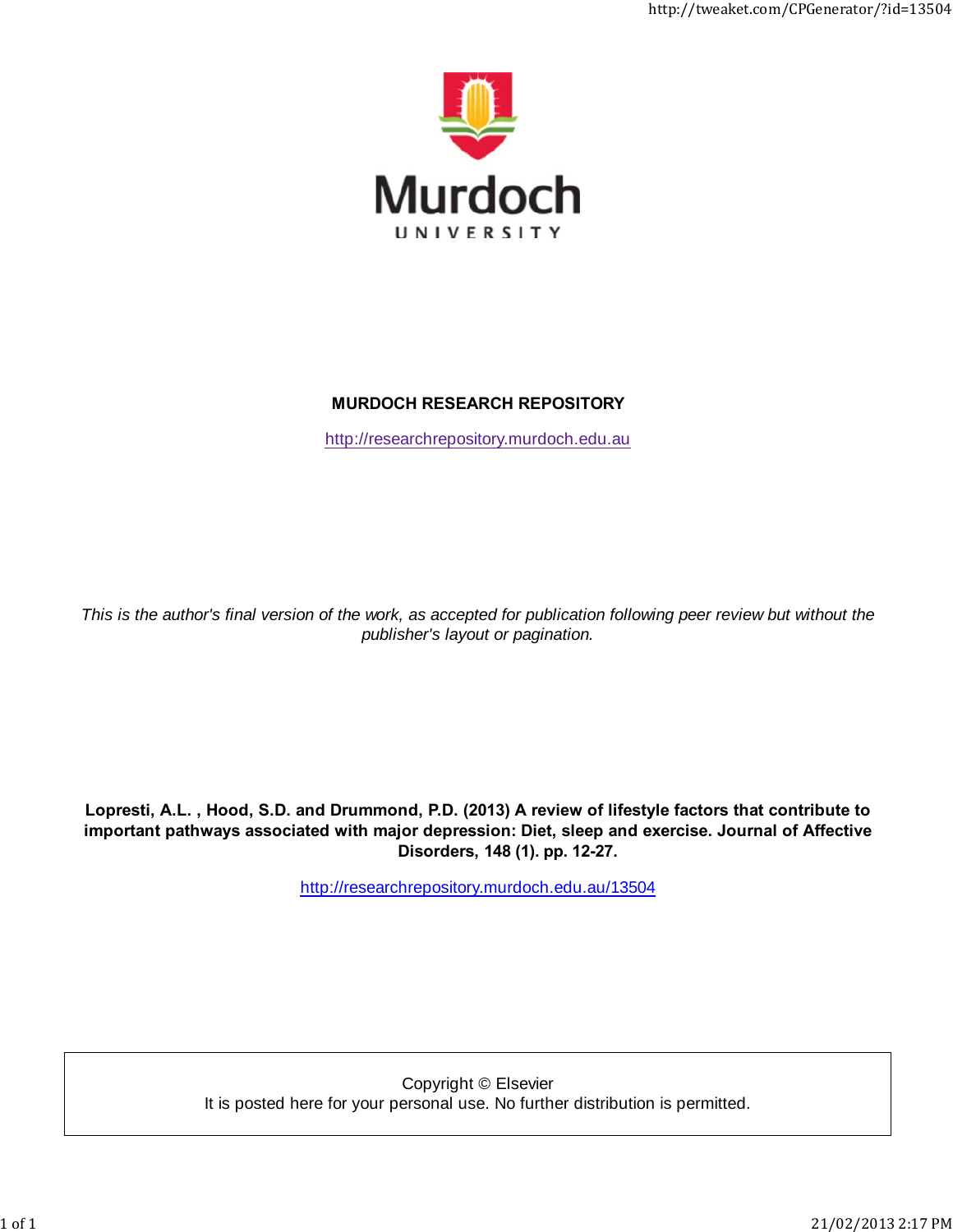# **A review of lifestyle factors that contribute to important pathways associated with major depression: Diet, sleep and exercise**

Adrian L Lopresti<sup>1</sup>, Sean D Hood<sup>2</sup>, Peter D Drummond<sup>1</sup>

- 1 School of Psychology, Murdoch University, Perth, Western Australia, 6150, Australia
- <sup>2</sup> School of Psychiatry & Clinical Neurosciences, University of Western Australia, Perth, Western Australia, 6009, Australia
- Correspondence:
- E[: a.lopresti@murdoch.edu.au,](mailto:a.lopresti@murdoch.edu.au)
- P: +61 0892486904
- F: +61 0892484274
- A: 4/ 165 Summerlakes Pde Ballajura Western Australia 6066, Australia

Word Count: 155 (Abstract), 7944 (Text). 3 x Figures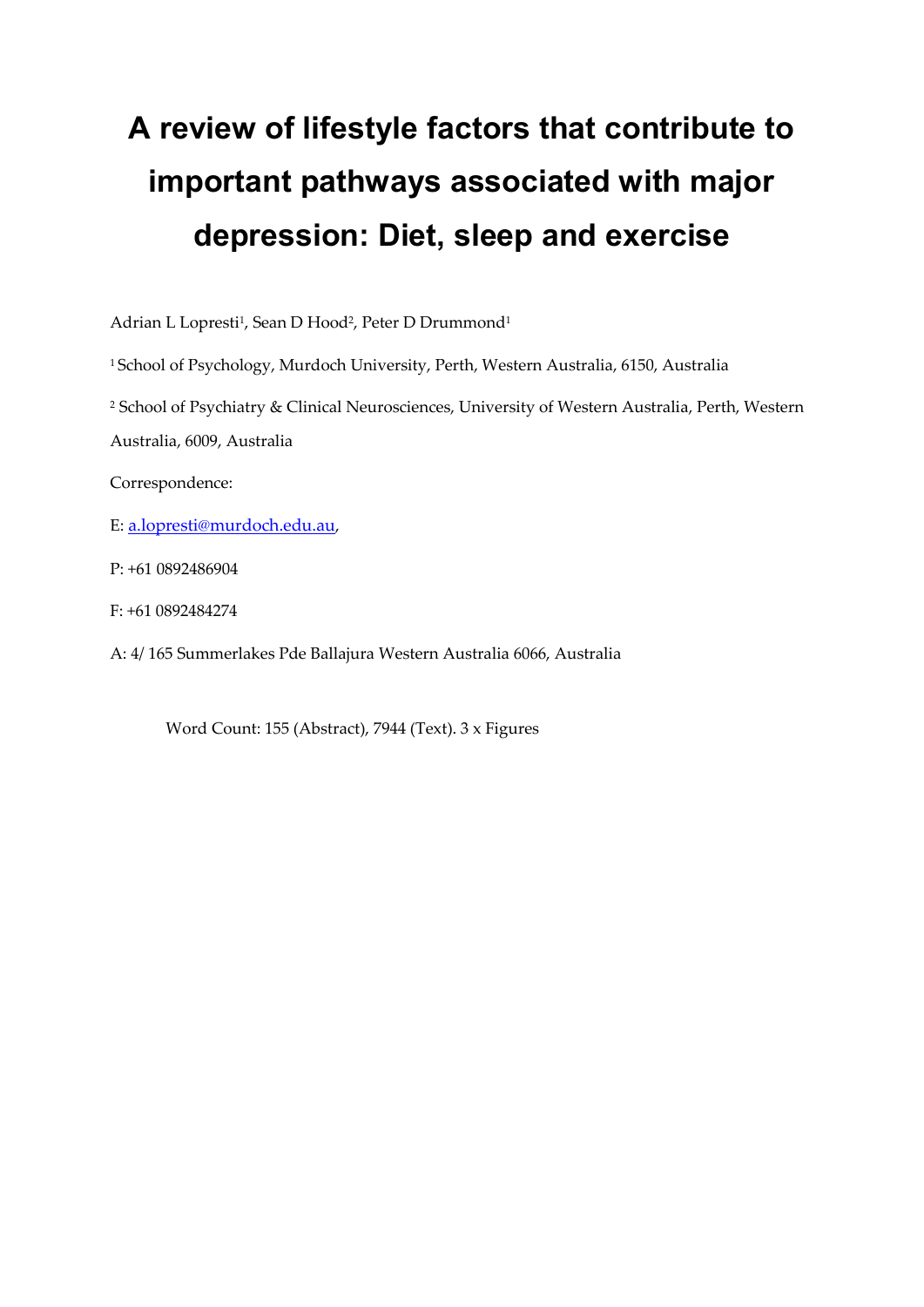# **Abstract**

Research on major depression has confirmed that it is caused by an array of biopsychosocial and lifestyle factors. Diet, exercise and sleep are three such influences that play a significant mediating role in the development, progression and treatment of this condition. This review summarises animal and human-based studies on the relationship between these three lifestyle factors and major depressive disorder, and their influence on dysregulated pathways associated with depression, namely neurotransmitter processes, immuno-inflammatory pathways, hypothalamic-pituitary-adrenal (HPA) axis disturbances, oxidative stress and antioxidant defence systems, neuroprogression, and mitochondrial disturbances. Increased attention in future clinical studies on the influence of diet, sleep and exercise on major depressive disorder and investigations of their effect on physiological processes will help to expand our understanding and treatment of major depressive disorder. Mental health interventions, taking into account the bidirectional relationship between these lifestyle factors and major depression are also likely to enhance the efficacy of interventions associated with this disorder.

**Keywords**: depression; diet; exercise; sleep; physical activity

## **1. Introduction**

Technological advances have changed how we communicate, the activities we engage in, our occupational and recreational pursuits, and even the foods that we eat. While sport and leisure activity levels have remained stable or increased slightly over time, physical activity associated with work, home, and transportation has declined significantly [\(Brownson et al., 2005,](#page-19-0) [Juneau](#page-22-0)  [and Potvin, 2010\)](#page-22-0). In the United States it was estimated that over the past 50 years occupationrelated energy expenditure decreased by more than 100 calories/day [\(Church et al., 2011\)](#page-19-1). Driving to work increased from 67% of the working north American population in 1960 to 88% in 2000 [\(Brownson et al., 2005\)](#page-19-0) and, in U.S. schoolchildren, walking or riding bikes to school decreased from 40% in 1969 to 13% in 2001 [\(McDonald, 2007\)](#page-25-0). Dietary changes are also significant as worldwide sugar consumption has increased by 74-kcal/day per person from 1962 to 2000. Of this increase, 80% was derived from sugared beverages with additional contributions from restaurant and fast food sources [\(Popkin and Nielsen, 2003\)](#page-27-0). Alarmingly, sugar consumption has increased most in children aged 6-11 years with an approximate 20% increase from 1988 to 2004 [\(Wang et al., 2008\)](#page-30-0).

These and other changes of modernity over the past few decades have coincided with a reported increase in the prevalence of many psychiatric problems, including major depression. Between 1991-92 to 2001-2, one-year prevalence rates of major depression increased from 3.33% to 7.06% in a community population of American adults [\(Compton et al., 2006\)](#page-20-0). Increases have also been observed in Australian communities with prevalence rates rising from 6.8% to 10.3% between 1998 and 2008 [\(Goldney et al., 2010\)](#page-21-0). While these increased rates of depression may be due, in part, to improvements in diagnostic recognition, changes in diagnostic criteria and increased community acceptance of this condition, contemporary lifestyles might also explain why depression is on the rise. However, underlying mechanisms are not well understood. This review provides a summary of three major lifestyle mediators - diet, exercise and sleep - associated with major depression and their impact on a range of relevant biological and physiological pathways.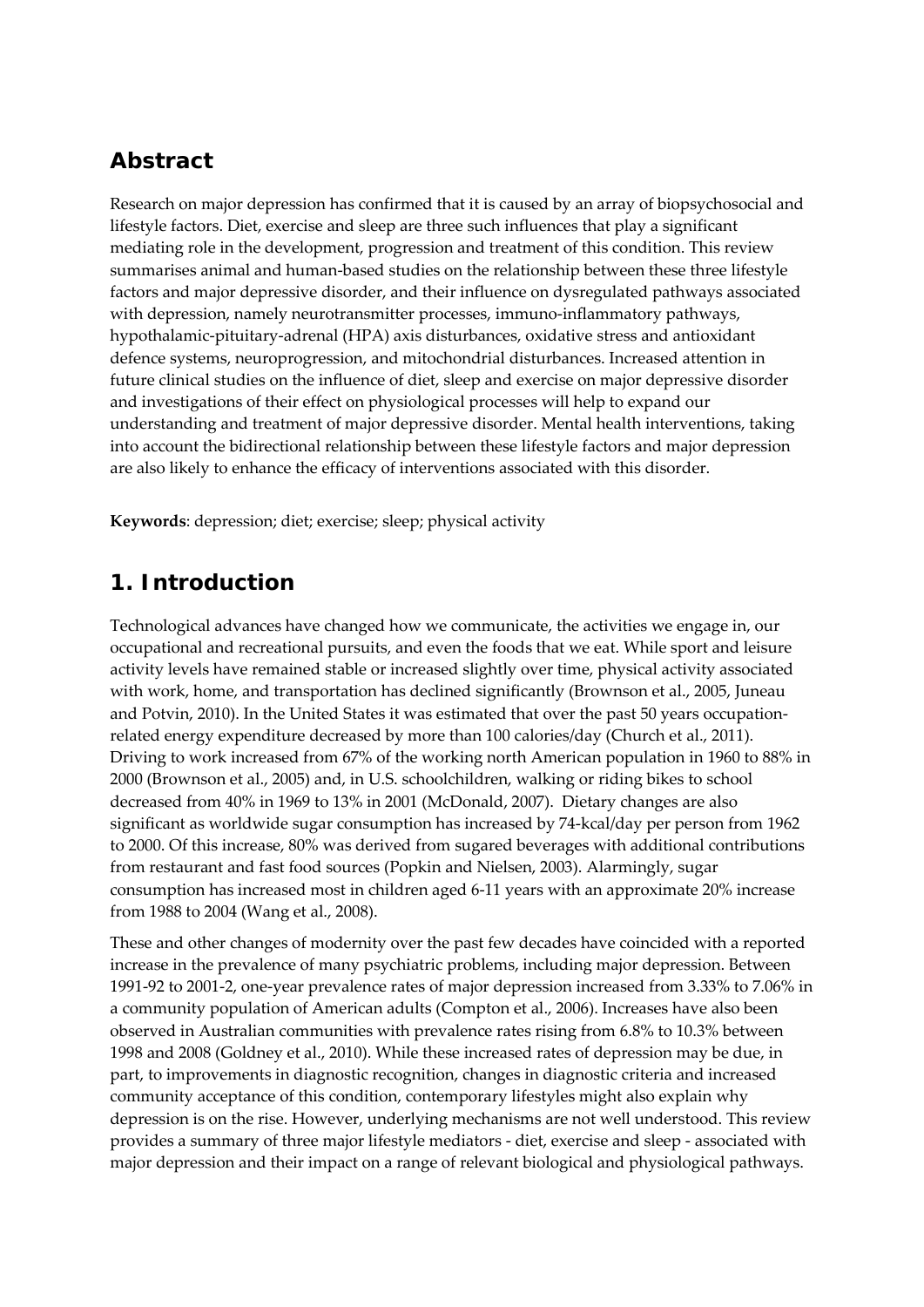# **2. Methods**

#### 2.1. Search strategy

The PubMed, Google Scholar, and PsycInfo databases were searched from all years of record until August 2012. Most references were obtained from combinations of the following key terms: "depression", "diet", "nutrients", "sleep", "exercise", "inflammation", "oxidative stress", "mitochondria", "neurogenesis", "BDNF", "HPA", "cortisol", "serotonin" and "monoamines". The reference lists of relevant papers were also examined to locate additional studies that were not identified by the database searches.

## 2.2. Eligibility criteria

Studies were included in this review if they were published in English, comprised animal or human investigations and examined areas of exercise, sleep or diet and their impact either on inflammation, hypothalamic–pituitary–adrenal (HPA) axis, neurotransmitters, neuroprogression and oxidative/nitrosative stress.

# **3. Dysregulated pathways in major depression**

Major depression has a multifactorial etiology arising from environmental, psychological, genetic and biological factors. As outlined in figure 1, research over the past decade has clarified that depression is associated with neurotransmitter imbalances, HPA disturbances, dysregulated inflammatory pathways, increased oxidative and nitrosative damage, neuroprogression, and mitochondrial disturbances [\(Leonard and Maes, 2012,](#page-23-0) [Lopresti et al., 2012,](#page-23-1) [Maes et al., 2009c,](#page-24-0) [Manji et al., 2001,](#page-24-1) [Raison and Miller, 2011\)](#page-27-1). While these disturbances will each be discussed briefly they are not mutually exclusive.

#### **<<<insert Figure 1 near here>**

#### 3.1. Neurotransmitter imbalances

Imbalances in the production and transmission of neurotransmitters such as serotonin, dopamine, noradrenaline and glutamate are commonly observed in the central nervous system in major depression [\(Maletic et al., 2007\)](#page-24-2). Deficiencies in serotonin availability, the most extensively studied neurotransmitter in depression, is supported by studies using tryptophan depletion models (which reduces central serotonin synthesis) [\(Hood et al., 2005,](#page-22-1) [Toker et al., 2010\)](#page-29-0) and findings of serotonin receptor abnormalities in depressed patients [\(Carr and Lucki, 2011\)](#page-19-2). Depression is also associated with an increased availability of monoamine oxidase, an enzyme that metabolises serotonin and other monoamines in the brain [\(Meyer et al., 2006\)](#page-25-1), and abnormalities in the expression of the enzyme tryptophan hydroxylase, which is involved in serotonin synthesis [\(Matthes et al., 2010\)](#page-25-2). However, the strongest evidence of neurotransmitter imbalances in depression comes from the popular use and efficacy of pharmaceutical antidepressants, such as selective serotonin reuptake inhibitors (SSRIs), which are thought to alleviate depression by increasing the availability of monoamines such as serotonin, noradrenaline (i.e., norepinephrine) and, possibly, dopamine [\(Connolly and Thase, 2012\)](#page-20-1).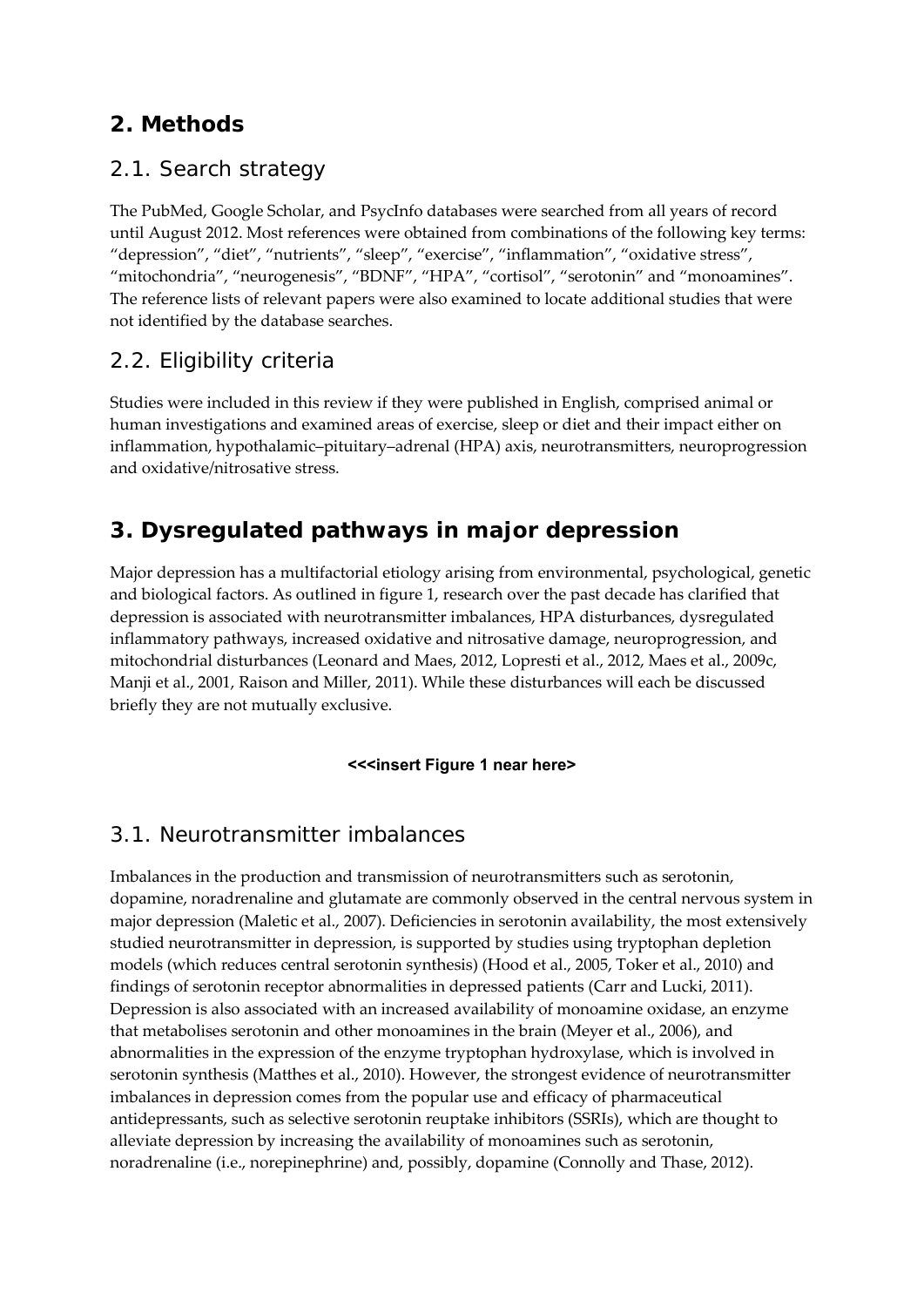#### 3.2. HPA disturbances

Dysfunction in the HPA axis is common in patients with major depression [\(Pariante and](#page-26-0)  [Lightman, 2008\)](#page-26-0). This is characterised by heightened cortisol secretion in patients presenting with melancholic depression, and reduced levels in atypical depression [\(Gold and Chrousos, 2002\)](#page-21-1). Depression is also associated with hypersecretion of corticotropin-releasing hormone (CRH) and impairment in responsiveness to glucocorticoids [\(Pariante and Lightman, 2008\)](#page-26-0). An increased size and activity of the pituitary and adrenal glands are also found in major depression [\(Nemeroff et al., 1992\)](#page-26-1). Successful treatment with antidepressants is associated with a normalisation of HPA axis activity and restoration in glucocorticoid receptor function [\(Anacker](#page-18-0)  [et al., 2011a,](#page-18-0) [Anacker et al., 2011b\)](#page-18-1).

## 3.3. Oxidative & nitrosative stress

Decreased antioxidant status and elevated oxidative and nitrosative stress are found in patients with major depression [\(Maes et al., 2011a\)](#page-24-3). This is evidenced by reduced plasma concentrations of important antioxidants such as vitamin C [\(Khanzode et al., 2003\)](#page-22-2), vitamin E [\(Maes et al., 2000,](#page-24-4) [Owen et al., 2005\)](#page-26-2), and coenzyme Q10 [\(Maes et al., 2009b\)](#page-24-5), and by reduced antioxidant enzyme activity such as glutathione peroxidase [\(Maes et al., 2011d\)](#page-24-6). These deficiencies in antioxidant defences impair protection against reactive oxygen species (ROS), leading to damage to fatty acids, proteins and DNA [\(Maes et al., 2011a\)](#page-24-3).

Depression is also associated with increased levels of lipid peroxidation, comprising elevations in malondialdehyde [\(Ozcan et al., 2004,](#page-26-3) [Sarandol et al., 2007,](#page-28-0) [Wei et al., 2009\)](#page-30-1), and increased oxidative damage to DNA, characterised by increased levels of 8-hydroxy-2-deoxyguanosine [\(Forlenza and Miller, 2006,](#page-21-2) [Maes et al., 2009a\)](#page-24-7). Depression is also associated with increased plasma levels of peroxides and xanthine oxidase [\(Herken et al., 2007,](#page-22-3) [Maes et al., 2010\)](#page-24-8). The efficacy of antioxidant therapies for depression is unknown, although N-acetylcysteine, a powerful antioxidant, was found to be useful for depressive episodes in bipolar disorder [\(Berk et](#page-18-2)  [al., 2008,](#page-18-2) [Magalhaes et al., 2011\)](#page-24-9) and zinc, which serves as a strong antioxidant, also has antidepressant activity [\(Szewczyk et al., 2011\)](#page-29-1).

#### 3.4. Neuroprogression

Neurogenesis and neuronal plasticity are compromised in major depression, with subsequent neurodegeneration [\(Lee and Kim, 2010\)](#page-23-2). This results in stress-induced alterations to the number and shape of neurons and glia in brain regions of depressed patients [\(Duman, 2009\)](#page-20-2) and decreased proliferation of neural stem cells [\(Eyre and Baune, 2012\)](#page-20-3).

Brain-derived neurotrophic factor (BDNF) is the most abundant and widely distributed neurotrophin in the central nervous system, involved in neuronal survival, growth and proliferation [\(Martinowich and Lu, 2008\)](#page-25-3). BDNF levels are low in people with major depression [\(Duman, 2009,](#page-20-2) [Lee and Kim, 2010\)](#page-23-2). However, BDNF levels increase with chronic administration of several classes of antidepressants, including monoamine oxidase inhibitors, SSRIs, tricyclic agents, and SNRIs [\(Duman and Monteggia, 2006,](#page-20-4) [Sen et al., 2008\)](#page-28-1). Early life and chronic stress, which is often typical in patients with major depression, also has detrimental effects on BDNF [\(Martinowich et al., 2007,](#page-25-4) [Nagahara and Tuszynski, 2011\)](#page-26-4).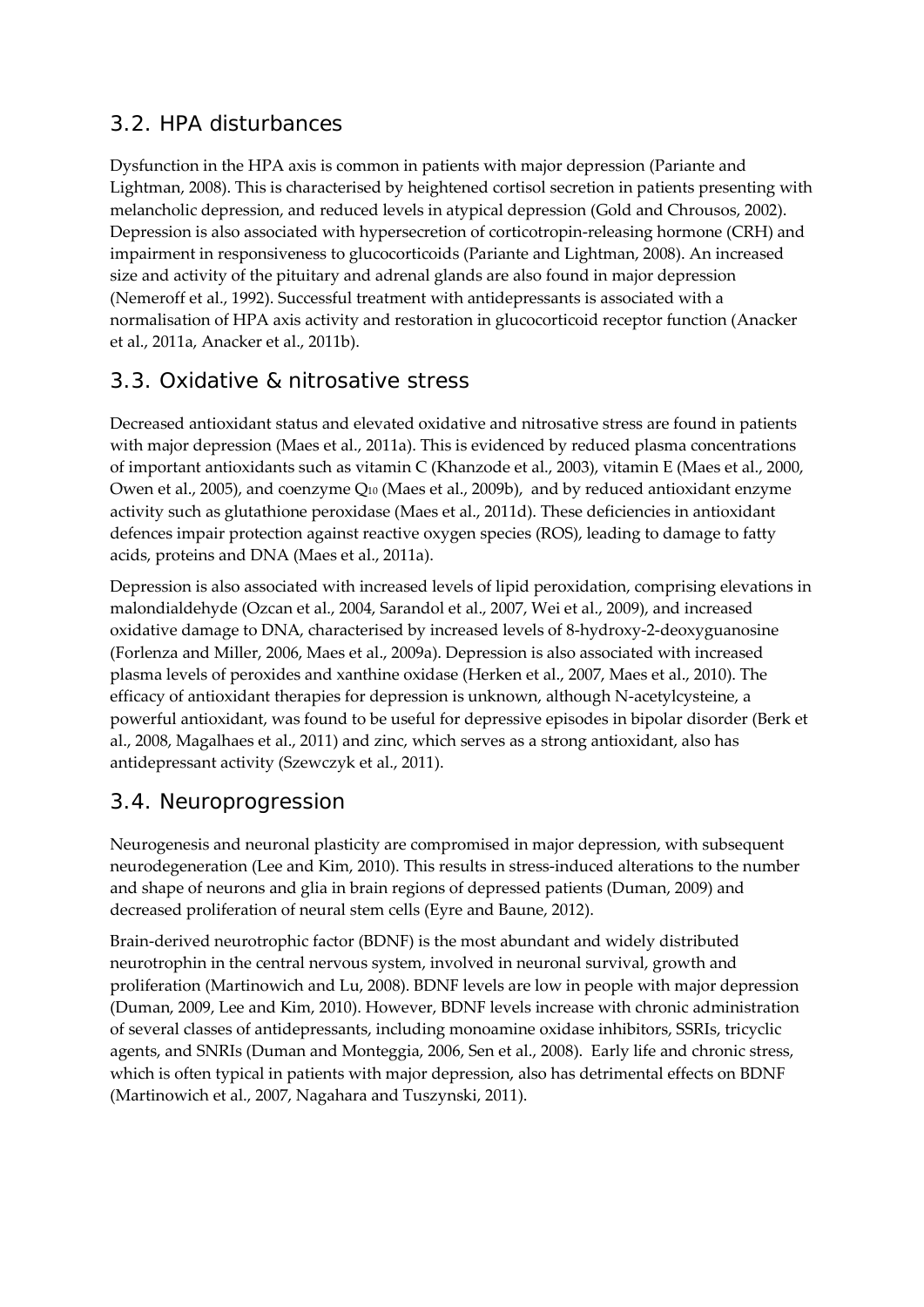#### 3.5. Mitochondrial disturbances

Mitochondria are intracellular organelles that generate most of the cell's supply of adenosine triphosphate (ATP) and are also involved in a range of other processes such as signalling, cellular differentiation, cell death, and the control of the cell cycle and cell growth [\(McBride et al., 2006\)](#page-25-5). High concentrations of mitochondria are found in the brain which increases its vulnerability to reductions in aerobic metabolism [\(Pieczenik and Neustadt, 2007\)](#page-27-2).

Depression is associated with mitochondrial dysfunction or disease with evidence of deletions of mitochondrial DNA [\(Gardner and Boles, 2008a,](#page-21-3) [Shao et al., 2008\)](#page-28-2), and lower activities of respiratory chain enzymes and ATP production [\(Gardner et al., 2003\)](#page-21-4). Depressed patients presenting with somatic complaints also have low ATP production rates in biopsied muscles [\(Gardner and Boles, 2008a,](#page-21-3) [Gardner and Boles, 2008b\)](#page-21-5). In addition, rates of depression are increased in patients with mitochondrial disorders [\(Fattal et al., 2007,](#page-20-5) [Koene et al., 2009\)](#page-23-3).

#### 3.6. Immuno-inflammation

Increased inflammation in major depression has been confirmed in three recent meta-analyses. Elevated levels of C-reactive protein (CRP), interleukin-1 (IL-1), and interleukin-6 (IL-6) were reported in a meta-analysis on depression in clinic and community samples [\(Howren et al., 2009\)](#page-22-4), levels of tumour necrosis factor-α (TNF-α) and IL-6 were significantly higher in depressed patients than controls [\(Dowlati et al., 2010\)](#page-20-6), and blood levels of soluble interleukin-2 receptors, TNF-α and IL-6 were higher in a meta-analysis on patients with major depressive disorder than controls [\(Liu et al., 2012b\)](#page-23-4). Major depression is also characterised by a Th-1-like cell-mediated response, with evidence of increased production of interferon-γ (IFN-γ), increased IFN-γ/IL-4 ratios and increased neopterin levels [\(Maes et al., 1994,](#page-24-10) [Myint et al., 2005\)](#page-26-5). In addition, antidepressant medications have anti-inflammatory effects [\(Hannestad et al., 2011\)](#page-22-5).

An elevated immuno-inflammatory response in major depression is further supported by investigations into kynurenine pathway metabolites or TRYCATS (tryptophan catabolites along the IDO pathway) [\(Dantzer et al., 2011,](#page-20-7) [Maes et al., 2011c\)](#page-24-11). As shown in Figure 2, TRYCATS are produced by the breakdown of tryptophan, involving the enzyme indoleamine 2,3-dioxygenase (IDO). IDO is expressed in multiple cell types including macrophages, dendritic cells, astrocytes and microglia and is strongly activated by the pro-inflammatory cytokine IFN-γ and to a lesser extent TNF- $\alpha$ , IL-1, and IL-6. These TRYCATS have both neurotoxic and neuroprotective qualities. Preliminary research has demonstrated a relationship between depression and low levels of the neuroprotective TRYCAT, kynurenic acid (KYNA) [\(Maes et al., 2011b,](#page-24-12) [Myint et al.,](#page-26-6)  [2007,](#page-26-6) [Wichers et al., 2005\)](#page-30-2), and high levels of the excitotoxic TRYCAT, quinolinic acid (QUIN) [\(Raison et al., 2010a,](#page-27-3) [Steiner et al., 2011\)](#page-28-3). However, further research is warranted as Hughes et al., [\(2012\)](#page-22-6) found no differences in IDO expression or plasma levels of TRYCATS between depressed patients and controls.

#### **<<<insert Figure 2 near here>**

# **4. Lifestyle factors associated with major depression**

Dysregulation in the pathways reviewed above can be influenced by environmental, social, psychological, lifestyle, genetic and physiological factors [\(Hidaka, 2012,](#page-22-7) [Leonard and Maes,](#page-23-0)  [2012\)](#page-23-0). Diet, sleep and exercise are three such influences that play an important role in the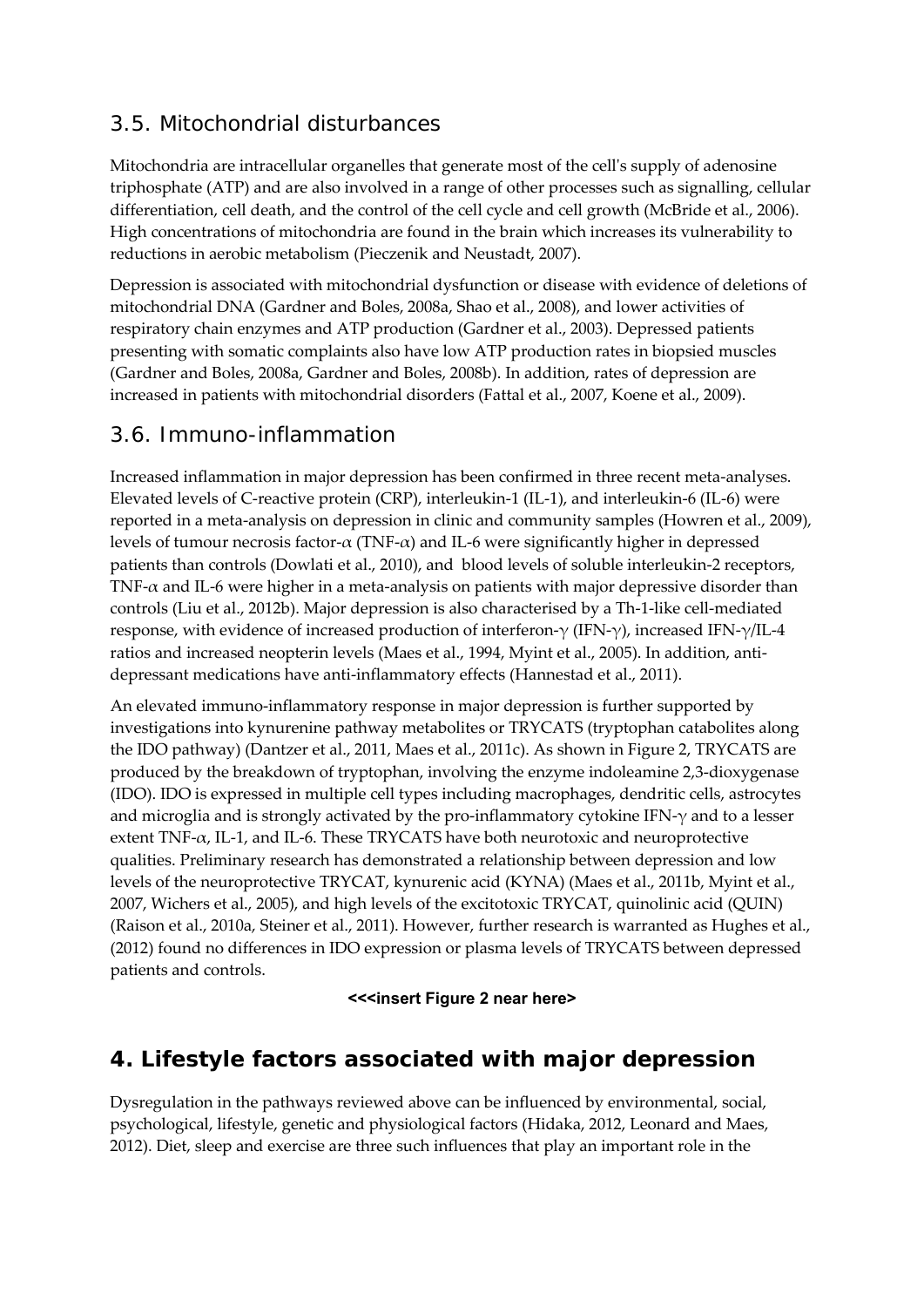etiology, progression and treatment of depression. A bidirectional relationship likely exists between depression and these mediators.

#### **4.1. The relationship between diet and depression**

An association between diet and depression has now been confirmed in prospective and epidemiological studies. For example, in elderly men and women, the consumption of fish, vegetables, olive oil, and cereal correlated negatively with the severity of depressive symptoms [\(Mamplekou et al., 2010\)](#page-24-13). The benefits from fish and olive oil intake remained significant even when adjusted for confounders such as age, sex, education status, BMI and physical activity status, as well as the presence of a number of medical conditions. In a prospective study, and after adjusting for sex, age, smoking status, BMI, physical activity levels and employment status, adherence to a Mediterranean diet comprising high levels of vegetables, fruit, nuts, cereal, legumes, and fish, a moderate alcohol intake, and a low consumption of meat or meat products and whole-fat dairy, was protective against the development of depression [\(Sanchez-Villegas et](#page-28-4)  [al., 2009\)](#page-28-4). In a study by Jacka et al. [\(2010b\)](#page-22-8), consuming a 'traditional' diet comprising vegetables, fruit, meat, fish, and whole grains was also associated with a 35% reduced risk of depression or dysthymia. Research into the diet of adolescents [\(Jacka et al., 2010a\)](#page-22-9) and of low socio-economic, community dwelling, elderly people [\(German et al., 2011\)](#page-21-6) has also provided evidence for an association between diet quality and depression. Depressive symptoms are also positively associated with the consumption of sweets [\(Jeffery et al., 2009\)](#page-22-10). Similarly, high intake of fast food (hamburgers, sausages, pizza) and processed pastries (muffins, doughnuts, croissants) are associated with an increased risk of depression up to 6 years later [\(Sanchez-Villegas et al., 2012\)](#page-28-5).

High-quality treatment studies investigating the impact of diet on depression are scarce, although in a randomised-controlled trial, meat-eating adults placed on a two-week vegetarian diet reported significantly greater improvements in mood compared to participants who continued to eat meat, fish or poultry [\(Beezhold and Johnston, 2012\)](#page-18-3). In another randomisedcontrolled trial, six days on a low protein diet significantly decreased depressive symptoms in type 2 diabetics [\(Ciarambino et al., 2011\)](#page-19-3), and in a randomised study on overweight and obese individuals, those placed on an energy-restricted, low-fat diet for one year experienced greater improvements in mood compared to participants on an energy-restricted, low-carbohydrate diet [\(Brinkworth et al., 2009\)](#page-19-4). These changes were independent of weight loss.

Polyunsaturated fatty acids (PUFAs) and particularly omega-3 essential fatty acids ( $\omega$ -3 EFA) have received significant attention in relation to depression. In a meta-analysis of 14 studies comparing the levels of PUFAs between depressed patients and control subjects, the levels of eicosapentaenoic acid (EPA), docosahexaenoic acid (DHA), and total  $\omega$ -3 EFA were significantly lower in depressed patients than controls (corresponding to effect sizes of -0.18, -0.35 and -0.51, respectively). There was no significant change in arachidonic acid (AA) or total  $\omega$ -6 PUFAs (Lin [et al., 2010\)](#page-23-5). A meta-analysis of the effects of EPA supplementation in 15 clinical trials in depressed populations revealed beneficial effects from fish oil containing high levels of EPA (effect size  $= 0.53$ ) [\(Sublette et al., 2011\)](#page-29-2).

Other investigations on the relationship between nutrients and depression have demonstrated a role of folate [\(Farah, 2009,](#page-20-8) [Gilbody et al., 2007,](#page-21-7) [Morris et al., 2008\)](#page-26-7), tryptophan [\(Cowen et al., 1989,](#page-20-9) [DeMyer et al., 1981,](#page-20-10) [Maes et al., 1987\)](#page-24-14), zinc [\(Cope and Levenson, 2010,](#page-20-11) [Lai et al., 2012,](#page-23-6) [Szewczyk](#page-29-1)  [et al., 2011\)](#page-29-1), iron [\(Maes et al., 1996,](#page-24-15) [Stewart and Hirani, 2012,](#page-28-6) [Vahdat Shariatpanaahi et al., 2007,](#page-29-3) [Yi et al., 2011\)](#page-30-3), CoQ10 [\(Maes et al., 2009b\)](#page-24-5), vitamin B6 [\(Merete et al., 2008,](#page-25-6) [Moorthy et al., 2012,](#page-25-7) [Skarupski et al., 2010,](#page-28-7) [Williams et al., 2005\)](#page-30-4), vitamin B12 [\(Hintikka et al., 2003,](#page-22-11) [Moorthy et al.,](#page-25-7)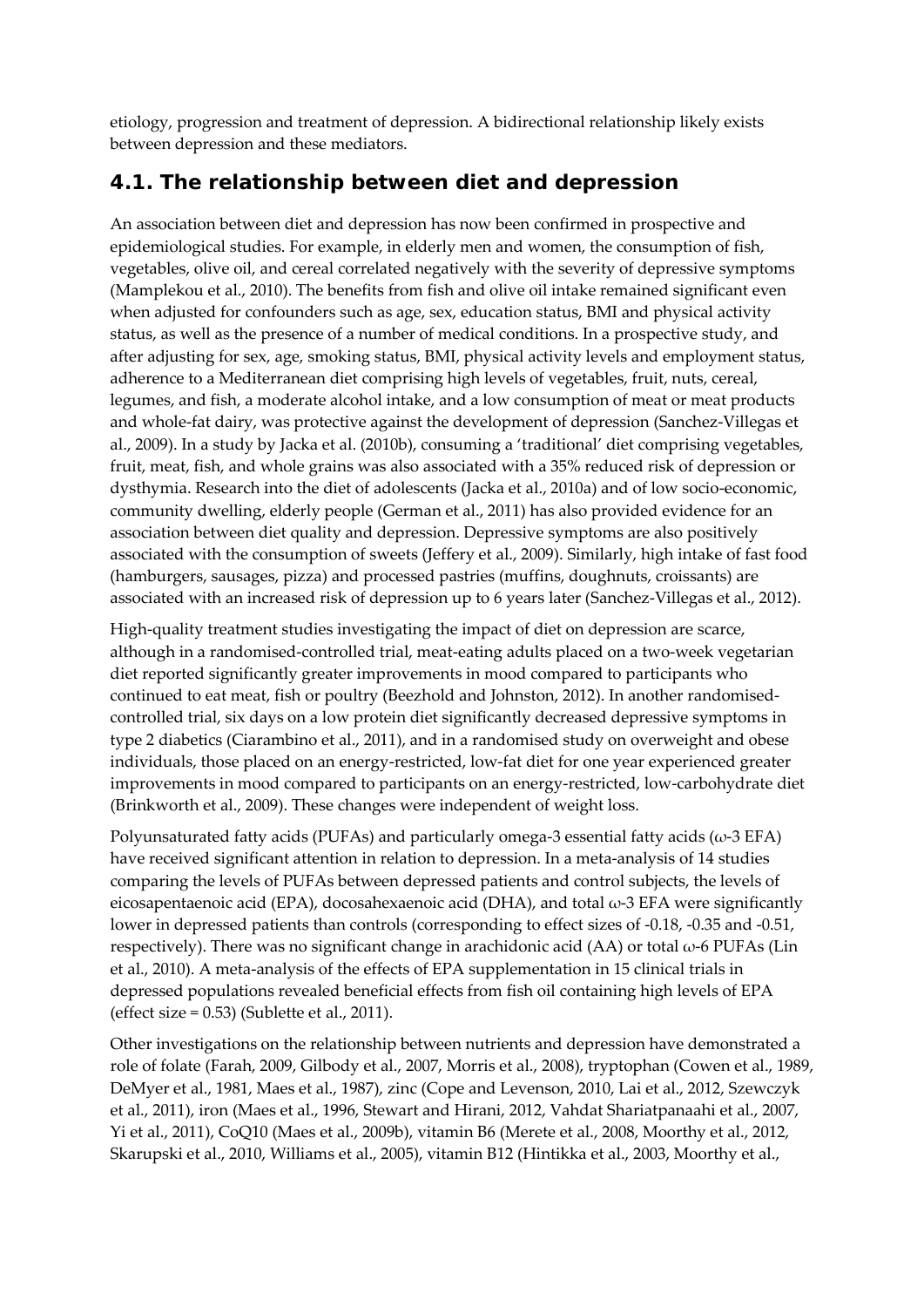2012), and selenium [\(Gao et al., 2012,](#page-21-8) [Mokhber et al., 2011,](#page-25-8) [Pasco et al., 2012\)](#page-26-8). However, findings on most of these nutrients require further investigation before definitive conclusions about their relationship with depression can be made.

## 4.1.1. Diet and its effect on inflammation

There is now strong evidence in human studies that adherence to a Mediterranean diet is associated with reduced inflammatory markers [\(Camargo et al., 2012,](#page-19-5) [Richard et al., 2012,](#page-27-4) [Urpi-](#page-29-4)[Sarda et al., 2012\)](#page-29-4). In a study on people with metabolic syndrome, five weeks on a Mediterranean diet corresponded with lowered plasma CRP and an arbitrary inflammatory score that included CRP, IL-6, IL-18, and TNF-α. These changes were independent of any weight loss [\(Richard et al.,](#page-27-4)  [2012\)](#page-27-4). Compared to participants placed on a low-fat diet, one year on a Mediterranean diet was associated with lowered plasma concentrations of IL-6, and two TNF receptors [\(Urpi-Sarda et al.,](#page-29-4)  [2012\)](#page-29-4). In contrast, intercellular adhesion molecule-1 and TNF receptor concentrations were increased in people consuming a low-fat diet. In another intervention study, postprandial inflammatory gene expression in mononuclear cells decreased after three weeks on either a Mediterranean diet enriched with olive oil, a diet rich in saturated fatty acids, or a low-fat/highcarbohydrate diet enriched with  $\omega$ -3 PUFU compared to the other diets [\(Camargo et al., 2012,](#page-19-5) [Yubero-Serrano et al., 2012\)](#page-31-0)). Luciano and colleagues [\(2012\)](#page-23-7) also found that CRP levels were lower in an elderly population on a Mediterranean diet compared to a standard 'healthy diet' comprising a high intake of fruits and low consumption of eggs, spirits or liqueurs, and meats such as bacon, pork, lamb, and sausages .

In relation to the anti-inflammatory effect of PUFAs, in a recent review of twenty-six randomised clinical trials, dietary  $\omega$ -3 EFAs were found to be associated with lower plasma biomarker levels, reflecting lower levels of inflammation and endothelial activation (e.g., IL-6, CRP, TNF- $\alpha$ , sICAM-1 and GM-CSF) in cardiovascular disease and other chronic and acute diseases. Calder [\(2012\)](#page-19-6) recently concluded that fatty acids were able to partly inhibit a number of aspects of inflammation including leukocyte chemotaxis, adhesion molecule expression and leukocyteendothelial adhesive interactions, production of eicosanoids from arachidonic acid, production of inflammatory cytokines, and T cell reactivity.

# 4.1.2. Diet and its effect on neurotransmitters

Diet quality is important in the production of monoamines such as serotonin and dopamine and can influence receptor sensitivity and neurotransmitter transporters. In animal studies, semistarvation on a high carbohydrate or protein diet affected serotonin turnover in the brain [\(Schweiger et al., 1989\)](#page-28-8). In addition, the consumption of sugar as part of a meal [\(Inam et al., 2006\)](#page-22-12) or eating a high-carbohydrate diet [\(Buwalda et al., 2001\)](#page-19-7) influenced 5-HT1A receptor sensitivity; and one week on a high fat, low carbohydrate diet decreased serotonin release in the hypothalamus [\(Banas et al., 2009\)](#page-18-4). In contrast, the acute intake of a carbohydrate-rich food increased brain tryptophan and consequent brain serotonin levels [\(Fernstrom and Wurtman,](#page-21-9)  [1971\)](#page-21-9). This was likely due to carbohydrates acutely increasing brain tryptophan availability compared to other large neutral amino acids [\(Wurtman and Wurtman, 1995\)](#page-30-5).

Dopaminergic systems are also influenced by diet as the consumption of combinations of dietary fat and sugar reduced D<sub>2</sub> receptor signalling [\(Pritchett and Hajnal, 2011\)](#page-27-5), the intake of a high fat diet altered dopamine-related gene expression [\(Lee et al., 2010,](#page-23-8) [Vucetic et al., 2012\)](#page-30-6), a high-fat diet during early life altered biochemical markers of dopamine signalling in the nucleus accumbens [\(Teegarden et al., 2009\)](#page-29-5), and the long-term consumption of a low protein-high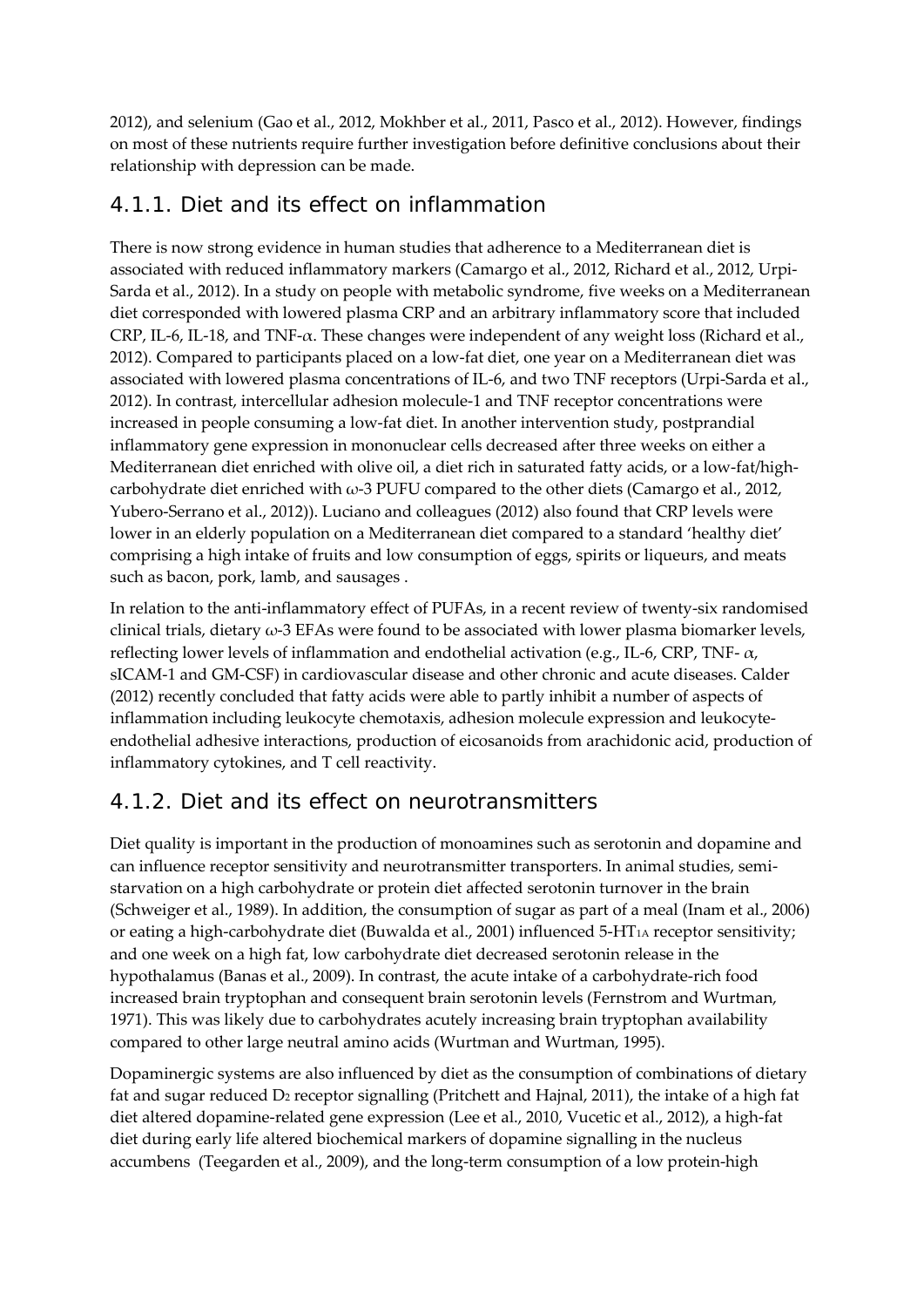carbohydrate diet decreased D2 dopamine receptor density [\(Hamdi et al., 1992\)](#page-22-13). Striatal dopamine levels were also increased in rats supplemented with strawberry, spinach, or vitamin E [\(Martin et al., 2000\)](#page-25-9).

Other nutrients which are altered in patients with major depression and that can influence neurotransmitter production include tryptophan (and other large neutral amino acids: valine, leucine, isoleucine, phenylalanine and tyrosine) [\(Maes et al., 2011c,](#page-24-11) [Markus, 2008,](#page-24-16) [Toker et al.,](#page-29-0)  [2010\)](#page-29-0), folic acid [\(Miller, 2008,](#page-25-10) [Stahl, 2008\)](#page-28-9), zinc [\(Cichy et al., 2009,](#page-19-8) [Szewczyk et al., 2011,](#page-29-1) [Szewczyk](#page-29-6)  [et al., 2009\)](#page-29-6), vitamin B12 [\(Bottiglieri, 1996,](#page-18-5) [Deana et al., 1977\)](#page-20-12), vitamin B6 [\(Calderon-Guzman et](#page-19-9)  [al., 2004,](#page-19-9) [Demisch and Kaczmarczyk, 1991,](#page-20-13) [Hartvig et al., 1995\)](#page-22-14) and iron [\(Baumgartner et al.,](#page-18-6)  [2012,](#page-18-6) [Burhans et al., 2005,](#page-19-10) [Coe et al., 2009\)](#page-19-11). Omega-3 EFAs are also able to modify monoaminergic neurotransmission [\(Chalon, 2006,](#page-19-12) [Su, 2009\)](#page-29-7).

## 4.1.3. Diet and its effect on oxidative stress

Given the crucial role that diet plays in antioxidant intake, it comes as no surprise that diet quality influences levels of oxidative stress. In animal studies, rats fed a high-sugar/high-fat diet had increased lipid peroxidation in the brain [\(Ribeiro et al., 2009,](#page-27-6) [Stranahan et al., 2011\)](#page-28-10), elevated plasma malondialdehyde (MDA) concentrations (a marker of lipid peroxidation) [\(Panchal et al.,](#page-26-9)  [2011\)](#page-26-9) and increased mRNA expression levels of genes involved in ROS production in both the liver and adipose tissue [\(Matsuzawa-Nagata et al., 2008\)](#page-25-11). In obese adults with metabolic syndrome, reducing energy intake by 2000kJ, mainly via carbohydrate restriction, was associated with decreased oxidative stress and increased levels of antioxidant markers, alpha-tocopherol and ceruloplasmin [\(Skalicky et al., 2009\)](#page-28-11). However, placing adults with metabolic syndrome on a 12-week high-fat diet or low-fat, high complex-carbohydrate diet had no effect on markers of oxidative stress and inflammation [\(Petersson et al., 2010\)](#page-27-7).

The Mediterranean diet is associated with increased circulating plasma antioxidant levels and decreased oxidative stress [\(Azzini et al., 2011,](#page-18-7) [Esposito et al., 2011,](#page-20-14) [Yubero-Serrano et al., 2011\)](#page-30-7). The protective properties of this diet may be derived not only from its increased antioxidant concentration but also through its high raw food intake, lower production of cooking-related oxidants and consequent decreased use of nutritional and endogenous antioxidants, and increased fibre intake [\(Ghiselli et al., 1997\)](#page-21-10). Olive oil, the main source of fat in the Mediterranean diet, is also effective in lowering lipid peroxidation and oxidative stress [\(Alarcon de la Lastra et](#page-18-8)  [al., 2001,](#page-18-8) [Fito et al., 2007\)](#page-21-11)

#### 4.1.4. Diet and its effect on neuroprogression

Diet quality is important for the brain given its capacity both to enhance neurogenic factors and to influence rates of neurodegeneration. In animal studies, brain levels of BDNF decreased in rats maintained on a high carbohydrate diet [\(Maioli et al., 2012\)](#page-24-17) and high fat diet [\(Yamada-Goto et al.,](#page-30-8)  [2012\)](#page-30-8). Human trials have also demonstrated a relationship between diet and BDNF. Compared to a low-fat diet, adherence to a Mediterranean diet was associated with an improvement in plasma BDNF concentration in individuals with depression [\(Sanchez-Villegas et al., 2011\)](#page-28-12). In healthy adults, a high-fat meal decreased plasma BDNF by almost 30% [\(Karczewska-Kupczewska et al.,](#page-22-15)  [2011\)](#page-22-15). The importance of diet on neuroprogression is further confirmed by a study on insulinresistant, overweight and obese subjects where serum BDNF levels increased after three months on a reduced calorie diet [\(Araya et al., 2008\)](#page-18-9).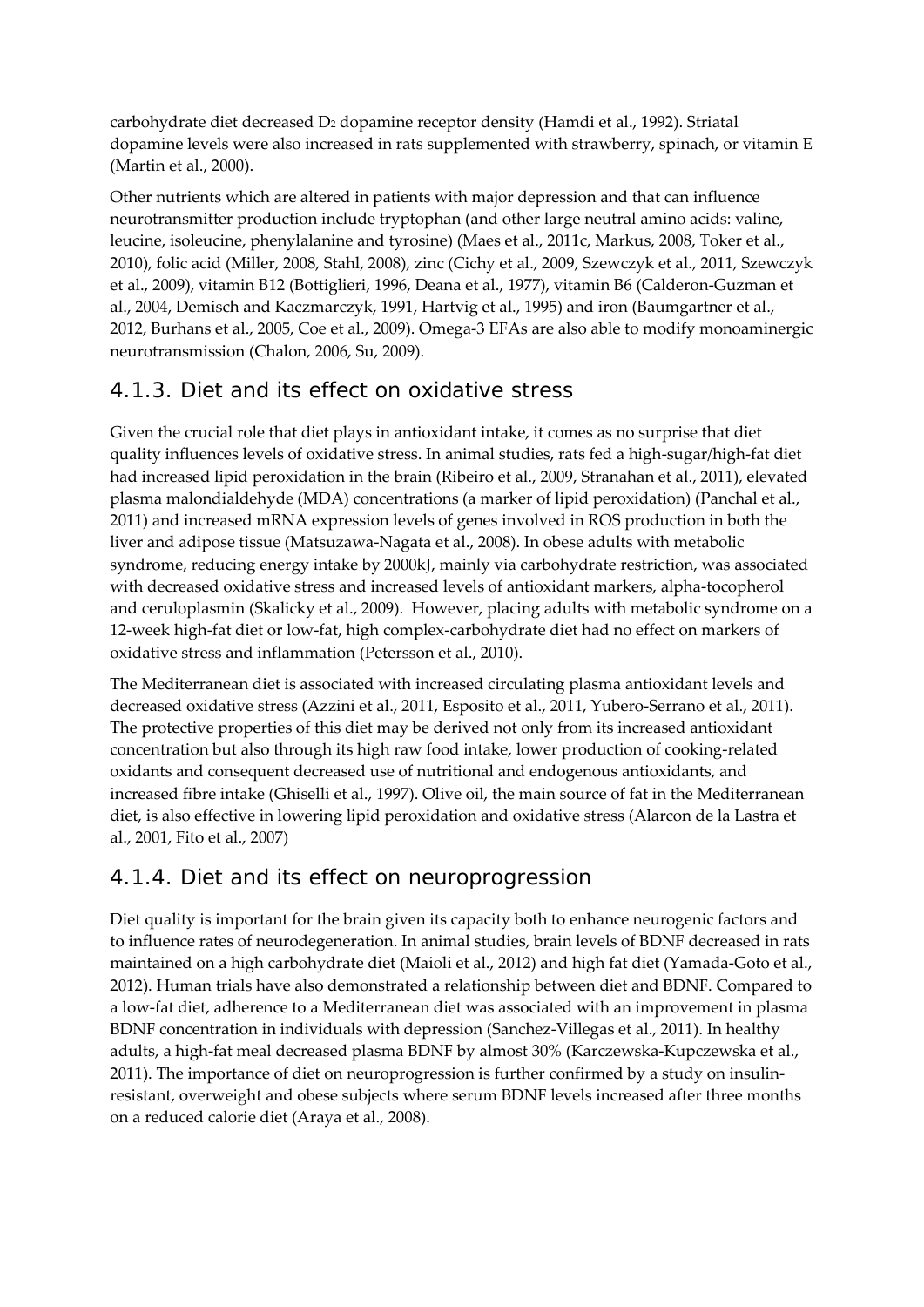Investigations into the potential effects of  $\omega$ -3 PUFAs have revealed that they may also play a role in neuroprogression. In animal studies, ω-3 PUFAs supplementation provided protection against reduced plasticity and normalised BDNF after traumatic brain injury [\(Wu et al., 2004\)](#page-30-9). During pregnancy and lactation, supplementation with  $\omega$ -3 PUFAs protected levels of BDNF and nerve growth factor (NGF) in female rats when they consumed a micronutrient-imbalanced diet [\(Sable](#page-28-13)  [et al., 2012\)](#page-28-13), while brain levels of BDNF decreased during diets deficient in ω-3 PUFAs [\(Bhatia et](#page-18-10)  [al., 2011,](#page-18-10) [Rao et al., 2007\)](#page-27-8). In an human open-label trial, 3 months of  $\omega$ -3 PUFAs supplementation increased serum BDNF levels and prevented posttraumatic distress after accidental injury in patients presenting at an intensive care unit [\(Matsuoka et al., 2011\)](#page-25-12). However, in a randomised, double-blind, placebo-controlled study of diabetic patients with major depression, 12 weeks of ethyl-EPA supplementation or placebo, in addition to ongoing antidepressant therapy, failed to increase serum BDNF levels [\(Bot et al., 2011\)](#page-18-11).

## 4.1.5. Diet and its effect on the HPA axis

Diet composition and timing have a significant influence on acute cortisol secretion due to the primary role of cortisol in gluconeogenesis. However, the long-term effect of diet on HPA activity is not well understood. In a study on women living in a Mediterranean area, a disturbed HPA axis was associated with a higher content of fat and saturated fatty acids in the diet. In contrast, adherence to a dietary pattern closer to the Mediterranean diet was linked with smaller HPA axis disturbances [\(Garcia-Prieto et al., 2007\)](#page-21-12). Investigations into the effect of  $\omega$ -3 PUFAs on HPA activity have also provided some evidence of their capacity to lower cortisol activity. For example, Delarue et al. [\(2003\)](#page-20-15) showed that after 3 weeks on a diet supplemented with  $\omega$ -3 PUFAs, levels of plasma noradrenaline and cortisol stimulated by mental stress were significantly blunted. In another study on patients with major depression, serum cortisol levels decreased after 8 weeks of treatment with EPA alone or in combination with fluoxetine [\(Jazayeri](#page-22-16)  [et al., 2010\)](#page-22-16). Finally, intravenous lipopolysaccharide-induced adrenocorticotropic hormone (ACTH) and cortisol plasma levels decreased significantly in healthy subjects supplemented with one month of fish oil compared to placebo [\(Michaeli et al., 2007\)](#page-25-13).

# 4.1.6. Diet and its effect on mitochondria

Mitochondrial dysfunction is influenced significantly by nutrition [\(Civitarese et al., 2007,](#page-19-13) [Hepple,](#page-22-17)  [2009,](#page-22-17) [Page et al., 2010,](#page-26-10) [Vitetta and Anton, 2007\)](#page-30-10). Increased fatty acid exposure, resulting from high fat diets or overfeeding, is linked both with decreased mitochondrial number and markers of oxidative phosphorylation. Conversely, caloric restriction can stimulate mitochondrial biogenesis by elevating the transcriptional processes that regulate mitochondrial mass, improve mitochondrial efficiency, activate ROS scavenging mechanisms, and lower ROS production [\(Civitarese et al., 2007\)](#page-19-13). Dietary antioxidants or caloric restriction, as well as chemical antioxidants, can lower mitochondrial ROS production [\(Vitetta and Anton, 2007\)](#page-30-10). Nutrients such as CoQ10, vitamin B2 and l-carnitine also have a significant influence on mitochondrial metabolism [\(Gardner and Boles, 2011\)](#page-21-13).

#### **4.2. The relationship between sleep and depression**

In the general population approximately 30% of people report symptoms of insomnia, 10 to 20% describe dissatisfaction with sleep, and approximately 6% have a formal diagnosis of insomnia [\(Leger et al., 2000,](#page-23-9) [Ohayon, 2002\)](#page-26-11). These rates are significantly increased in major depression, with as high as 90% of patients reporting sleep disturbances [\(Motivala et al., 2006,](#page-26-12) [Riemann and](#page-27-9)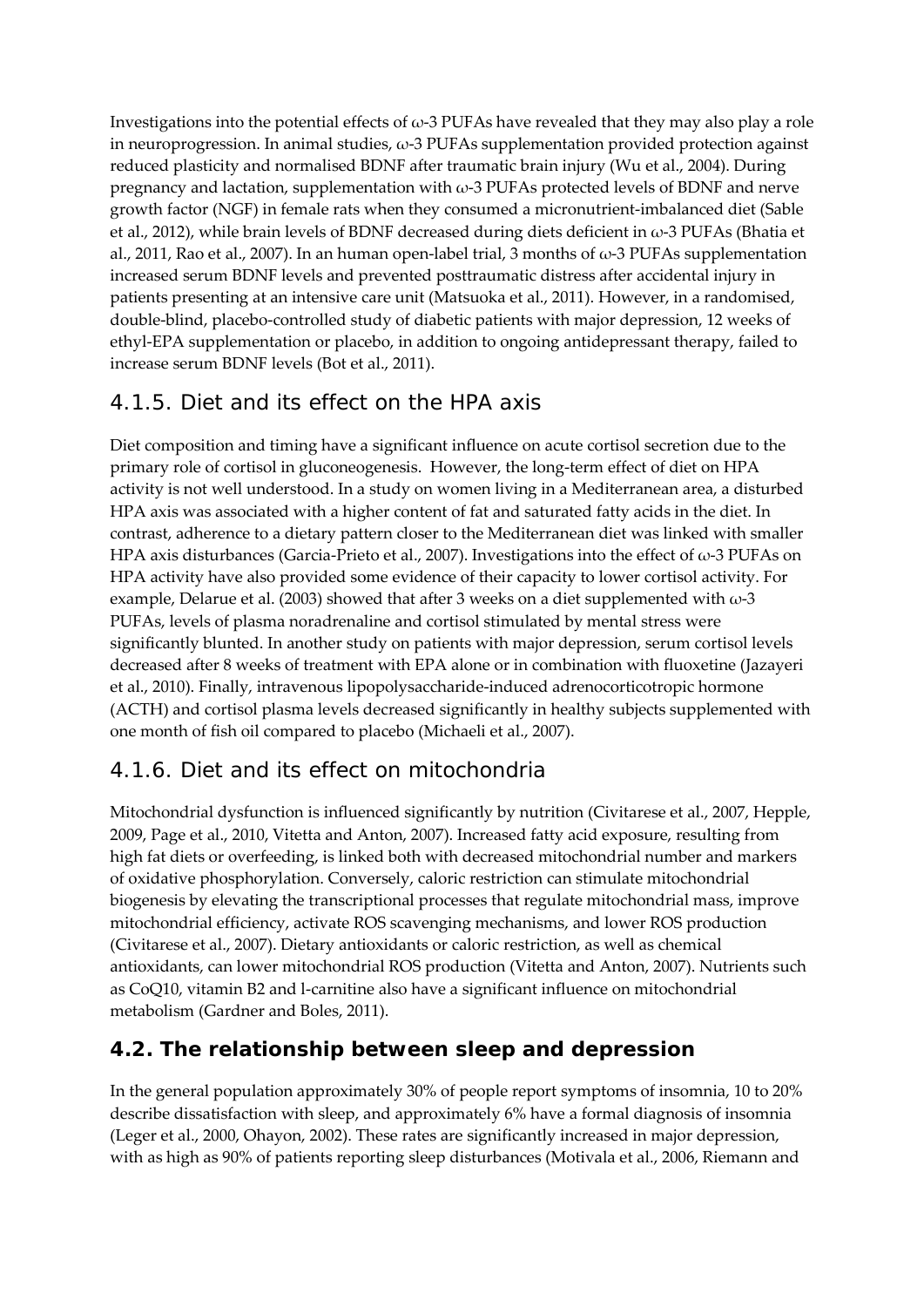Voderholzer, 2003). Insomnia is also one of the most common prodromal features of depression with sleep symptoms preceding an episode of depression in 40% of cases. A history of persistent insomnia is also associated with a significantly increased risk of developing a new depressive episode [\(Taylor et al., 2005\)](#page-29-8). In a recent meta-analysis, compared to people with no sleep difficulties, non-depressed people with insomnia were predicted to have a twofold increased risk of developing depression [\(Baglioni et al., 2011\)](#page-18-12). Depressed patients suffering from insomnia also have a poorer response to treatment and are at increased risk of relapse [\(Dombrovski et al., 2008\)](#page-20-16).

Further support for a relationship between sleep and depression is provided by studies documenting improvements in mood and depressive symptoms following insomnia-specific interventions. For example, in a randomised controlled study, Manber and colleagues [\(2008\)](#page-24-18) found that augmenting antidepressant medication with a symptom-focused cognitivebehavioural therapy for insomnia (CBTI) enhanced treatment outcomes in participants with comorbid major depression and insomnia. Compared to participants allocated to control treatment, people receiving CBTI experienced significantly greater remission rates in both depression (61.5% vs 33.3%) and insomnia (50% vs 7.7%). In women with insomnia and breast cancer, CBTI was also more effective in improving sleep, depression and anxiety symptoms than a control condition [\(Savard et al., 2005\)](#page-28-14). Eight weeks of mindfulness-based cognitive therapy for treating insomnia symptoms also improved sleep, anxiety and depressive symptoms in patients with an anxiety disorder [\(Yook et al., 2008\)](#page-30-11).

## 4.2.1. Sleep and its effect on inflammation

Sleep difficulties increase inflammatory mediators; conversely elevated inflammatory molecules heighten the risk of sleep problems. In particular, IL-1, IL-6 and TNF- $\alpha$  may be directly involved in sleep regulation [\(Santos et al., 2007\)](#page-28-15). Data derived from electrophysiological, biochemical and molecular genetic studies demonstrate that these cytokines are sleep regulatory, as they support the regulation of spontaneous sleep-wake behaviour [\(Opp, 2005\)](#page-26-13). Other cytokines that may also be involved in the regulation of sleep include IL-2, IL-8, IL-15, IL-18, epidermal growth factor, acidic fibroblast growth factor, colony stimulating factor, and interferons [\(Krueger, 2008\)](#page-23-10).

In patients with major depression, difficulty initiating sleep correlated with increased pre-sleep levels of IL-6 [\(Motivala et al., 2005\)](#page-26-14). In a study on 210 healthy young men and women, difficulty falling asleep was related to higher morning levels of CRP and IL-6, but only in women [\(Suarez,](#page-29-9)  [2008\)](#page-29-9). Sleep disturbances also occur in up to 30% of patients with chronic hepatitis C undergoing IFN-α therapy [\(Sockalingam et al., 2010\)](#page-28-16), and its administration reduces sleep continuity and depth and induces a sleep pattern consistent with insomnia and hyperarousal [\(Raison et al.,](#page-27-10)  [2010b\)](#page-27-10). Studies on patients diagnosed with primary insomnia offer additional evidence for the relationship between sleep and inflammation, as circulating levels of IL-6 and TNF are higher than in healthy sleepers [\(Burgos et al., 2006,](#page-19-14) [Vgontzas et al., 2002\)](#page-30-12).

Sleep restriction studies in animals and humans provide further confirmation for the association between sleep and inflammation. Although the relationship is not necessarily linear, there is evidence that in humans, sleep restriction increases levels of IL-6, TNF- $\alpha$ , CRP and IL-1 $\beta$ [\(Motivala, 2011,](#page-26-15) [van Leeuwen et al., 2009,](#page-29-10) [Vgontzas et al., 1999,](#page-29-11) [Vgontzas et al., 2004\)](#page-30-13). Five days of sleep deprivation in healthy adults also modified a number of kynurenine pathway metabolites in healthy adults, including 5-hydroxyindoleacetic acid (5-HIAA), xanthurenic acid and anthranilic acid [\(Kuhn et al., 1968\)](#page-23-11).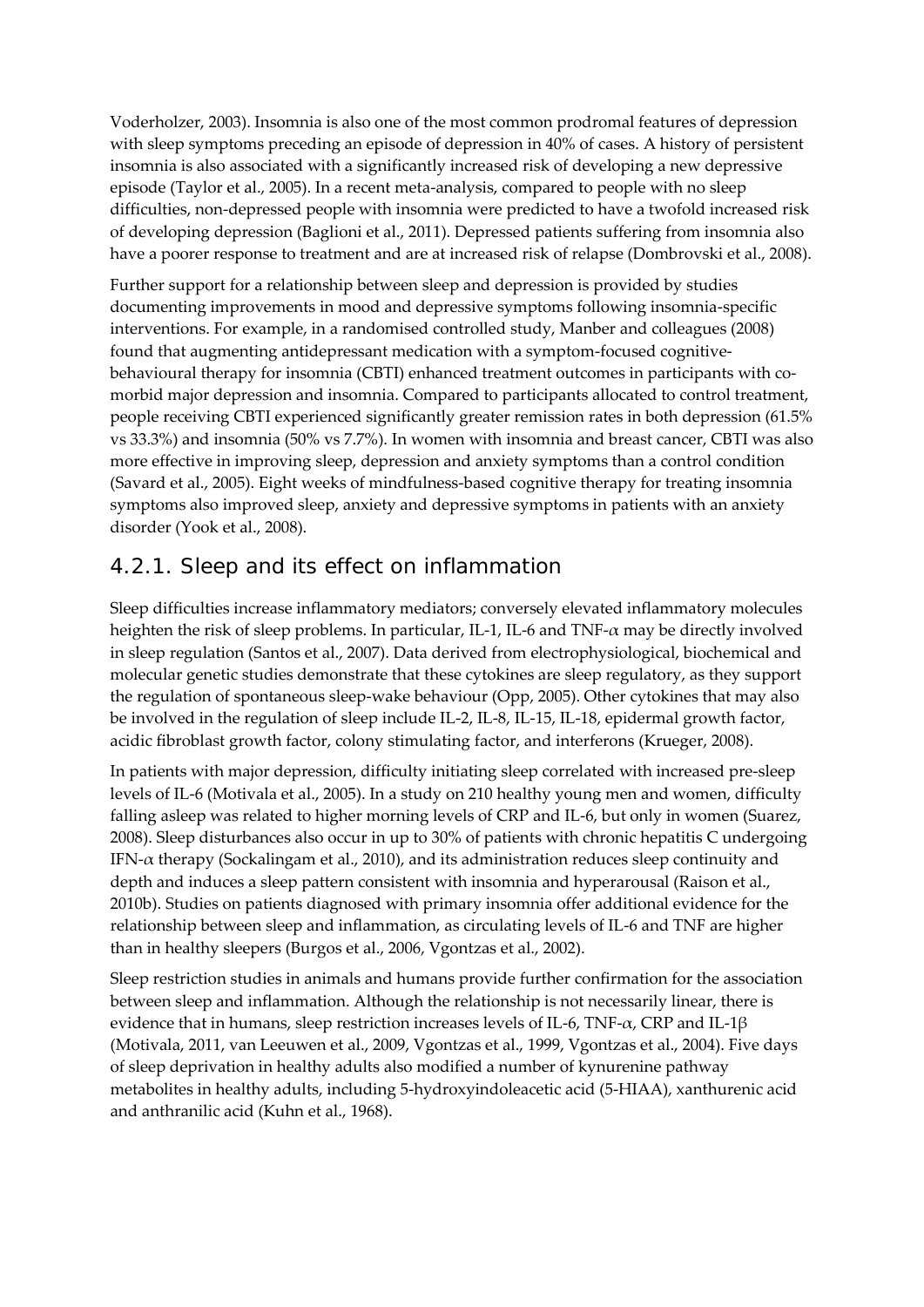## 4.2.2. Sleep and its effect on neurotransmitters

Surprisingly little research on the influence of sleep on monoamines such as serotonin and dopamine has been conducted, although sleep restriction may disrupt systems associated with monoamine communication. In an animal study, desensitisation in serotonin receptors was detected after eight days of sleep restriction. Despite unlimited recovery sleep, this desensitisation persisted for at least seven days [\(Roman et al., 2005b\)](#page-28-17), and was independent of adrenal hormones [\(Roman et al., 2006\)](#page-27-11). In addition, Novati and colleagues [\(2008\)](#page-26-16) demonstrated that exposure to a schedule of chronic, partial sleep deprivation reduced sensitivity of 5HT1A receptors and/or receptors for CRH [\(Novati et al., 2008\)](#page-26-16).

#### 4.2.3. Sleep and its effect on oxidative stress

It has been proposed that cerebral free radicals accumulate during wakefulness and are removed during sleep [\(Reimund, 1994\)](#page-27-12). This has been supported by animal studies where sleep loss caused oxidative damage in the brain [\(Ramanathan et al., 2002,](#page-27-13) [Suer et al., 2011\)](#page-29-12) and increased lipid peroxidation [\(Thamaraiselvi et al., 2012\)](#page-29-13). However, some animal studies have found that one to two weeks of sleep deprivation had no effect on oxidative stress in any brain region, including protein oxidation and lipid peroxidation [\(D'Almeida et al., 1997,](#page-20-17) [Gopalakrishnan et al.,](#page-21-14)  [2004\)](#page-21-14). These inconsistent findings are likely a reflection of differing sleep restriction protocols, and different markers of oxidative stress measured across studies.

Most studies on oxidative stress in clinical sleep research have focused on obstructive sleep apnoea syndrome, which is known to increase oxidative stress produced by recurrent episodes of ischemia-reperfusion injury [\(Kent et al., 2011,](#page-22-18) [McNicholas, 2009\)](#page-25-14). However, several studies have also linked oxidative stress with insomnia. For example, levels of thiobarbituric acid reactive substances were elevated in postmenopausal women with insomnia, although blood concentrations of catalase, superoxide dismutase, and glutathione were found to be normal [\(Hachul de Campos et al., 2006\)](#page-22-19). In an investigation on participants with primary insomnia, significantly lower GSH-Px (selenium-containing antioxidant enzyme) activity and higher MDA levels were found compared with controls [\(Gulec et al., 2012\)](#page-21-15). Further evidence of a relationship between sleep and oxidative stress is provided by a study revealing increased levels of myeloperoxidase-modified low-density lipoprotein following five nights of sleep restriction in healthy males [\(Boudjeltia et al., 2011\)](#page-18-13).

#### 4.2.4. Sleep and its effect on neuroprogression

Sleep problems may also contribute to depressive symptomatology via their effect on brain structure, neurogenesis and, in particular, hippocampal function [\(Lucassen et al., 2010,](#page-23-12) [Meerlo et](#page-25-15)  [al., 2009,](#page-25-15) [Novati et al., 2011\)](#page-26-17). Experimental studies show that prolonged sleep restriction or disruption affects hippocampal integrity [\(Guzman-Marin et al., 2006,](#page-21-16) [Kopp et al., 2006,](#page-23-13) [McDermott et al., 2003,](#page-25-16) [Roman et al., 2005a\)](#page-27-14). For example, in young male rats, one month of chronic sleep restriction reduced dorsal hippocampal volume by 10% [\(Novati et al., 2011\)](#page-26-17). Hippocampal cell proliferation was also affected by a single day of sleep deprivation in rats [\(Roman et al., 2005a\)](#page-27-14). Clinical studies have also reported a reduction in hippocampal volume in primary insomnia and sleep apnoea [\(Morrell et al., 2003,](#page-26-18) [Riemann et al., 2007\)](#page-27-15). Insomnia severity in a sample of patients with post-traumatic stress disorder was also associated with decreased volume in the CA3/dentate hippocampal subfield [\(Neylan et al., 2010\)](#page-26-19).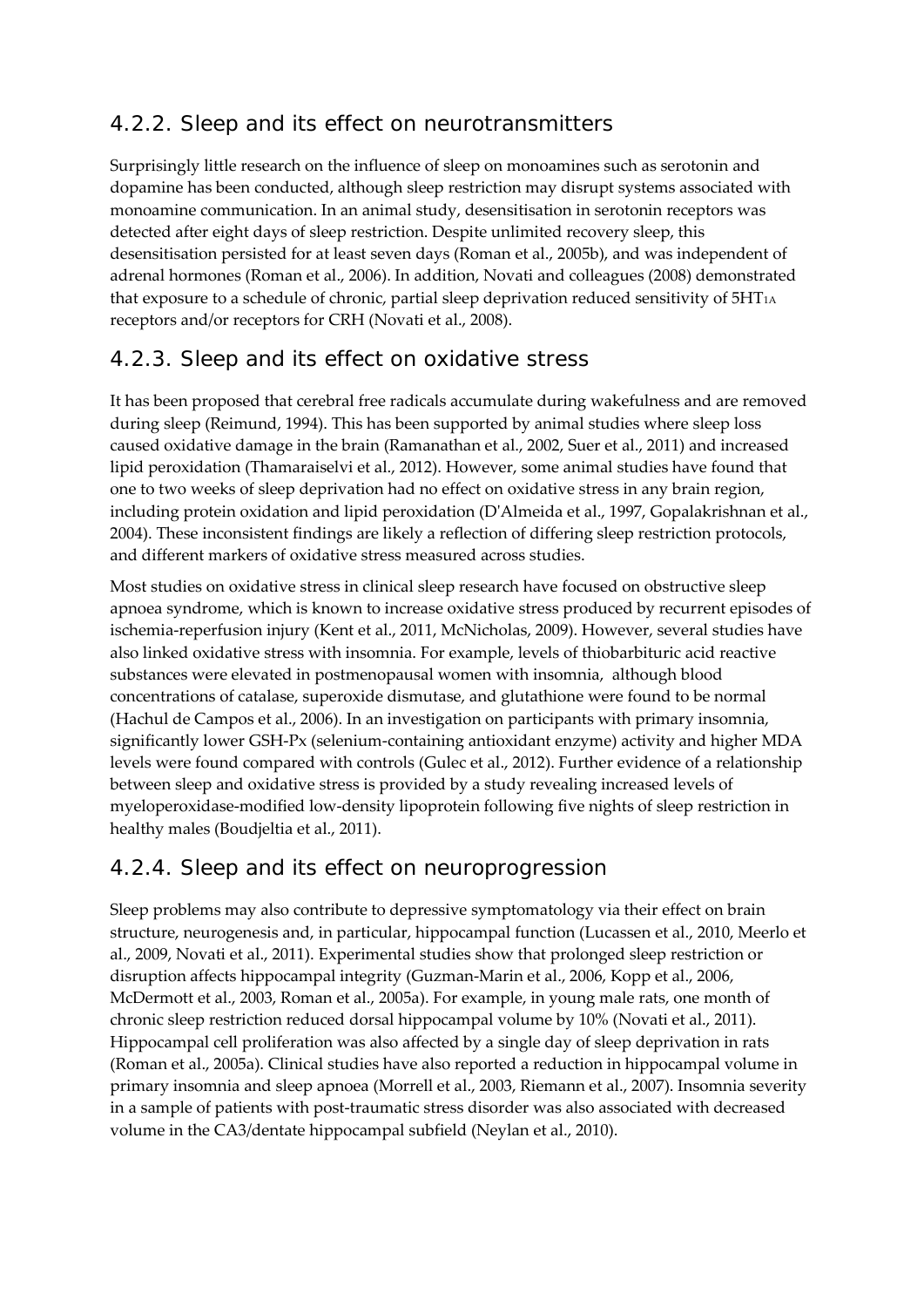While sleep restriction itself may not be neurotoxic, it may enhance neuronal sensitivity to subsequent excitotoxic insults. Novati and colleagues [\(2012\)](#page-26-20) found that after 30 days of sleep restriction in rats, there were no adverse effects on cholinergic cells in the nucleus basalis magnocellularis (NBM). However, an injection of a neurotoxic dose of N-methyl-d-aspartate into the NBM caused an accentuated loss of cholinergic NBM cells and cortical fibres in the sleeprestricted rats compared to controls. Thus, chronic sleep restriction may constitute a mild threat to the brain that does not lead to neurodegeneration by itself but increases vulnerability to subsequent neurotoxic challenges.

# 4.2.5. Sleep and its effect on the HPA axis

Insomnia appears to be associated with hyperarousal. In a study on patients with chronic insomnia, 24-hour urinary cortisol levels correlated positively with total wake time. Sleep quality also correlated negatively with urinary levels of catecholamine metabolites, thereby suggesting disturbances in both limbs of the stress system (i.e., the HPA axis and the sympathetic system) [\(Vgontzas et al., 1998\)](#page-30-14). In another study, ACTH and cortisol secretions were significantly higher in insomniacs compared with normal controls, with greatest elevations in the evening and first half of the night. Cortisol levels were also positively correlated with the severity of reported sleep disturbance [\(Vgontzas et al., 2001\)](#page-29-14). Increased evening and nocturnal plasma cortisol concentrations were also observed in patients with primary insomnia, with a strong positive correlation between evening cortisol secretion and the number of nocturnal awakenings both in insomniac patients and controls [\(Rodenbeck and Hajak, 2001\)](#page-27-16).

Findings in sleep deprivation and restriction studies are less consistent, with several studies reporting mild elevations of cortisol [\(Leproult et al., 1997,](#page-23-14) [Spiegel et al., 1999\)](#page-28-18) while others have found no change or even slightly decreased levels [\(Follenius et al., 1992,](#page-21-17) [Kant et al., 1984\)](#page-22-20). In several animal studies, sleep deprivation led to mild activations of the HPA axis and elevated plasma levels of glucocorticoids [\(Meerlo et al., 2002,](#page-25-17) [Suchecki et al., 1998\)](#page-29-15), whereas others found little or no effect of acute sleep deprivation on glucocorticoid levels [\(Rechtschaffen et al., 1983\)](#page-27-17). According to Meerlo et al. [\(2008\)](#page-25-18) the available data from studies in laboratory animals suggest that sleep restriction may gradually change certain brain and neuroendocrine systems in a manner similar to that seen in stress-related disorders such as depression.

# 4.2.6. Sleep and its effect on mitochondria

Because of the important role of sleep on oxidative stress, it would seem logical to assume that mitochondria will be adversely affected by sleep deprivation. In support of this, sleep deprivation in mice reduced the activity of the complex I, II and III enzymes of the mitochondrial electron transport chain. Complex II and II-III activity was particularly decreased in the hypothalamus of mice during 24-hour recovery sleep [\(Andreazza et al., 2010\)](#page-18-14). In a model developed by Andreazza et al. [\(2010\)](#page-18-14), it was proposed that sleep restriction may lead to mitochondrial dysfunction which, in turn, increases the production of ROS, leading to increased oxidative damage to lipids, protein and DNA.

# **4.3. The relationship between exercise & depression**

Depression is commonly associated with low levels of physical activity. While data derived from epidemiological and correlational studies do not necessarily confirm causation, a consistent relationship does exist across a number of populations. In adults, an active lifestyle was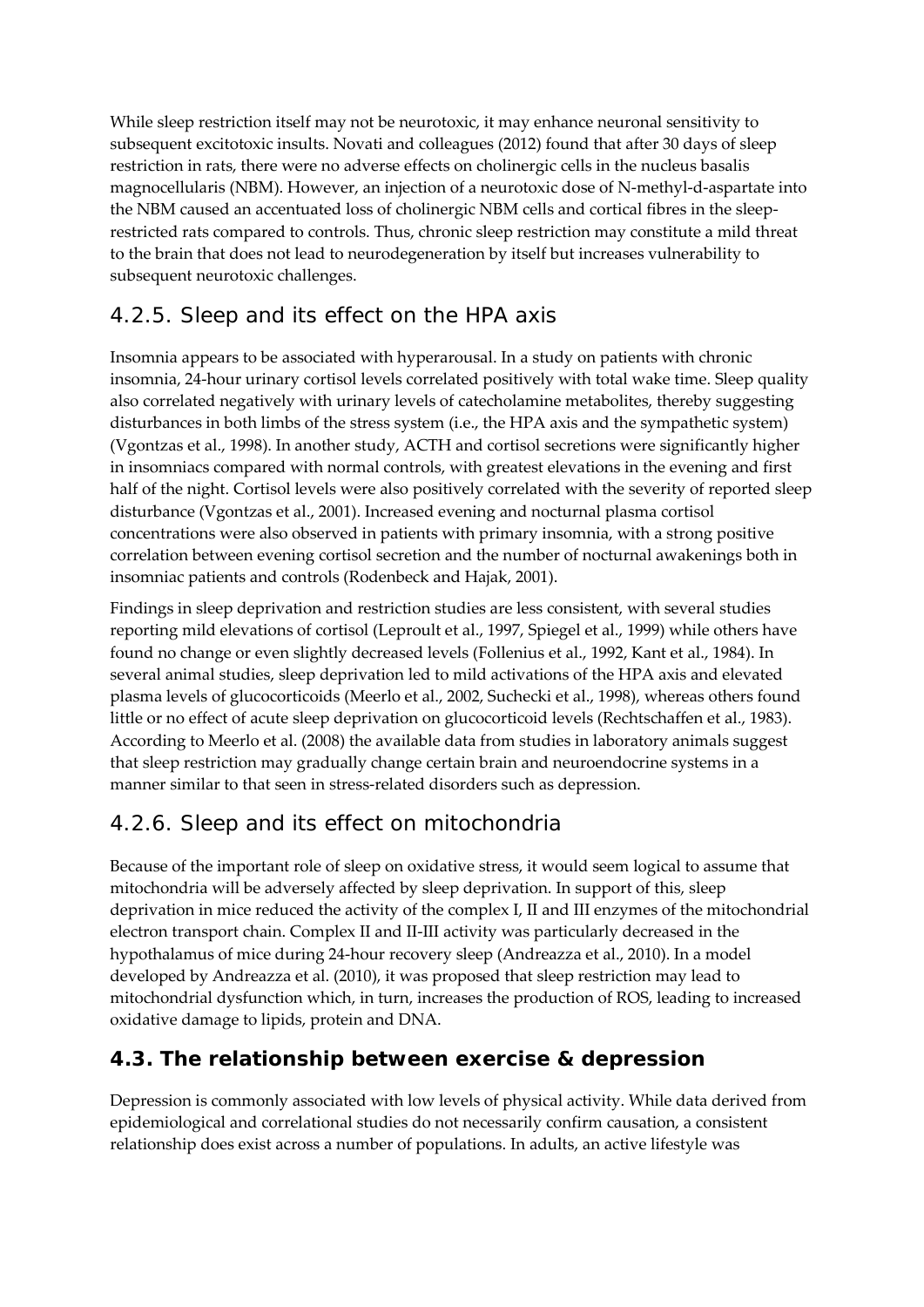associated with reduced depressive symptoms independent of education and physical health status. This relationship was stronger in women and those aged 40 years and older [\(Stephens,](#page-28-19)  [1988\)](#page-28-19). In overweight/obese adults, a reduced risk of depression was associated with increasing moderate-to-vigorous-intensity physical activity and decreasing sedentary time [\(Vallance et al.,](#page-29-16)  [2011\)](#page-29-16). Another study on data from over 4,000 men and women aged 20 years or more confirmed that adults with depression spent significantly less time both in light and moderate physical activity than non-depressed adults [\(Song et al., 2012\)](#page-28-20). In a longitudinal study of over 9,000 people, regular physical activity was associated with a reduced likelihood of depressive symptoms at follow-up [\(Azevedo Da Silva et al., 2012\)](#page-18-15).

Although not as extensive, investigations into sedentary behaviours have also largely confirmed a positive relationship with depression. In a systematic review of seven observational and four intervention studies on adult populations, Teychenne and colleagues [\(2010\)](#page-29-17) confirmed that, on balance, sedentary behaviours such as watching television or using the computer were associated with an increased risk of depression. However, evidence was limited by methodological weaknesses in most studies.

The efficacy of exercise as a treatment for depression is summarised in over a dozen recent reviews. In a meta-analysis on supervised and unsupervised physical activity interventions among healthy adults, Conn [\(2010\)](#page-20-18) concluded that physical activity interventions had a moderate inhibitory effect on depressive symptoms in adults with and without clinical depression (mean effect size of 0.37 for supervised and 0.52 for unsupervised physical activity studies). Carek and colleagues [\(2011\)](#page-19-15) maintained from a review of the literature that exercise compared favourably to antidepressant medications as a first-line treatment for mild-to-moderate depression and also improved depressive symptoms when used as an adjunct to medications. Similar antidepressant effects were also found in trials comparing exercise with cognitive-behavioural therapy [\(Rimer et](#page-27-18)  [al., 2012\)](#page-27-18). Despite these positive findings there is a paucity of research demonstrating long-term beneficial effects of exercise in patients with clinical depression [\(Krogh et al., 2011\)](#page-23-15).

#### 4.3.1. Exercise and its effect on inflammation

Although a single bout of exercise provokes an acute inflammatory response, primarily in IL-6 (release from muscle increases up to 100-fold during contractile exercise), exercise is followed by an increase in anti-inflammatory cytokines [\(Pedersen and Fischer, 2007\)](#page-26-21) and a decreased production of the pro-inflammatory cytokines TNF-α and IL-1β [\(Pedersen et al., 2003\)](#page-27-19). Data also suggest that exercise-induced IL-6 inhibits  $TNF-\alpha$  production in the presence of low-grade inflammation [\(Starkie et al., 2003\)](#page-28-21).

Four recent reviews have primarily revealed anti-inflammatory effects from long-term exercise [\(Beavers et al., 2010,](#page-18-16) [Mathur and Pedersen, 2008,](#page-25-19) [Ploeger et al., 2009,](#page-27-20) [Thomas and Williams,](#page-29-18)  [2008\)](#page-29-18). In a systematic review of 19 studies on the inflammatory effects of acute and chronic exercise in children and adults, Ploeger et al. [\(2009\)](#page-27-20) concluded that training programs can attenuate chronic inflammation in some patients with chronic inflammatory disease; however, the exercise training-induced response appeared highly dependent on the type of disease, severity of the disease and the frequency, duration and intensity of the exercise intervention.

Lower inflammatory biomarker concentrations, particularly CRP, and to a lesser extent IL-6, are observed across a wide range of individuals performing more frequent and intense physical activity [\(Plaisance and Grandjean, 2006,](#page-27-21) [Taaffe et al., 2000\)](#page-29-19). This inverse relationship between CRP and physical activity is consistently seen in men, and to a lesser extent in women [\(Beavers et](#page-18-16)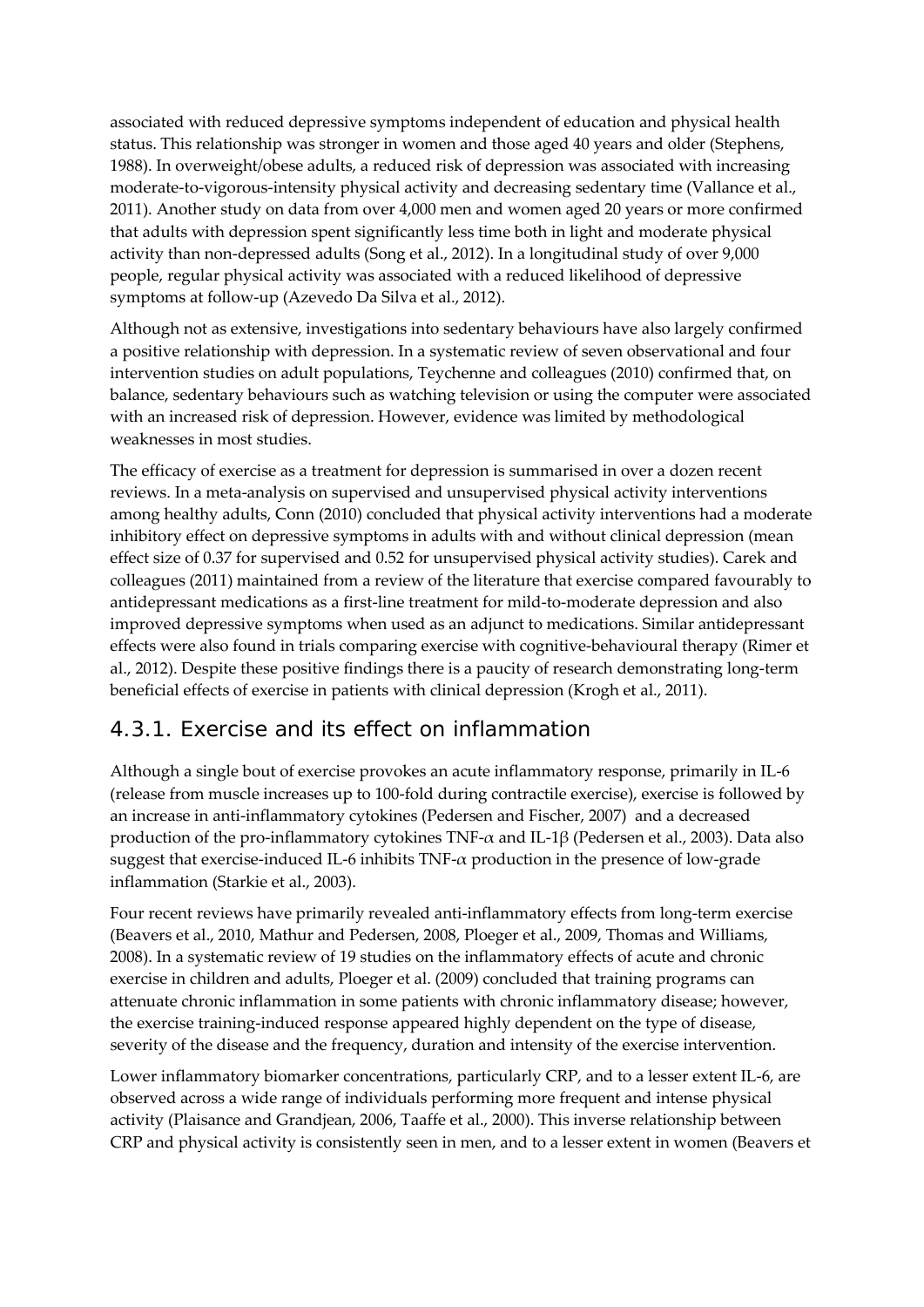al., 2010). In adults, investigations using self-reported measures of physical activity have demonstrated that physically-active individuals have CRP concentrations 19–35% lower than less active individuals [\(Plaisance and Grandjean, 2006\)](#page-27-21). While these inflammatory markers are attenuated following adjustment for adiposity, a significant relationship between inflammatory biomarkers and physical activity persists [\(Abramson and Vaccarino, 2002\)](#page-18-17).

In sum, while most studies demonstrate anti-inflammatory effects of exercise in adults and children, the relationship is influenced by a number of factors including the population studied, the type, frequency and duration of exercise, pre-existing medical conditions and initial levels of inflammation. Thus, further studies are required to enable more definitive conclusions, particularly in patients suffering from depression.

## 4.3.2. Exercise and its effect on neurotransmitters

The antidepressant effects of exercise may be due to its capacity to modify monoamine communication. In animal studies, running increased plasma free tryptophan, brain tryptophan, and levels of the serotonin metabolite, 5-HIAA [\(Bailey et al., 1993,](#page-18-18) [Chaouloff et al., 1985\)](#page-19-16). Human trials also provide evidence of exercise and its serotonin-enhancing effects. For example, untrained participants randomly assigned to an aerobic exercise group experienced greater changes in serum serotonin levels compared to those in a stretching-control group [\(Wipfli et al.,](#page-30-15)  [2011\)](#page-30-15). Tryptophan availability, the precursor to serotonin, is also increased after acute exercise [\(Melancon et al., 2012\)](#page-25-20). Three weeks of exercise training also influenced serotonin receptors and serotonin transporters in sedentary males as demonstrated by increased levels of 5-HT transporters (5-HTT) and 5-HT2A receptors on isolated platelet membranes. In contrast, four weeks of excessive training in well-trained athletes did not change 5-HTT, and 5-HT2A receptor density declined. This suggests that the impact of exercise on serotonin neurotransmission may depend on the training state of athletes and extent of exertion [\(Weicker and Struder, 2001\)](#page-30-16).

Exercise is also able to modify dopamine and noradrenergic transmission as evidenced by increased tyrosine hydroxylase expression [\(Foley and Fleshner, 2008,](#page-21-18) [Kim et al., 2011\)](#page-23-16), elevated striatal dopamine D<sub>2</sub> receptor expression [\(Vuckovic et al., 2010\)](#page-30-17) and increased noradrenaline levels [\(Dishman, 1997\)](#page-20-19) in rats exposed to chronic exercise. However, acute exercise comprising 30 minutes of vigorous exercise in healthy adult volunteers with a history of regular exercise did not change synaptic dopamine concentrations [\(Wang et al., 2000\)](#page-30-18).

#### 4.3.3. Exercise and its effect on oxidative stress

There is mounting evidence to suggest that exercise is accompanied by an increased generation of free radicals, resulting in measurable elevations in oxidative stress biomarkers after both acute aerobic [\(Benitez-Sillero et al., 2011,](#page-18-19) [Bloomer, 2008,](#page-18-20) [Fogarty et al., 2011\)](#page-21-19) and anaerobic exercise [\(Bloomer and Goldfarb, 2004,](#page-18-21) [Pittaluga et al., 2006,](#page-27-22) [Vollaard et al., 2005\)](#page-30-19). Given the substantial evidence for the protective effects of exercise on oxidative stress-associated diseases, this seems paradoxical. However, it is argued that chronic exercise leads to exercise-induced adaptation and resistance [\(Cooper et al., 2002,](#page-20-20) [Radak et al., 2008\)](#page-27-23). The exercise-induced ROS formation evokes specific adaptation, comprising up-regulation in endogenous antioxidant defences, increased antioxidant/oxidative damage-repairing enzyme activity, increased resistance to oxidative stress, and lowered levels of oxidative damage. This adaptive response seems to be systemic, affecting skeletal muscle, liver, and the brain [\(Radak et al., 2008\)](#page-27-23). Gomez-Cabrera et al [\(2008\)](#page-21-20) argue that because exercise results in an up-regulation of powerful antioxidant enzymes, exercise itself can be considered an antioxidant despite generating free radicals.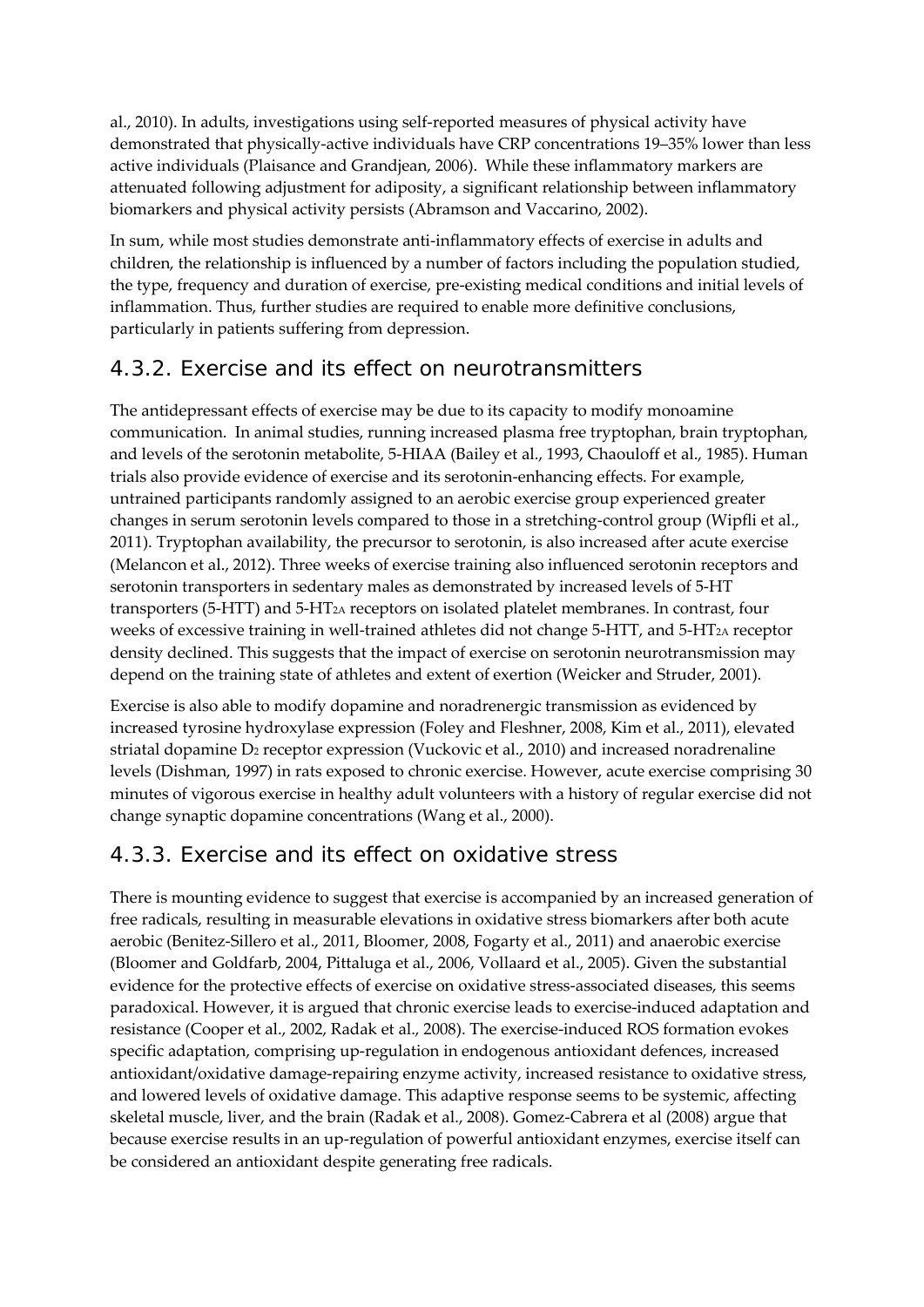#### 4.3.4. Exercise and its effect on the HPA axis

The relationship between exercise and HPA activity is complex as it is influenced by duration, type, intensity and chronicity of exercise; characteristics of the stressor used; and characteristics of the population studied [\(Campeau et al., 2010,](#page-19-17) [Leal-Cerro et al., 2003,](#page-23-17) [Mastorakos et al., 2005,](#page-25-21) [Stranahan et al., 2008\)](#page-29-20). In an animal study, four weeks of swimming exercise was associated with reduced levels of serum corticosterone and depressive behaviours in rats exposed to high levels of glucocorticoids prenatally [\(Liu et al., 2012a\)](#page-23-18). In another study, the HPA axis response to lowerintensity stressors decreased in rats exposed to 6 weeks (but not 1 or 3 weeks) of intermittent, voluntary wheel running, although no change occurred following exposure to more intense stressors [\(Campeau et al., 2010\)](#page-19-17). The complexity of the relationship between exercise and HPA responsivity was further demonstrated by Droste et al. [\(2003\)](#page-20-21) who reported that HPA responses in exercising mice were differently influenced by the stressor used and the novelty of the environment.

Investigations into the relationship between exercise and HPA activity in human populations have primarily examined the effect of acute activity on measures such as cortisol and ACTH. Studies on the influence of chronic exercise on HPA activity, and in particular on the HPA response to stressors, are sparse. In general, acute exercise elevates cortisol levels, although this most consistently occurs following moderate-to-severe intensity activity [\(Hill et al., 2008\)](#page-22-21). In a study on women of varying age and fitness, ACTH levels recovered slowly in older women, particularly those with low fitness levels [\(Traustadottir et al., 2004\)](#page-29-21). In a study on female adolescents with mild-to-moderate depression, 8 weeks of an exercise regimen improved depressive symptoms and was associated with reductions in 24 hour urinary cortisol levels [\(Nabkasorn et al., 2006\)](#page-26-22). In another study on patients with chronic low back pain, twelve weeks of high-intensity aerobic exercise was associated with reductions in pain, enhanced mood and improvements in HPA responsiveness to the dexamethasone suppression test [\(Chatzitheodorou](#page-19-18)  [et al., 2008\)](#page-19-18).

#### 4.3.5. Exercise and its effect on neuroprogression

Evidence of the beneficial effects of exercise on brain function is summarised in three recent reviews [\(Cotman et al., 2007,](#page-20-22) [Dishman et al., 2006,](#page-20-23) [Vivar et al., 2012\)](#page-30-20). Exercise is associated with enhanced adult hippocampal neurogenesis and increased activity-dependent synaptic plasticity. According to Cotman et al. [\(2007\)](#page-20-22), enhanced hippocampal neurogenesis and increased synaptic plasticity are the most reproducible effects of exercise in the rodent brain. In both young and old animals, exercise stimulated neural progenitor populations, increased the number of new neurons, and promoted survival of these new cells [\(Brandt et al., 2010,](#page-19-19) [Olson et al., 2006,](#page-26-23) [Wu et](#page-30-21)  [al., 2008\)](#page-30-21). In animal studies, exercise also increased BDNF in several brain regions, and there was increased insulin-like growth factor-1 (IGF-1) gene expression and peripheral circulating levels of IGF-1 [\(Ding et al., 2006,](#page-20-24) [Schwarz et al., 1996\)](#page-28-22). In a review on the effects of exercise on peripheral BDNF in human subjects, it was concluded that exercise temporarily elevated basal BDNF and possibly up-regulated BDNF cellular processing (i.e. synthesis, release, absorption and degradation) [\(Knaepen et al., 2010\)](#page-23-19). However, there have been no reported findings of longlasting BDNF responses to acute exercise or training.

Human studies on the effects of exercise-induced BDNF changes in depressed populations are still preliminary, although BDNF levels were transiently increased in elderly women with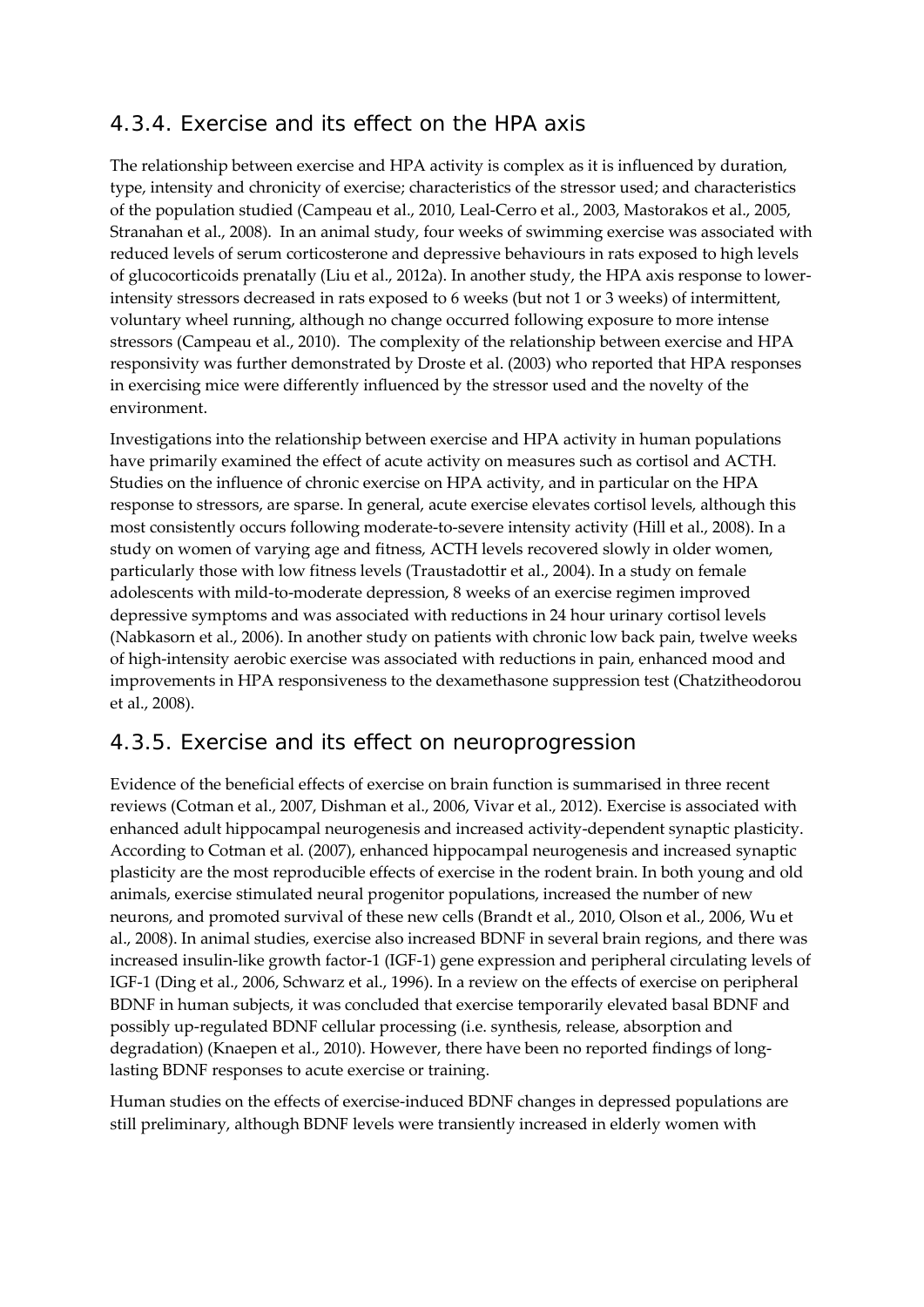remitted major depression [\(Laske et al., 2010\)](#page-23-20) and in unmedicated patients suffering from major depressive disorder [\(Gustafsson et al., 2009\)](#page-21-21).

#### 4.3.6. Exercise and its effect on mitochondria

An accumulating body of literature has demonstrated that endurance exercise effectively stimulates mitochondrial biogenesis in a wide range of tissues including skeletal muscle, adipose tissue, liver, brain, and kidney [\(Little et al., 2011\)](#page-23-21). Vina et al. [\(2009\)](#page-30-22) concluded that exercise, and particularly aerobic exercise, activated mitochondriogenesis in young animals, although its influence on older animals required further investigation. Eight weeks of treadmill training in a murine model augmented mitochondrial function, as reflected by increased mitochondrial enzyme activities, maximal rate of ATP synthesis in isolated mitochondria, and whole-body maximal O2 uptake [\(Chow et al., 2007\)](#page-19-20). Lanza et al. [\(2009\)](#page-23-22) reviewed a number of studies which demonstrated that older adults enrolled in exercise training programs respond with increased VO2 peak, mitochondrial content, oxidative enzyme activities, muscle protein synthesis rates, mitochondrial protein gene transcripts, and mitochondrial DNA copy number.

# **5. Conclusion and directions for future research**

While the importance of lifestyle factors such as diet, exercise and sleep are generally acknowledged in the research literature on major depression, the mechanisms of their potential influence are often not fully appreciated. As illustrated in figure 3, diet, exercise and sleep can influence several physiological pathways associated with depression. A bi-directional relationship likely exists between depression and these lifestyle factors, thereby creating a potentially increasing cycle of influence. Key symptoms of major depression include changes in appetite, sleep, energy and general motivation levels; all likely to have significant effects on diet, exercise and obviously sleep patterns. The importance of these lifestyle factors was highlighted in a recent paper by Jacka et al [\(2012\)](#page-22-22) who argued that depression should be included under the umbrella of non-communicable diseases influenced by lifestyle factors, with increasing efforts directed toward prevention through the promotion of lifestyle changes.

#### **<<<insert Figure 3 near here>**

While these lifestyle factors are significant in the etiology and maintenance of depression, a multitude of other lifestyle influences may also be important. These include chronic stress, social influences, mental and physical effects associated with medical diseases, alcohol and other drug use, chronic pain and even exposure to sunlight/vitamin D. It is these influences, plus a large array of psychological, genetic and biological factors that often make the treatment of depression difficult. Basic interventions comprising attention towards one cause and/or one biochemical mechanism (e.g., targeting a single neurotransmitter disturbance) makes the goal of remission or recovery less likely. This was highlighted in a recent study where giving simple written recommendations about lifestyle changes for sleep hygiene, physical activity, diet, and sunlight exposure enhanced outcomes to standard antidepressant treatment [\(Garcia-Toro et al., 2012\)](#page-21-22). Remission/response rates reached 60% in the combined treatment group compared with only 10% in the anti-depressant only group.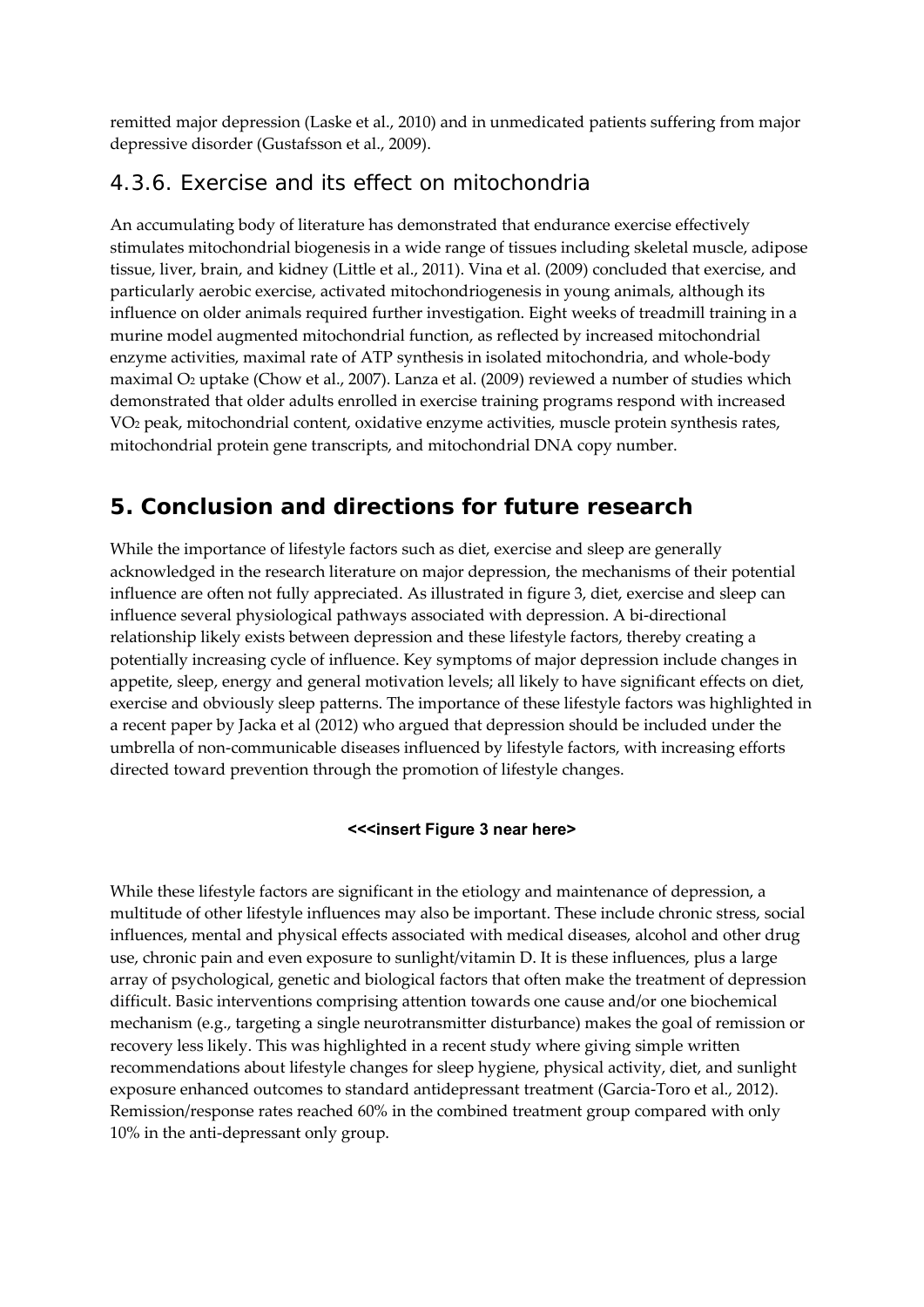Future research needs to be directed toward better understanding the role that diet, exercise, sleep and other lifestyle factors play in depression and other mental health conditions. While this review provides a comprehensive coverage of the research literature, with a specific emphasis on the biological effects of these lifestyle factors on depression, a future more systematic review with well-defined search strategies and inclusion criteria would be beneficial to further elucidate the role these lifestyle factors play in depression, particularly those addressing diet.

A limitation associated with many of the studies reviewed is that significant portions were correlational and/or epidemiological, thereby limiting conclusions about causation. Other influences such as general healthy lifestyle behaviours, socioeconomic status and medical illnesses are examples of confounding factors that may have influenced findings in some studies. Given these and other confounding influences, a significant barrier associated with studies on dietary intervention is being able to accurately provide direct evidence that dietary change causes improvements in mental health. Increasing attention toward randomised, placebo-controlled treatment studies may help to elucidate the mediating roles that these lifestyle factors play in major depression. A paucity of treatment studies has investigated dietary interventions in depressed populations; however, an inherent problem relates to identifying methods to blind such interventions for participants and investigators. While this may be possible with single nutrients or foods, it is likely that the benefits of diet are derived from consuming a range of complementary foods, particularly those characteristic of Mediterranean diets [\(Ghiselli et al.,](#page-21-10)  [1997,](#page-21-10) [Milaneschi et al., 2011\)](#page-25-22). It is also important that increasing attention be given to measuring changes in important biomarkers associated with inflammation, oxidative stress, HPA regulation, neuroprogression, monoamine and mitochondrial function. Measuring changes in biomarkers and assessing their relationship with affective and behavioural changes should provide a greater understanding of mechanisms of action associated with depression.

#### Conflict of interest:

None declared

#### Funding:

This research received no specific grant from any funding agency in the public, commercial, or not-for-profit sectors

#### Contributors:

Adrian Lopresti conducted a literature search and wrote the first draft of this manuscript. Peter Drummond and Sean Hood reviewed the manuscript and provided feedback, corrections and recommendations on further drafts of this manuscript. All authors contributed to and have approved the final manuscript.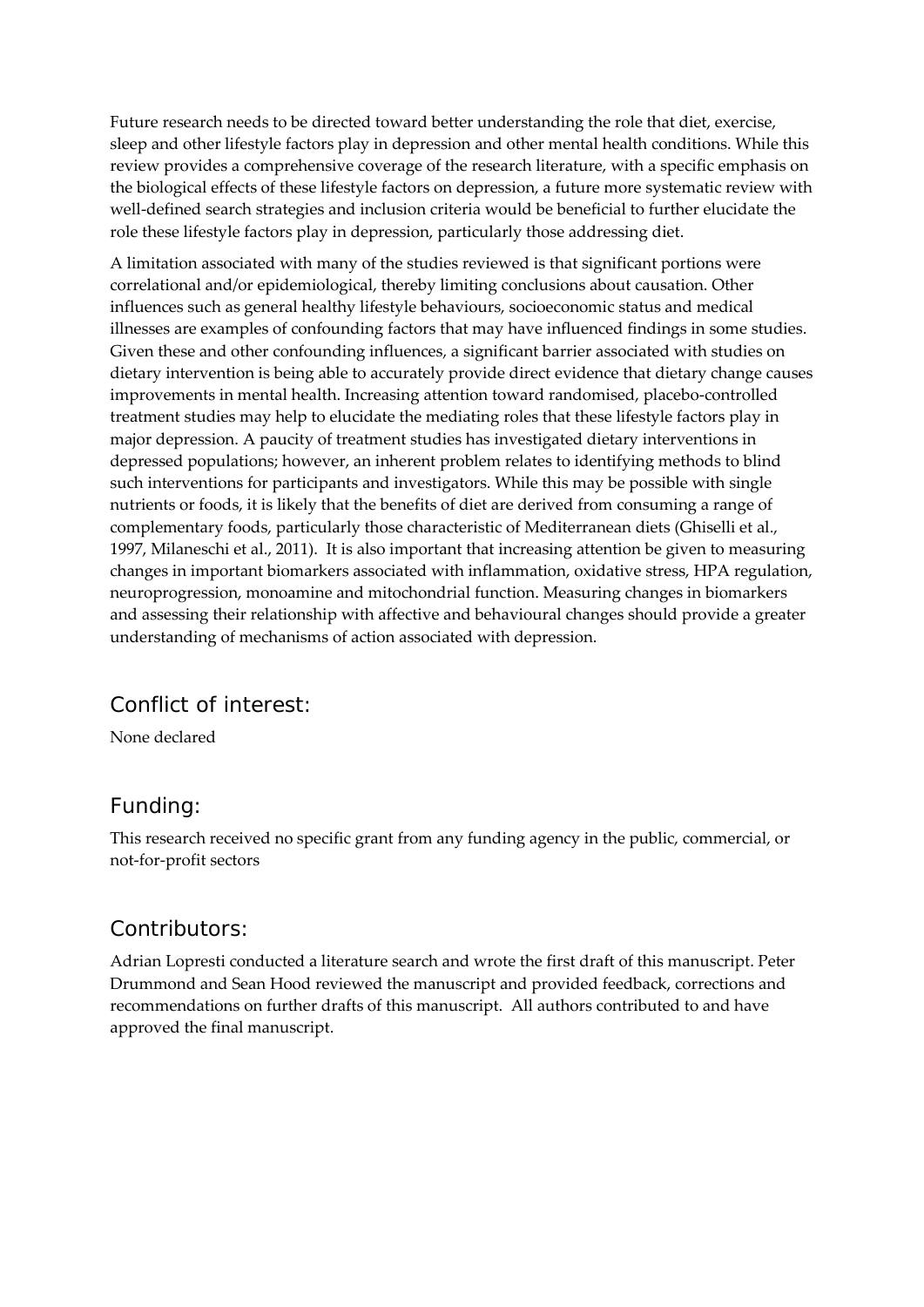#### **References**

- <span id="page-18-17"></span>Abramson, J. L. & Vaccarino, V., 2002. Relationship between physical activity and inflammation among apparently healthy middle-aged and older US adults. Arch Intern Med. 162, 1286-92.
- <span id="page-18-8"></span>Alarcon de la Lastra, C., Barranco, M. D., Motilva, V. & Herrerias, J. M., 2001. Mediterranean diet and health: biological importance of olive oil. Curr Pharm Des. 7, 933-50.
- <span id="page-18-0"></span>Anacker, C., Zunszain, P. A., Carvalho, L. A. & Pariante, C. M., 2011a. The glucocorticoid receptor: pivot of depression and of antidepressant treatment? Psychoneuroendocrinology. 36, 415-25.
- <span id="page-18-1"></span>Anacker, C., Zunszain, P. A., Cattaneo, A., Carvalho, L. A., Garabedian, M. J., Thuret, S., Price, J. & Pariante, C. M., 2011b. Antidepressants increase human hippocampal neurogenesis by activating the glucocorticoid receptor. Mol Psychiatry. 16, 738-50.
- <span id="page-18-14"></span>Andreazza, A. C., Andersen, M. L., Alvarenga, T. A., de-Oliveira, M. R., Armani, F., Ruiz, F. S., Giglio, L., Moreira, J. C., Kapczinski, F. & Tufik, S., 2010. Impairment of the mitochondrial electron transport chain due to sleep deprivation in mice. J Psychiatr Res. 44, 775-80.
- <span id="page-18-9"></span>Araya, A. V., Orellana, X. & Espinoza, J., 2008. Evaluation of the effect of caloric restriction on serum BDNF in overweight and obese subjects: preliminary evidences. Endocrine. 33, 300-4.
- <span id="page-18-15"></span>Azevedo Da Silva, M., Singh-Manoux, A., Brunner, E. J., Kaffashian, S., Shipley, M. J., Kivimäki, M. & Nabi, H., 2012. Bidirectional association between physical activity and symptoms of anxiety and depression: the Whitehall II study. Eur J Epidemiol. 27, 537-46.
- <span id="page-18-7"></span>Azzini, E., Polito, A., Fumagalli, A., Intorre, F., Venneria, E., Durazzo, A., Zaccaria, M., Ciarapica, D., Foddai, M. S., Mauro, B., Raguzzini, A., Palomba, L. & Maiani, G., 2011. Mediterranean Diet Effect: an Italian picture. Nutr J. 10, 125.
- <span id="page-18-12"></span>Baglioni, C., Battagliese, G., Feige, B., Spiegelhalder, K., Nissen, C., Voderholzer, U., Lombardo, C. & Riemann, D., 2011. Insomnia as a predictor of depression: a meta-analytic evaluation of longitudinal epidemiological studies. J Affect Disord. 135, 10-9.
- <span id="page-18-18"></span>Bailey, S. P., Davis, J. M. & Ahlborn, E. N., 1993. Neuroendocrine and substrate responses to altered brain 5-HT activity during prolonged exercise to fatigue. J Appl Physiol. 74, 3006-12.
- <span id="page-18-4"></span>Banas, S. M., Rouch, C., Kassis, N., Markaki, E. M. & Gerozissis, K., 2009. A dietary fat excess alters metabolic and neuroendocrine responses before the onset of metabolic diseases. Cell Mol Neurobiol. 29, 157-168.
- <span id="page-18-6"></span>Baumgartner, J., Smuts, C. M., Malan, L., Arnold, M., Yee, B. K., Bianco, L. E., Boekschoten, M. V., Muller, M., Langhans, W., Hurrell, R. F. & Zimmermann, M. B., 2012. In Male Rats with Concurrent Iron and (n-3) Fatty Acid Deficiency, Provision of Either Iron or (n-3) Fatty Acids Alone Alters Monoamine Metabolism and Exacerbates the Cognitive Deficits Associated with Combined Deficiency. J Nutr. 142, 1472-8.
- <span id="page-18-16"></span>Beavers, K. M., Brinkley, T. E. & Nicklas, B. J., 2010. Effect of exercise training on chronic inflammation. Clin Chim Acta. 411, 785-93.
- <span id="page-18-3"></span>Beezhold, B. L. & Johnston, C. S., 2012. Restriction of meat, fish, and poultry in omnivores improves mood: a pilot randomized controlled trial. Nutrition journal. 11, 9.
- <span id="page-18-19"></span>Benitez-Sillero, J. D., Perez-Navero, J. L., Tasset, I., Guillen-Del Castillo, M., Gil-Campos, M. & Tunez, I., 2011. Cardiorespiratory fitness and oxidative stress: effect of acute maximal aerobic exercise in children and adolescents. J Sports Med Phys Fitness. 51, 204-10.
- <span id="page-18-2"></span>Berk, M., Copolov, D. L., Dean, O., Lu, K., Jeavons, S., Schapkaitz, I., Anderson-Hunt, M. & Bush, A. I., 2008. Nacetyl cysteine for depressive symptoms in bipolar disorder--a double-blind randomized placebo-controlled trial. Biol Psychiatry. 64, 468-75.
- <span id="page-18-10"></span>Bhatia, H. S., Agrawal, R., Sharma, S., Huo, Y. X., Ying, Z. & Gomez-Pinilla, F., 2011. Omega-3 fatty acid deficiency during brain maturation reduces neuronal and behavioral plasticity in adulthood. PLoS One. 6, e28451.
- <span id="page-18-20"></span>Bloomer, R. J., 2008. Effect of exercise on oxidative stress biomarkers. Adv Clin Chem. 46, 1-50.
- <span id="page-18-21"></span>Bloomer, R. J. & Goldfarb, A. H., 2004. Anaerobic exercise and oxidative stress: a review. Can J Appl Physiol. 29, 245-63.
- <span id="page-18-11"></span>Bot, M., Pouwer, F., Assies, J., Jansen, E. H., Beekman, A. T. & de Jonge, P., 2011. Supplementation with eicosapentaenoic omega-3 fatty acid does not influence serum brain-derived neurotrophic factor in diabetes mellitus patients with major depression: a randomized controlled pilot study. Neuropsychobiology. 63, 219- 23.
- <span id="page-18-5"></span>Bottiglieri, T., 1996. Folate, vitamin B12, and neuropsychiatric disorders. Nutr Rev. 54, 382-90.
- <span id="page-18-13"></span>Boudjeltia, K. Z., Faraut, B., Esposito, M. J., Stenuit, P., Dyzma, M., Antwerpen, P. V., Brohée, D., Vanhamme, L., Moguilevsky, N., Vanhaeverbeek, M. & Kerkhofs, M., 2011. Temporal dissociation between myeloperoxidase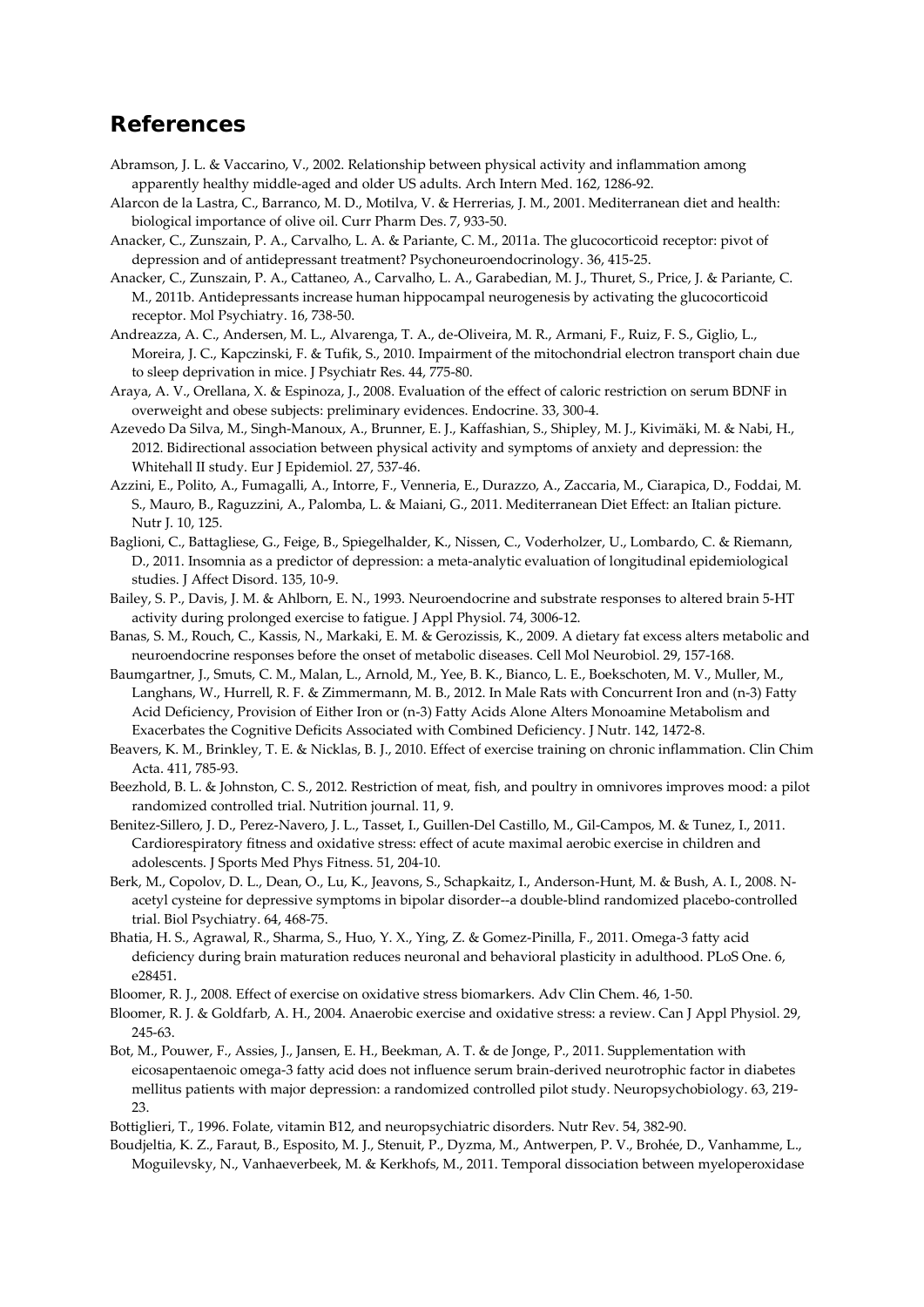(MPO)-modified LDL and MPO elevations during chronic sleep restriction and recovery in healthy young men. PLoS One. 6, e28230.

- <span id="page-19-19"></span>Brandt, M. D., Maass, A., Kempermann, G. & Storch, A., 2010. Physical exercise increases Notch activity, proliferation and cell cycle exit of type-3 progenitor cells in adult hippocampal neurogenesis. Eur J Neurosci. 32, 1256-64.
- <span id="page-19-4"></span>Brinkworth, G. D., Buckley, J. D., Noakes, M., Clifton, P. M. & Wilson, C., 2009. Long-term effects of a very lowcarbohydrate diet and a low-fat diet on mood and cognitive function. Arch Intern Med. 169, 1873-80.
- <span id="page-19-0"></span>Brownson, R. C., Boehmer, T. K. & Luke, D. A., 2005. Declining rates of physical activity in the United States: what are the contributors? Annual review of public health. 26, 421-43.
- <span id="page-19-14"></span>Burgos, I., Richter, L., Klein, T., Fiebich, B., Feige, B., Lieb, K., Voderholzer, U. & Riemann, D., 2006. Increased nocturnal interleukin-6 excretion in patients with primary insomnia: a pilot study. Brain Behav Immun. 20, 246-53.
- <span id="page-19-10"></span>Burhans, M. S., Dailey, C., Beard, Z., Wiesinger, J., Murray-Kolb, L., Jones, B. C. & Beard, J. L., 2005. Iron deficiency: differential effects on monoamine transporters. Nutr Neurosci. 8, 31-8.
- <span id="page-19-7"></span>Buwalda, B., Blom, W. A., Koolhaas, J. M. & van Dijk, G., 2001. Behavioral and physiological responses to stress are affected by high-fat feeding in male rats. Physiol Behav. 73, 371-7.
- <span id="page-19-6"></span>Calder, P. C., 2012. Omega-3 polyunsaturated fatty acids and inflammatory processes: Nutrition or pharmacology? Br J Clin Pharmacol. Epub ahead of print 6 July 2012. DOI: 10.1111/j.1365-2125.2012.04374.x.
- <span id="page-19-9"></span>Calderon-Guzman, D., Hernandez-Islas, J. L., Espitia-Vazquez, I., Barragan-Mejia, G., Hernandez-Garcia, E., Santamaria-del Angel, D. & Juarez-Olguin, H., 2004. Pyridoxine, regardless of serotonin levels, increases production of 5-hydroxytryptophan in rat brain. Arch Med Res. 35, 271-4.
- <span id="page-19-5"></span>Camargo, A., Delgado-Lista, J., Garcia-Rios, A., Cruz-Teno, C., Yubero-Serrano, E. M., Perez-Martinez, P., Gutierrez-Mariscal, F. M., Lora-Aguilar, P., Rodriguez-Cantalejo, F., Fuentes-Jimenez, F., Tinahones, F. J., Malagon, M. M., Perez-Jimenez, F. & Lopez-Miranda, J., 2012. Expression of proinflammatory, proatherogenic genes is reduced by the Mediterranean diet in elderly people. Br J Nutr. 108, 500-8.
- <span id="page-19-17"></span>Campeau, S., Nyhuis, T. J., Sasse, S. K., Kryskow, E. M., Herlihy, L., Masini, C. V., Babb, J. A., Greenwood, B. N., Fleshner, M. & Day, H. E., 2010. Hypothalamic pituitary adrenal axis responses to low-intensity stressors are reduced after voluntary wheel running in rats. J Neuroendocrinol. 22, 872-88.
- <span id="page-19-15"></span>Carek, P. J., Laibstain, S. E. & Carek, S. M., 2011. Exercise for the treatment of depression and anxiety. Int J Psychiatry Med. 41, 15-28.
- <span id="page-19-2"></span>Carr, G. V. & Lucki, I., 2011. The role of serotonin receptor subtypes in treating depression: a review of animal studies. Psychopharmacology (Berl). 213, 265-87.
- <span id="page-19-12"></span>Chalon, S., 2006. Omega-3 fatty acids and monoamine neurotransmission. Prostaglandins Leukot Essent Fatty Acids. 75, 259-69.
- <span id="page-19-16"></span>Chaouloff, F., Elghozi, J. L., Guezennec, Y. & Laude, D., 1985. Effects of conditioned running on plasma, liver and brain tryptophan and on brain 5-hydroxytryptamine metabolism of the rat. Br J Pharmacol. 86, 33-41.
- <span id="page-19-18"></span>Chatzitheodorou, D., Mavromoustakos, S. & Milioti, S., 2008. The effect of exercise on adrenocortical responsiveness of patients with chronic low back pain, controlled for psychological strain. Clin Rehabil. 22, 319-28.
- <span id="page-19-20"></span>Chow, L. S., Greenlund, L. J., Asmann, Y. W., Short, K. R., McCrady, S. K., Levine, J. A. & Nair, K. S., 2007. Impact of endurance training on murine spontaneous activity, muscle mitochondrial DNA abundance, gene transcripts, and function. J Appl Physiol. 102, 1078-89.
- <span id="page-19-1"></span>Church, T. S., Thomas, D. M., Tudor-Locke, C., Katzmarzyk, P. T., Earnest, C. P., Rodarte, R. Q., Martin, C. K., Blair, S. N. & Bouchard, C., 2011. Trends over 5 decades in U.S. occupation-related physical activity and their associations with obesity. PloS one. 6, e19657.
- <span id="page-19-3"></span>Ciarambino, T., Ferrara, N., Castellino, P., Paolisso, G., Coppola, L. & Giordano, M., 2011. Effects of a 6-days-aweek low protein diet regimen on depressive symptoms in young-old type 2 diabetic patients. Nutrition. 27, 46-9.
- <span id="page-19-8"></span>Cichy, A., Sowa-Kucma, M., Legutko, B., Pomierny-Chamiolo, L., Siwek, A., Piotrowska, A., Szewczyk, B., Poleszak, E., Pilc, A. & Nowak, G., 2009. Zinc-induced adaptive changes in NMDA/glutamatergic and serotonergic receptors. Pharmacol Rep. 61, 1184-91.
- <span id="page-19-13"></span>Civitarese, A. E., Smith, S. R. & Ravussin, E., 2007. Diet, energy metabolism and mitochondrial biogenesis. Curr Opin Clin Nutr Metab Care. 10, 679-87.
- <span id="page-19-11"></span>Coe, C. L., Lubach, G. R., Bianco, L. & Beard, J. L., 2009. A history of iron deficiency anemia during infancy alters brain monoamine activity later in juvenile monkeys. Dev Psychobiol. 51, 301-9.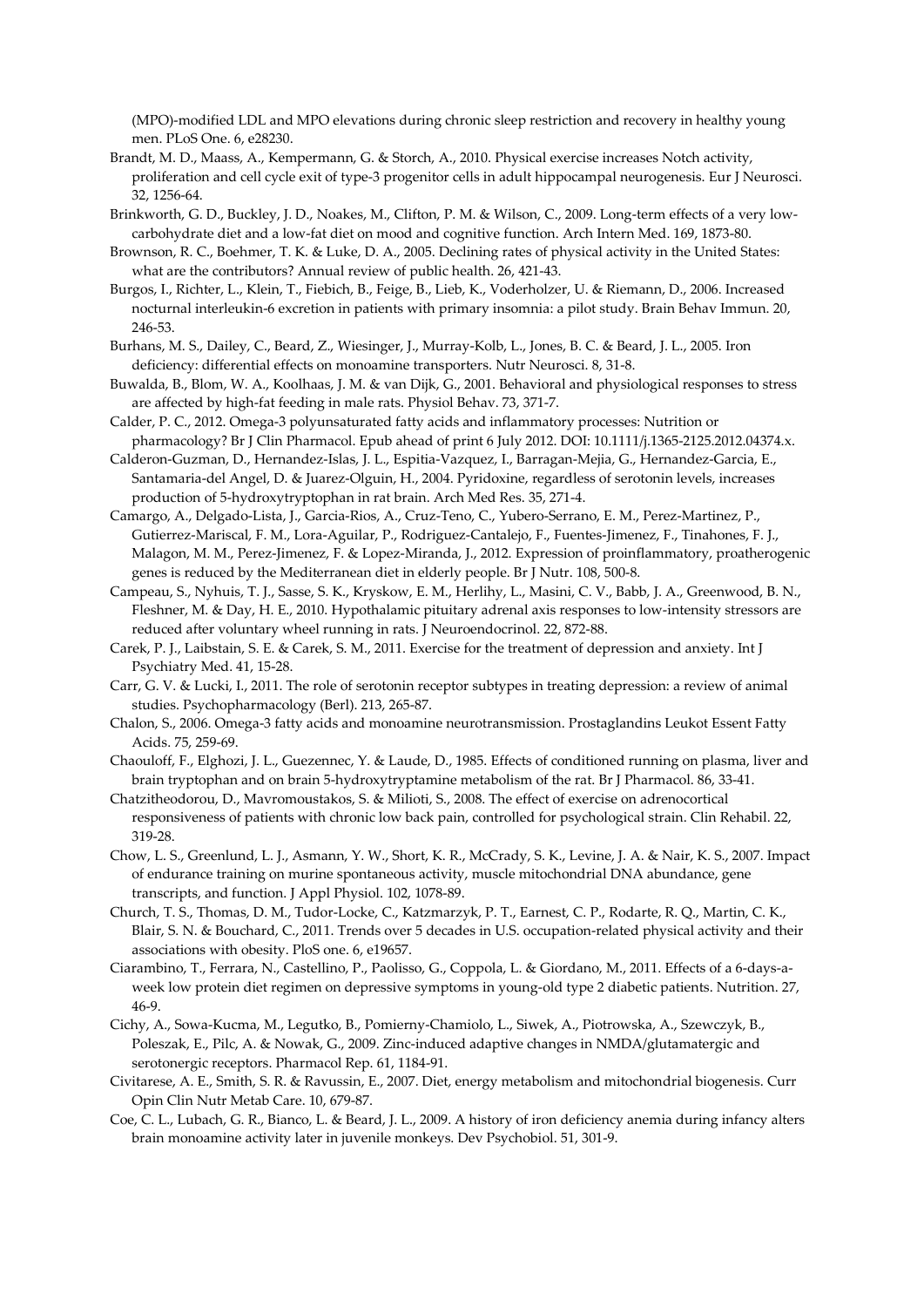- <span id="page-20-0"></span>Compton, W. M., Conway, K. P., Stinson, F. S. & Grant, B. F., 2006. Changes in the prevalence of major depression and comorbid substance use disorders in the United States between 1991-1992 and 2001-2002. Am J Psychiatry. 163, 2141-7.
- <span id="page-20-18"></span>Conn, V. S., 2010. Depressive symptom outcomes of physical activity interventions: meta-analysis findings. Ann Behav Med. 39, 128-38.
- <span id="page-20-1"></span>Connolly, K. R. & Thase, M. E., 2012. Emerging drugs for major depressive disorder. Expert Opin Emerg Drugs. 17, 105-26.
- <span id="page-20-20"></span>Cooper, C. E., Vollaard, N. B., Choueiri, T. & Wilson, M. T., 2002. Exercise, free radicals and oxidative stress. Biochem Soc Trans. 30, 280-5.
- <span id="page-20-11"></span>Cope, E. C. & Levenson, C. W., 2010. Role of zinc in the development and treatment of mood disorders. Curr Opin Clin Nutr Metab Care. 13, 685-9.
- <span id="page-20-22"></span>Cotman, C. W., Berchtold, N. C. & Christie, L.-A., 2007. Exercise builds brain health: key roles of growth factor cascades and inflammation. Trends Neurosci. 30, 464-472.
- <span id="page-20-9"></span>Cowen, P. J., Parry-Billings, M. & Newsholme, E. A., 1989. Decreased plasma tryptophan levels in major depression. J Affect Disord. 16, 27-31.
- <span id="page-20-17"></span>D'Almeida, V., Hipolide, D. C., Azzalis, L. A., Lobo, L. L., Junqueira, V. B. & Tufik, S., 1997. Absence of oxidative stress following paradoxical sleep deprivation in rats. Neurosci Lett. 235, 25-8.
- <span id="page-20-7"></span>Dantzer, R., O'Connor, J. C., Lawson, M. A. & Kelley, K. W., 2011. Inflammation-associated depression: from serotonin to kynurenine. Psychoneuroendocrinology. 36, 426-36.
- <span id="page-20-12"></span>Deana, R., Vincenti, E. & Deana, A. D., 1977. Levels of neurotransmitters in brain of vitamin B12 deficient rats. Int J Vitam Nutr Res. 47, 119-22.
- <span id="page-20-15"></span>Delarue, J., Matzinger, O., Binnert, C., Schneiter, P., Chiolero, R. & Tappy, L., 2003. Fish oil prevents the adrenal activation elicited by mental stress in healthy men. Diabetes Metab. 29, 289-95.
- <span id="page-20-13"></span>Demisch, L. & Kaczmarczyk, P., 1991. Tryptophan metabolism in healthy subjects: influence of pyridoxine after single or repeated administrations. Adv Exp Med Biol. 294, 519-22.
- <span id="page-20-10"></span>DeMyer, M. K., Shea, P. A., Hendrie, H. C. & Yoshimura, N. N., 1981. Plasma tryptophan and five other amino acids in depressed and normal subjects. Arch Gen Psychiatry. 38, 642-6.
- <span id="page-20-24"></span>Ding, Q., Vaynman, S., Akhavan, M., Ying, Z. & Gomez-Pinilla, F., 2006. Insulin-like growth factor I interfaces with brain-derived neurotrophic factor-mediated synaptic plasticity to modulate aspects of exercise-induced cognitive function. Neuroscience. 140, 823-33.
- <span id="page-20-19"></span>Dishman, R. K., 1997. Brain monoamines, exercise, and behavioral stress: animal models. Med Sci Sports Exerc. 29, 63-74.
- <span id="page-20-23"></span>Dishman, R. K., Berthoud, H. R., Booth, F. W., Cotman, C. W., Edgerton, V. R., Fleshner, M. R., Gandevia, S. C., Gomez-Pinilla, F., Greenwood, B. N., Hillman, C. H., Kramer, A. F., Levin, B. E., Moran, T. H., Russo-Neustadt, A. A., Salamone, J. D., Van Hoomissen, J. D., Wade, C. E., York, D. A. & Zigmond, M. J., 2006. Neurobiology of exercise. Obesity. 14, 345-56.
- <span id="page-20-16"></span>Dombrovski, A. Y., Cyranowski, J. M., Mulsant, B. H., Houck, P. R., Buysse, D. J., Andreescu, C., Thase, M. E., Mallinger, A. G. & Frank, E., 2008. Which symptoms predict recurrence of depression in women treated with maintenance interpersonal psychotherapy? Depress Anxiety. 25, 1060-1066.
- <span id="page-20-6"></span>Dowlati, Y., Herrmann, N., Swardfager, W., Liu, H., Sham, L., Reim, E. K. & Lanctot, K. L., 2010. A meta-analysis of cytokines in major depression. Biol Psychiatry. 67, 446-57.
- <span id="page-20-21"></span>Droste, S. K., Gesing, A., Ulbricht, S., Muller, M. B., Linthorst, A. C. & Reul, J. M., 2003. Effects of long-term voluntary exercise on the mouse hypothalamic-pituitary-adrenocortical axis. Endocrinology. 144, 3012-23.
- <span id="page-20-2"></span>Duman, R. S., 2009. Neuronal damage and protection in the pathophysiology and treatment of psychiatric illness: stress and depression. Dialogues Clin Neurosci. 11, 239-55.
- <span id="page-20-4"></span>Duman, R. S. & Monteggia, L. M., 2006. A neurotrophic model for stress-related mood disorders. Biol Psychiatry. 59, 1116-27.
- <span id="page-20-14"></span>Esposito, K., Di Palo, C., Maiorino, M. I., Petrizzo, M., Bellastella, G., Siniscalchi, I. & Giugliano, D., 2011. Longterm effect of mediterranean-style diet and calorie restriction on biomarkers of longevity and oxidative stress in overweight men. Cardiol Res Pract. 2011, 293916.
- <span id="page-20-3"></span>Eyre, H. & Baune, B. T., 2012. Neuroplastic changes in depression: A role for the immune system. Psychoneuroendocrinology. 37, 1397-416.
- <span id="page-20-8"></span>Farah, A., 2009. The role of L-methylfolate in depressive disorders. CNS Spectr. 14, 2-7.
- <span id="page-20-5"></span>Fattal, O., Link, J., Quinn, K., Cohen, B. H. & Franco, K., 2007. Psychiatric comorbidity in 36 adults with mitochondrial cytopathies. CNS Spectrums. 12, 429-38.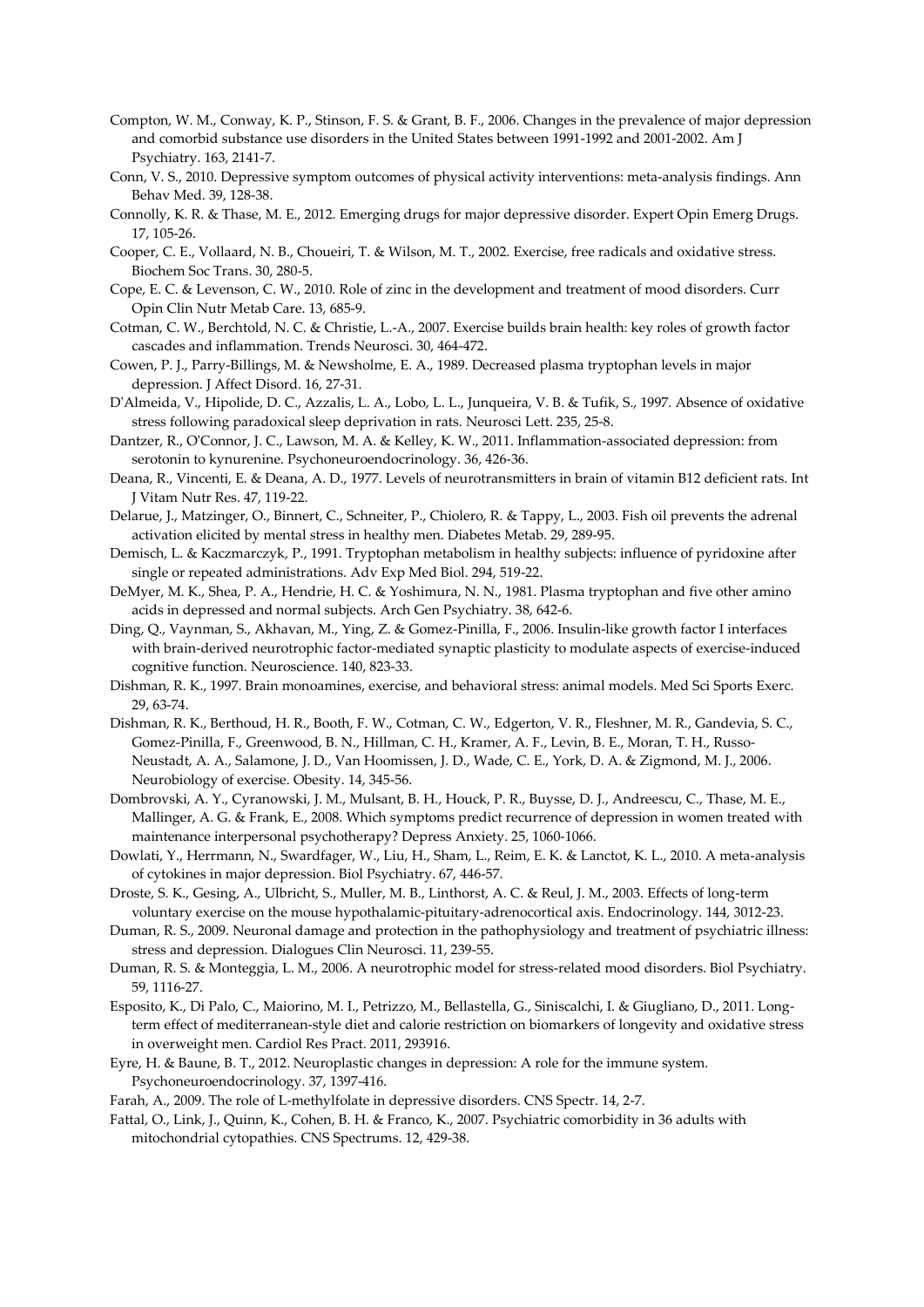- <span id="page-21-9"></span>Fernstrom, J. D. & Wurtman, R. J., 1971. Brain serotonin content: increase following ingestion of carbohydrate diet. Science. 174, 1023-5.
- <span id="page-21-11"></span>Fito, M., de la Torre, R. & Covas, M. I., 2007. Olive oil and oxidative stress. Mol Nutr Food Res. 51, 1215-24.
- <span id="page-21-19"></span>Fogarty, M. C., Hughes, C. M., Burke, G., Brown, J. C., Trinick, T. R., Duly, E., Bailey, D. M. & Davison, G. W., 2011. Exercise-induced lipid peroxidation: Implications for deoxyribonucleic acid damage and systemic free radical generation. Environ Mol Mutagen. 52, 35-42.
- <span id="page-21-18"></span>Foley, T. E. & Fleshner, M., 2008. Neuroplasticity of dopamine circuits after exercise: implications for central fatigue. Neuromolecular Med. 10, 67-80.
- <span id="page-21-17"></span>Follenius, M., Brandenberger, G., Bandesapt, J. J., Libert, J. P. & Ehrhart, J., 1992. Nocturnal cortisol release in relation to sleep structure. Sleep. 15, 21-7.
- <span id="page-21-2"></span>Forlenza, M. J. & Miller, G. E., 2006. Increased serum levels of 8-hydroxy-2'-deoxyguanosine in clinical depression. Psychosom Med. 68, 1-7.
- <span id="page-21-8"></span>Gao, S., Jin, Y., Unverzagt, F. W., Liang, C., Hall, K. S., Cao, J., Ma, F., Murrell, J. R., Cheng, Y., Li, P., Bian, J. & Hendrie, H. C., 2012. Selenium level and depressive symptoms in a rural elderly Chinese cohort. BMC Psychiatry. 12, 72.
- <span id="page-21-12"></span>Garcia-Prieto, M. D., Tebar, F. J., Nicolas, F., Larque, E., Zamora, S. & Garaulet, M., 2007. Cortisol secretary pattern and glucocorticoid feedback sensitivity in women from a Mediterranean area: relationship with anthropometric characteristics, dietary intake and plasma fatty acid profile. Clin Endocrinol (Oxf). 66, 185-91.
- <span id="page-21-22"></span>Garcia-Toro, M., Ibarra, O., Gili, M., Serrano, M. J., Olivan, B., Vicens, E. & Roca, M., 2012. Four hygienic-dietary recommendations as add-on treatment in depression: A randomized-controlled trial. J Affect Disord. 140, 200- 3.
- <span id="page-21-3"></span>Gardner, A. & Boles, R. G., 2008a. Mitochondrial energy depletion in depression with somatization. Psychother Psychosom. 77, 127-9.
- <span id="page-21-5"></span>Gardner, A. & Boles, R. G., 2008b. Symptoms of somatization as a rapid screening tool for mitochondrial dysfunction in depression. Biopsychosoc Med. 2, 7.
- <span id="page-21-13"></span>Gardner, A. & Boles, R. G., 2011. Beyond the serotonin hypothesis: mitochondria, inflammation and neurodegeneration in major depression and affective spectrum disorders. Prog Neuropsychopharmacol Biol Psychiatry. 35, 730-43.
- <span id="page-21-4"></span>Gardner, A., Johansson, A., Wibom, R., Nennesmo, I., von Dobeln, U., Hagenfeldt, L. & Hallstrom, T., 2003. Alterations of mitochondrial function and correlations with personality traits in selected major depressive disorder patients. J Affect Disord. 76, 55-68.
- <span id="page-21-6"></span>German, L., Kahana, C., Rosenfeld, V., Zabrowsky, I., Wiezer, Z., Fraser, D. & Shahar, D. R., 2011. Depressive symptoms are associated with food insufficiency and nutritional deficiencies in poor community-dwelling elderly people. J Nutr Health Aging. 15, 3-8.
- <span id="page-21-10"></span>Ghiselli, A., D'Amicis, A. & Giacosa, A., 1997. The antioxidant potential of the Mediterranean diet. Eur J Cancer Prev. 6 Suppl 1, S15-9.
- <span id="page-21-7"></span>Gilbody, S., Lightfoot, T. & Sheldon, T., 2007. Is low folate a risk factor for depression? A meta-analysis and exploration of heterogeneity. J Epidemiol Community Health. 61, 631-637.
- <span id="page-21-1"></span>Gold, P. W. & Chrousos, G. P., 2002. Organization of the stress system and its dysregulation in melancholic and atypical depression: high vs low CRH/NE states. Mol Psychiatry. 7, 254-75.
- <span id="page-21-0"></span>Goldney, R. D., Eckert, K. A., Hawthorne, G. & Taylor, A. W., 2010. Changes in the prevalence of major depression in an Australian community sample between 1998 and 2008. Aust N Z J Psychiatry. 44, 901-10.
- <span id="page-21-20"></span>Gomez-Cabrera, M. C., Domenech, E. & Viña, J., 2008. Moderate exercise is an antioxidant: upregulation of antioxidant genes by training. Free Radic Biol Med. 44, 126-31.
- <span id="page-21-14"></span>Gopalakrishnan, A., Ji, L. L. & Cirelli, C., 2004. Sleep deprivation and cellular responses to oxidative stress. Sleep. 27, 27-35.
- <span id="page-21-15"></span>Gulec, M., Ozkol, H., Selvi, Y., Tuluce, Y., Aydin, A., Besiroglu, L. & Ozdemir, P. G., 2012. Oxidative stress in patients with primary insomnia. Prog Neuropsychopharmacol Biol Psychiatry. 37, 247-51.
- <span id="page-21-21"></span>Gustafsson, G., Lira, C. M., Johansson, J., Wisén, A., Wohlfart, B., Ekman, R. & Westrin, A., 2009. The acute response of plasma brain-derived neurotrophic factor as a result of exercise in major depressive disorder. Psychiatry Res. 169, 244-248.
- <span id="page-21-16"></span>Guzman-Marin, R., Ying, Z., Suntsova, N., Methippara, M., Bashir, T., Szymusiak, R., Gomez-Pinilla, F. & McGinty, D., 2006. Suppression of hippocampal plasticity-related gene expression by sleep deprivation in rats. J Physiol. 575, 807-19.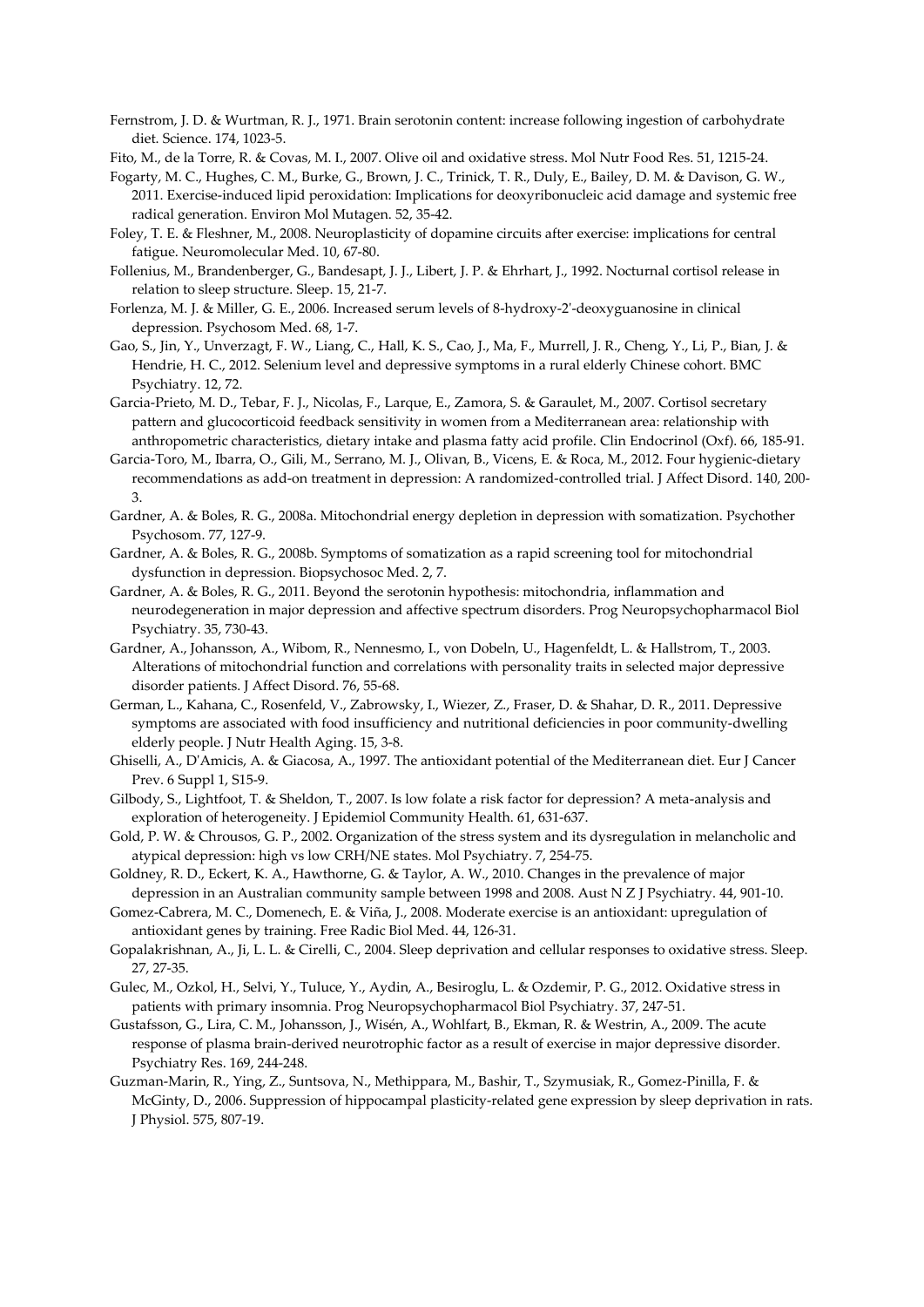- <span id="page-22-19"></span>Hachul de Campos, H., Brandao, L. C., D'Almeida, V., Grego, B. H., Bittencourt, L. R., Tufik, S. & Baracat, E. C., 2006. Sleep disturbances, oxidative stress and cardiovascular risk parameters in postmenopausal women complaining of insomnia. Climacteric. 9, 312-9.
- <span id="page-22-13"></span>Hamdi, A., Onaivi, E. S. & Prasad, C., 1992. A low protein-high carbohydrate diet decreases D2 dopamine receptor density in rat brain. Life Sci. 50, 1529-34.
- <span id="page-22-5"></span>Hannestad, J., N., D. & Bloch, M., 2011. The effect of antidepressant medication treatment on serum levels of inflammatory cytokines: A meta-analysis. Neuropsychopharmacology. 36, 2452-2459.
- <span id="page-22-14"></span>Hartvig, P., Lindner, K. J., Bjurling, P., Laengstrom, B. & Tedroff, J., 1995. Pyridoxine effect on synthesis rate of serotonin in the monkey brain measured with positron emission tomography. J Neural Transm Gen Sect. 102, 91-7.
- <span id="page-22-17"></span>Hepple, R. T., 2009. Why eating less keeps mitochondria working in aged skeletal muscle. Exerc Sport Sci Rev. 37, 23-8.
- <span id="page-22-3"></span>Herken, H., Gurel, A., Selek, S., Armutcu, F., Ozen, M. E., Bulut, M., Kap, O., Yumru, M., Savas, H. A. & Akyol, O., 2007. Adenosine deaminase, nitric oxide, superoxide dismutase, and xanthine oxidase in patients with major depression: impact of antidepressant treatment. Arch Med Res. 38, 247-52.
- <span id="page-22-7"></span>Hidaka, B. H., 2012. Depression as a disease of modernity: Explanations for increasing prevalence. J Affect Disord. 140, 205-14.
- <span id="page-22-21"></span>Hill, E. E., Zack, E., Battaglini, C., Viru, M., Viru, A. & Hackney, A. C., 2008. Exercise and circulating cortisol levels: the intensity threshold effect. J Endocrinol Invest. 31, 587-91.
- <span id="page-22-11"></span>Hintikka, J., Tolmunen, T., Tanskanen, A. & Viinamäki, H., 2003. High vitamin B12 level and good treatment outcome may be associated in major depressive disorder. BMC Psychiatry. 3, 17.
- <span id="page-22-1"></span>Hood, S. D., Bell, C. J. & Nutt, D. J., 2005. Acute tryptophan depletion. Part I: rationale and methodology. Aust N Z J Psychiatry. 39, 558-64.
- <span id="page-22-4"></span>Howren, M. B., Lamkin, D. M. & Suls, J., 2009. Associations of depression with C-reactive protein, IL-1, and IL-6: a meta-analysis. Psychosom Med. 71, 171-86.
- <span id="page-22-6"></span>Hughes, M. M., Carballedo, A., McLoughlin, D. M., Amico, F., Harkin, A., Frodl, T. & Connor, T. J., 2012. Tryptophan depletion in depressed patients occurs independent of kynurenine pathway activation. Brain Behav Immun. 26, 979-87.
- <span id="page-22-12"></span>Inam, Q. U., Haleem, M. A. & Haleem, D. J., 2006. Effects of long term consumption of sugar as part of meal on serotonin 1-a receptor dependent responses. Pak J Pharm Sci. 19, 94-8.
- <span id="page-22-9"></span>Jacka, F. N., Kremer, P. J., Leslie, E. R., Berk, M., Patton, G. C., Toumbourou, J. W. & Williams, J. W., 2010a. Associations between diet quality and depressed mood in adolescents: results from the Australian Healthy Neighbourhoods Study. Aust N Z J Psychiatry. 44, 435-42.
- <span id="page-22-22"></span>Jacka, F. N., Mykletun, A. & Berk, M., 2012. Moving towards a population health approach to the primary prevention of common mental disorders. BMC medicine. 10, 149.
- <span id="page-22-8"></span>Jacka, F. N., Pasco, J. A., Mykletun, A., Williams, L. J., Hodge, A. M., O'Reilly, S. L., Nicholson, G. C., Kotowicz, M. A. & Berk, M., 2010b. Association of Western and traditional diets with depression and anxiety in women. Am J Psychiatry. 167, 305-11.
- <span id="page-22-16"></span>Jazayeri, S., Keshavarz, S. A., Tehrani-Doost, M., Djalali, M., Hosseini, M., Amini, H., Chamari, M. & Djazayery, A., 2010. Effects of eicosapentaenoic acid and fluoxetine on plasma cortisol, serum interleukin-1beta and interleukin-6 concentrations in patients with major depressive disorder. Psychiatry Res. 178, 112-5.
- <span id="page-22-10"></span>Jeffery, R. W., Linde, J. A., Simon, G. E., Ludman, E. J., Rohde, P., Ichikawa, L. E. & Finch, E. A., 2009. Reported food choices in older women in relation to body mass index and depressive symptoms. Appetite. 52, 238-40.
- <span id="page-22-0"></span>Juneau, C. E. & Potvin, L., 2010. Trends in leisure-, transport-, and work-related physical activity in Canada 1994- 2005. Preventive medicine. 51, 384-6.
- <span id="page-22-20"></span>Kant, G. J., Genser, S. G., Thorne, D. R., Pfalser, J. L. & Mougey, E. H., 1984. Effects of 72 hour sleep deprivation on urinary cortisol and indices of metabolism. Sleep. 7, 142-6.
- <span id="page-22-15"></span>Karczewska-Kupczewska, M., Kowalska, I., Nikołajuk, A., Adamska, A., Zielińska, M., Kamińska, N., Otziomek, E., Górska, M. & Strączkowski, M., 2011. Circulating brain-derived neurotrophic factor concentration is downregulated by intralipid/heparin infusion or high-fat meal in young healthy male subjects. Diabetes Care. 35, 358-362.
- <span id="page-22-18"></span>Kent, B. D., Ryan, S. & McNicholas, W. T., 2011. Obstructive sleep apnea and inflammation: relationship to cardiovascular co-morbidity. Respir Physiol Neurobiol. 178, 475-81.
- <span id="page-22-2"></span>Khanzode, S. D., Dakhale, G. N., Khanzode, S. S., Saoji, A. & Palasodkar, R., 2003. Oxidative damage and major depression: the potential antioxidant action of selective serotonin re-uptake inhibitors. Redox Rep. 8, 365-70.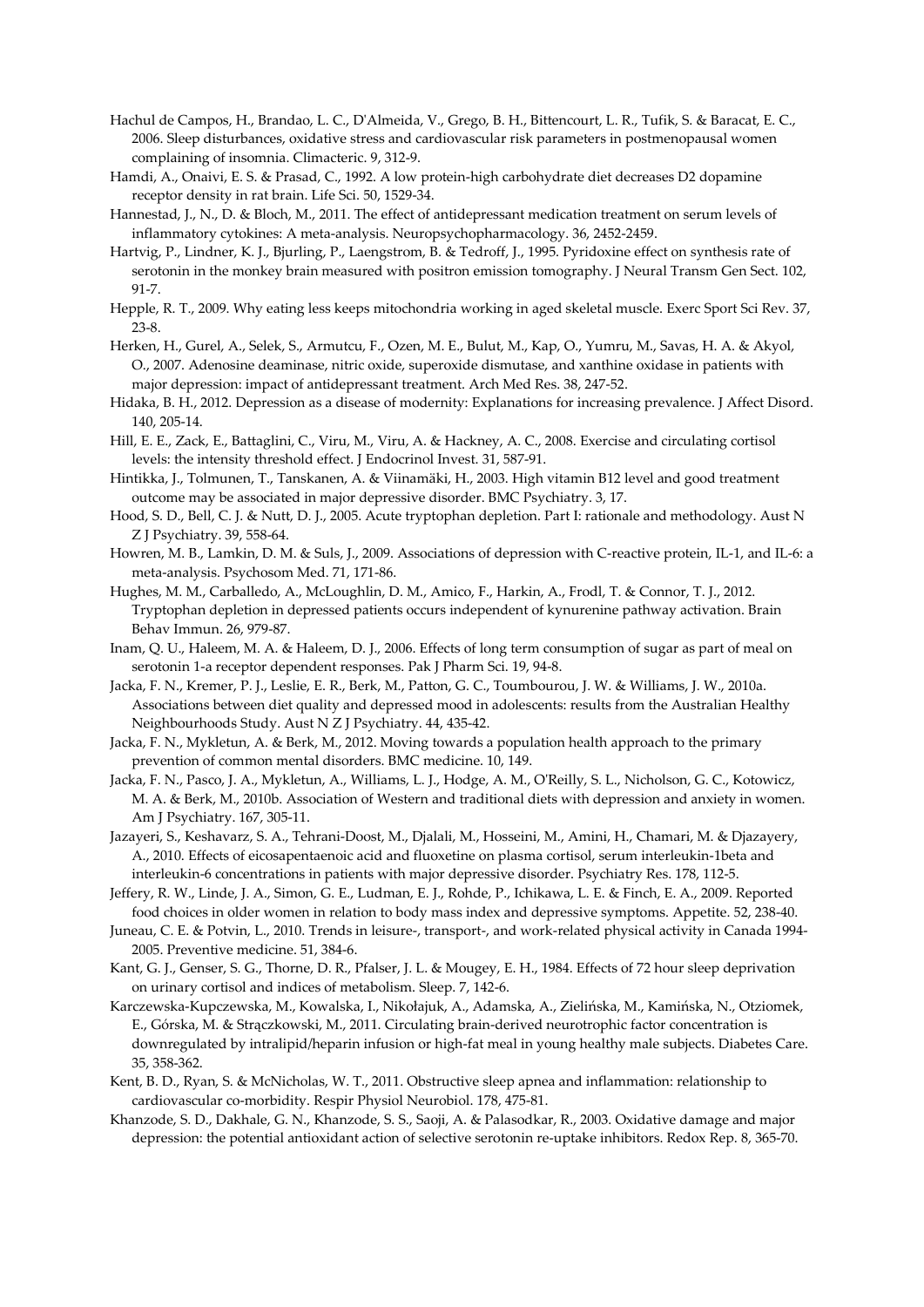- <span id="page-23-16"></span>Kim, H., Heo, H. I., Kim, D. H., Ko, I. G., Lee, S. S., Kim, S. E., Kim, B. K., Kim, T. W., Ji, E. S., Kim, J. D., Shin, M. S., Choi, Y. W. & Kim, C. J., 2011. Treadmill exercise and methylphenidate ameliorate symptoms of attention deficit/hyperactivity disorder through enhancing dopamine synthesis and brain-derived neurotrophic factor expression in spontaneous hypertensive rats. Neurosci Lett. 504, 35-9.
- <span id="page-23-19"></span>Knaepen, K., Goekint, M., Heyman, E. M. & Meeusen, R., 2010. Neuroplasticity - exercise-induced response of peripheral brain-derived neurotrophic factor: a systematic review of experimental studies in human subjects. Sports Med. 40, 765-801.
- <span id="page-23-3"></span>Koene, S., Kozicz, T. L., Rodenburg, R. J., Verhaak, C. M., de Vries, M. C., Wortmann, S., van de Heuvel, L., Smeitink, J. A. & Morava, E., 2009. Major depression in adolescent children consecutively diagnosed with mitochondrial disorder. J Affect Disord. 114, 327-32.
- <span id="page-23-13"></span>Kopp, C., Longordo, F., Nicholson, J. R. & Luthi, A., 2006. Insufficient sleep reversibly alters bidirectional synaptic plasticity and NMDA receptor function. J Neurosci. 26, 12456-65.
- <span id="page-23-15"></span>Krogh, J., Nordentoft, M., Sterne, J. A. & Lawlor, D. A., 2011. The effect of exercise in clinically depressed adults: systematic review and meta-analysis of randomized controlled trials. J Clin Psychiatry. 72, 529-38.
- <span id="page-23-10"></span>Krueger, J. M., 2008. The role of cytokines in sleep regulation. Curr Pharm Des. 14, 3408-16.
- <span id="page-23-11"></span>Kuhn, E., Rysanek, K. & Brodan, V., 1968. Alterations of tryptophan metabolism induced by sleep deprivation. Experientia. 24, 901-2.
- <span id="page-23-6"></span>Lai, J., Moxey, A., Nowak, G., Vashum, K., Bailey, K. & McEvoy, M., 2012. The efficacy of zinc supplementation in depression: systematic review of randomised controlled trials. J Affect Disord. 136, e31-9.
- <span id="page-23-22"></span>Lanza, I. R. & Nair, K. S., 2009. Muscle mitochondrial changes with aging and exercise. Am J Clin Nutr. 89, 467S-71S.
- <span id="page-23-20"></span>Laske, C., Banschbach, S., Stransky, E., Bosch, S., Straten, G., Machann, J., Fritsche, A., Hipp, A., Niess, A. & Eschweiler, G. W., 2010. Exercise-induced normalization of decreased BDNF serum concentration in elderly women with remitted major depression. Int J Neuropsychopharmacol. 13, 595-602.
- <span id="page-23-17"></span>Leal-Cerro, A., Gippini, A., Amaya, M. J., Lage, M., Mato, J. A., Dieguez, C. & Casanueva, F. F., 2003. Mechanisms underlying the neuroendocrine response to physical exercise. J Endocrinol Invest. 26, 879-85.
- <span id="page-23-8"></span>Lee, A. K., Mojtahed-Jaberi, M., Kyriakou, T., Astarloa, E. A., Arno, M., Marshall, N. J., Brain, S. D. & O'Dell, S. D., 2010. Effect of high-fat feeding on expression of genes controlling availability of dopamine in mouse hypothalamus. Nutrition. 26, 411-22.
- <span id="page-23-2"></span>Lee, B. H. & Kim, Y. K., 2010. The roles of BDNF in the pathophysiology of major depression and in antidepressant treatment. Psychiatry Investig. 7, 231-5.
- <span id="page-23-9"></span>Leger, D., Guilleminault, C., Dreyfus, J. P., Delahaye, C. & Paillard, M., 2000. Prevalence of insomnia in a survey of 12,778 adults in France. J Sleep Res. 9, 35-42.
- <span id="page-23-0"></span>Leonard, B. & Maes, M., 2012. Mechanistic explanations how cell-mediated immune activation, inflammation and oxidative and nitrosative stress pathways and their sequels and concomitants play a role in the pathophysiology of unipolar depression. Neurosci Biobehav Rev. 36, 764–785.
- <span id="page-23-14"></span>Leproult, R., Copinschi, G., Buxton, O. & Van Cauter, E., 1997. Sleep loss results in an elevation of cortisol levels the next evening. Sleep. 20, 865-70.
- <span id="page-23-5"></span>Lin, P. Y., Huang, S. Y. & Su, K. P., 2010. A meta-analytic review of polyunsaturated fatty acid compositions in patients with depression. Biol Psychiatry. 68, 140-7.
- <span id="page-23-21"></span>Little, J. P., Safdar, A., Benton, C. R. & Wright, D. C., 2011. Skeletal muscle and beyond: the role of exercise as a mediator of systemic mitochondrial biogenesis. Appl Physiol Nutr Metab. 36, 598-607.
- <span id="page-23-18"></span>Liu, W., Xu, Y., Lu, J., Zhang, Y., Sheng, H. & Ni, X., 2012a. Swimming exercise ameliorates depression-like behaviors induced by prenatal exposure to glucocorticoids in rats. Neurosci Lett. 524, 119-23.
- <span id="page-23-4"></span>Liu, Y., Ho, R. C. & Mak, A., 2012b. Interleukin (IL)-6, tumour necrosis factor alpha (TNF-alpha) and soluble interleukin-2 receptors (sIL-2R) are elevated in patients with major depressive disorder: A meta-analysis and meta-regression. J Affect Disord. 139, 230-9.
- <span id="page-23-1"></span>Lopresti, A. L., Hood, S. D. & Drummond, P. D., 2012. Multiple antidepressant potential modes of action of curcumin: a review of its anti-inflammatory, monoaminergic, antioxidant, immune-modulating and neuroprotective effects. Journal of psychopharmacology. 26, 1512-24.
- <span id="page-23-12"></span>Lucassen, P. J., Meerlo, P., Naylor, A. S., van Dam, A. M., Dayer, A. G., Fuchs, E., Oomen, C. A. & Czeh, B., 2010. Regulation of adult neurogenesis by stress, sleep disruption, exercise and inflammation: Implications for depression and antidepressant action. Eur Neuropsychopharmacol. 20, 1-17.
- <span id="page-23-7"></span>Luciano, M., Mõttus, R., Starr, J. M., McNeill, G., Jia, X., Craig, L. C. & Deary, I. J., 2012. Depressive symptoms and diet: Their effects on prospective inflammation levels in the elderly. Brain Behav Immun. 26, 717-720.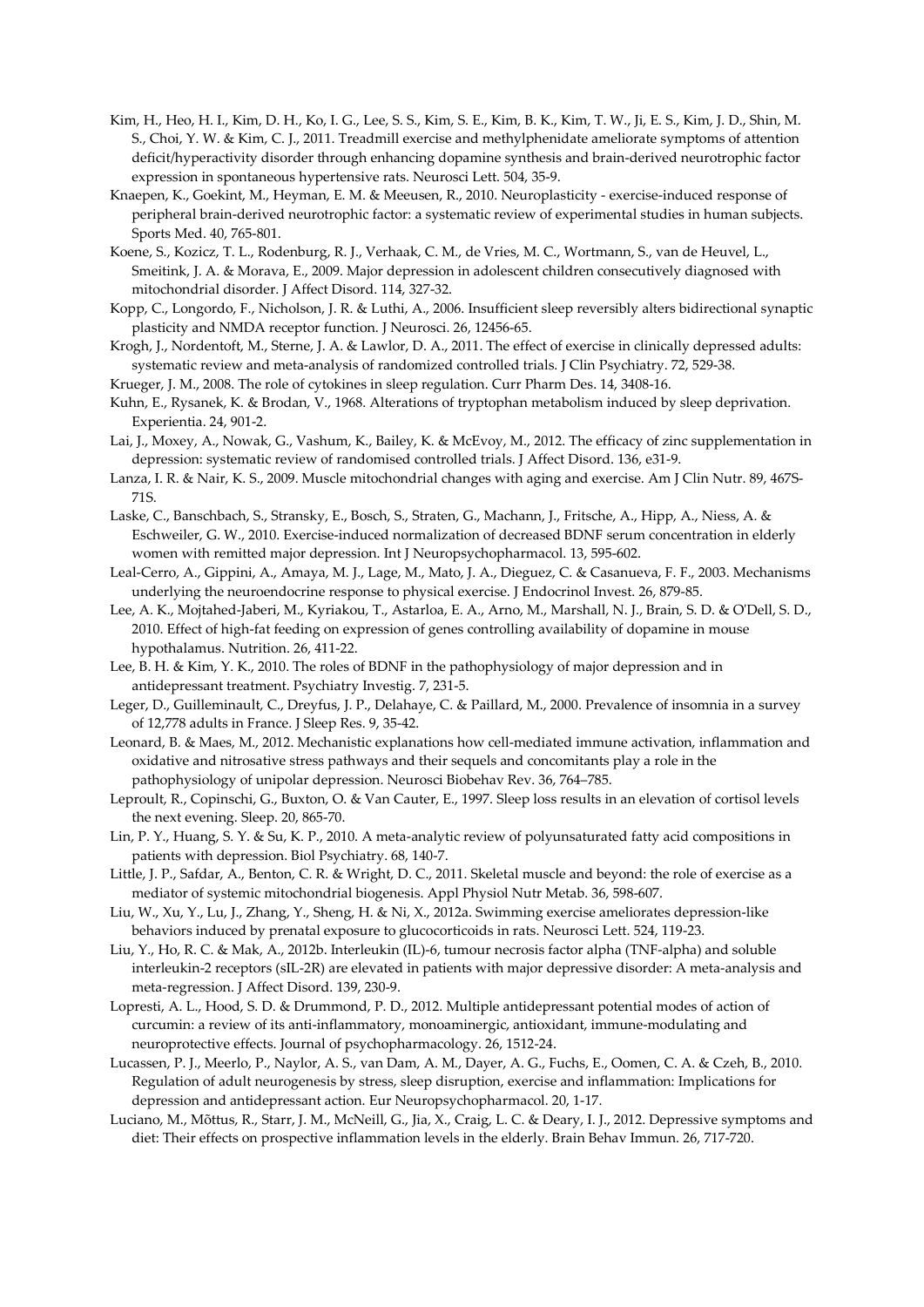- <span id="page-24-14"></span>Maes, M., De Ruyter, M., Hobin, P. & Suy, E., 1987. Relationship between the dexamethasone suppression test and the L-tryptophan/competing amino acids ratio in depression. Psychiatry Res. 21, 323-35.
- <span id="page-24-4"></span>Maes, M., De Vos, N., Pioli, R., Demedts, P., Wauters, A., Neels, H. & Christophe, A., 2000. Lower serum vitamin E concentrations in major depression. Another marker of lowered antioxidant defenses in that illness. J Affect Disord. 58, 241-6.
- <span id="page-24-3"></span>Maes, M., Galecki, P., Chang, Y. S. & Berk, M., 2011a. A review on the oxidative and nitrosative stress (O&NS) pathways in major depression and their possible contribution to the (neuro)degenerative processes in that illness. Prog Neuropsychopharmacol Biol Psychiatry. 35, 676-92.
- <span id="page-24-12"></span>Maes, M., Galecki, P., Verkerk, R. & Rief, W., 2011b. Somatization, but not depression, is characterized by disorders in the tryptophan catabolite (TRYCAT) pathway, indicating increased indoleamine 2,3-dioxygenase and lowered kynurenine aminotransferase activity. Neuro Endocrinol Lett. 32, 264-73.
- <span id="page-24-11"></span>Maes, M., Leonard, B. E., Myint, A. M., Kubera, M. & Verkerk, R., 2011c. The new '5-HT' hypothesis of depression: cell-mediated immune activation induces indoleamine 2,3-dioxygenase, which leads to lower plasma tryptophan and an increased synthesis of detrimental tryptophan catabolites (TRYCATs), both of which contribute to the onset of depression. Prog Neuropsychopharmacol Biol Psychiatry. 35, 702-21.
- <span id="page-24-7"></span>Maes, M., Mihaylova, I., Kubera, M., Uytterhoeven, M., Vrydags, N. & Bosmans, E., 2009a. Increased 8-hydroxydeoxyguanosine, a marker of oxidative damage to DNA, in major depression and myalgic encephalomyelitis / chronic fatigue syndrome. Neuro Endocrinol Lett. 30, 715-22.
- <span id="page-24-5"></span>Maes, M., Mihaylova, I., Kubera, M., Uytterhoeven, M., Vrydags, N. & Bosmans, E., 2009b. Lower plasma Coenzyme Q10 in depression: a marker for treatment resistance and chronic fatigue in depression and a risk factor to cardiovascular disorder in that illness. Neuro Endocrinol Lett. 30, 462-9.
- <span id="page-24-8"></span>Maes, M., Mihaylova, I., Kubera, M., Uytterhoeven, M., Vrydags, N. & Bosmans, E., 2010. Increased plasma peroxides and serum oxidized low density lipoprotein antibodies in major depression: markers that further explain the higher incidence of neurodegeneration and coronary artery disease. J Affect Disord. 125, 287-94.
- <span id="page-24-6"></span>Maes, M., Mihaylova, I., Kubera, M., Uytterhoeven, M., Vrydags, N. & Bosmans, E., 2011d. Lower whole blood glutathione peroxidase (GPX) activity in depression, but not in myalgic encephalomyelitis / chronic fatigue syndrome: another pathway that may be associated with coronary artery disease and neuroprogression in depression. Neuro Endocrinol Lett. 32, 133-40.
- <span id="page-24-10"></span>Maes, M., Scharpe, S., Meltzer, H. Y., Okayli, G., Bosmans, E., D'Hondt, P., Vanden Bossche, B. V. & Cosyns, P., 1994. Increased neopterin and interferon-gamma secretion and lower availability of L-tryptophan in major depression: further evidence for an immune response. Psychiatry Res. 54, 143-60.
- <span id="page-24-15"></span>Maes, M., Van de Vyvere, J., Vandoolaeghe, E., Bril T, D., P., Wauters, A. & Neels, H., 1996. Alterations in iron metabolism and the erythron in major depression: further evidence for a chronic inflammatory process. J Affect Disord. 40, 23-33.
- <span id="page-24-0"></span>Maes, M., Yirmyia, R., Noraberg, J., Brene, S., Hibbeln, J., Perini, G., Kubera, M., Bob, P., Lerer, B. & Maj, M., 2009c. The inflammatory & neurodegenerative (I&ND) hypothesis of depression: leads for future research and new drug developments in depression. Metab Brain Dis. 24, 27-53.
- <span id="page-24-9"></span>Magalhaes, P. V., Dean, O. M., Bush, A. I., Copolov, D. L., Malhi, G. S., Kohlmann, K., Jeavons, S., Schapkaitz, I., Anderson-Hunt, M. & Berk, M., 2011. N-acetylcysteine for major depressive episodes in bipolar disorder. Rev Bras Psiquiatr. 33, 374-8.
- <span id="page-24-17"></span>Maioli, S., Puerta, E., Merino-Serrais, P., Fusari, L., Gil-Bea, F., Rimondini, R. & Cedazo-Minguez, A., 2012. Combination of Apolipoprotein E4 and High Carbohydrate Diet Reduces Hippocampal BDNF and Arc Levels and Impairs Memory in Young Mice. J Alzheimers Dis. 32, 341-55.
- <span id="page-24-2"></span>Maletic, V., Robinson, M., Oakes, T., Iyengar, S., Ball, S. G. & Russell, J., 2007. Neurobiology of depression: an integrated view of key findings. Int J Clin Pract. 61, 2030-40.
- <span id="page-24-13"></span>Mamplekou, E., Bountziouka, V., Psaltopoulou, T., Zeimbekis, A., Tsakoundakis, N., Papaerakleous, N., Gotsis, E., Metallinos, G., Pounis, G., Polychronopoulos, E., Lionis, C. & Panagiotakos, D., 2010. Urban environment, physical inactivity and unhealthy dietary habits correlate to depression among elderly living in eastern Mediterranean islands: the MEDIS (MEDiterranean ISlands Elderly) study. J Nutr Health Aging. 14, 449-55.
- <span id="page-24-18"></span>Manber, R., Edinger, J. D., Gress, J. L., San Pedro-Salcedo, M. G., Kuo, T. F. & Kalista, T., 2008. Cognitive behavioral therapy for insomnia enhances depression outcome in patients with comorbid major depressive disorder and insomnia. Sleep. 31, 489-95.
- <span id="page-24-1"></span>Manji, H. K., Drevets, W. C. & Charney, D. S., 2001. The cellular neurobiology of depression. Nature medicine. 7, 541-7.
- <span id="page-24-16"></span>Markus, C. R., 2008. Dietary amino acids and brain serotonin function; implications for stress-related affective changes. Neuromolecular Med. 10, 247-58.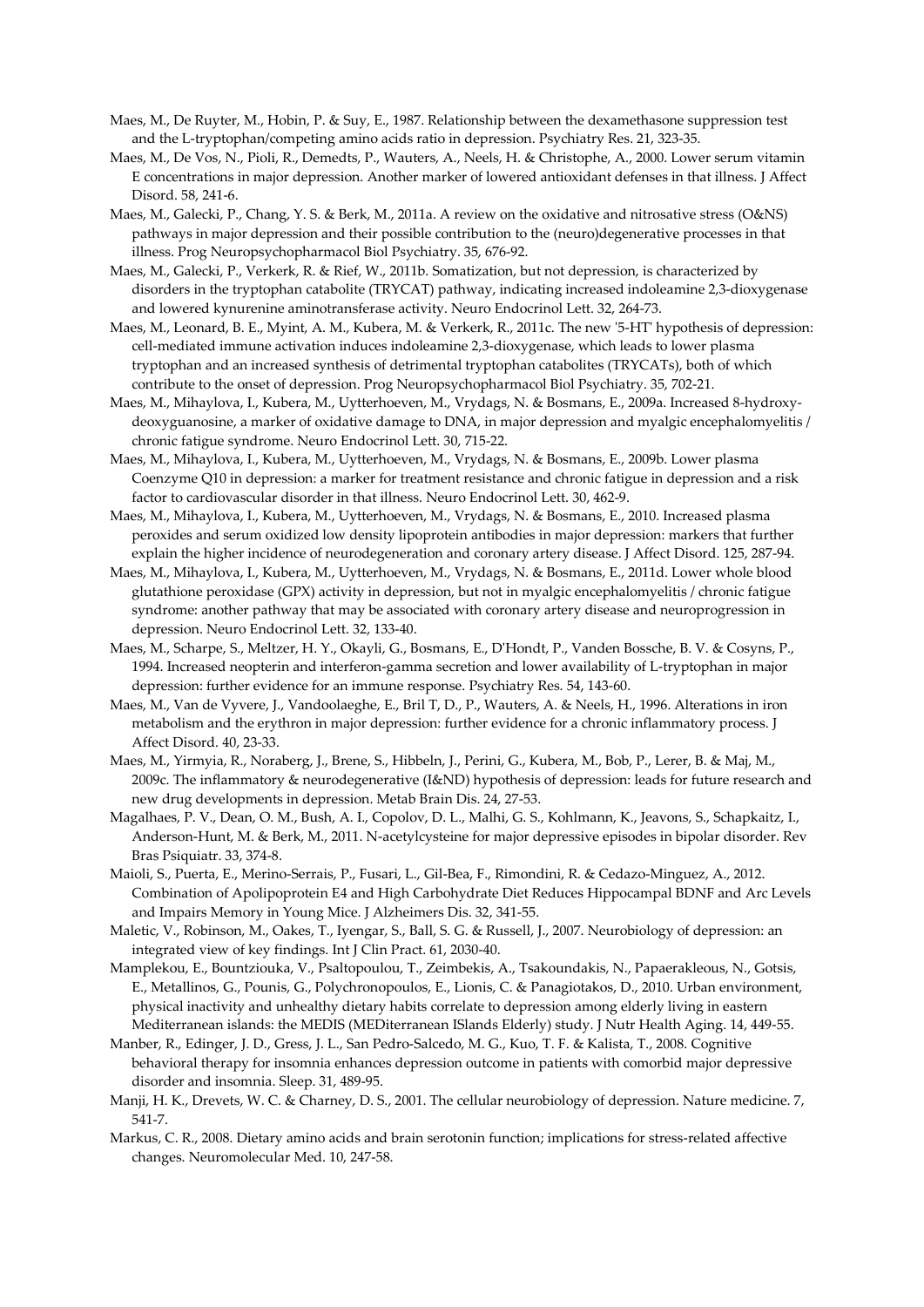- <span id="page-25-9"></span>Martin, A., Prior, R., Shukitt-Hale, B., Cao, G. & Joseph, J. A., 2000. Effect of fruits, vegetables, or vitamin E--rich diet on vitamins E and C distribution in peripheral and brain tissues: implications for brain function. J Gerontol A Biol Sci Med Sci. 55, B144-51.
- <span id="page-25-3"></span>Martinowich, K. & Lu, B., 2008. Interaction between BDNF and serotonin: Role in mood disorders. Neuropsychopharmacology. 33, 73-83.
- <span id="page-25-4"></span>Martinowich, K., Manji, H. & Lu, B., 2007. New insights into BDNF function in depression and anxiety. Nat Neurosci. 10(9), 1089-1093.
- <span id="page-25-21"></span>Mastorakos, G., Pavlatou, M., Diamanti-Kandarakis, E. & Chrousos, G. P., 2005. Exercise and the stress system. Hormones. 4, 73-89.
- <span id="page-25-19"></span>Mathur, N. & Pedersen, B. K., 2008. Exercise as a mean to control low-grade systemic inflammation. Mediators Inflamm. 2008, 109502.
- <span id="page-25-12"></span>Matsuoka, Y., Nishi, D., Yonemoto, N., Hamazaki, K., Hamazaki, T. & Hashimoto, K., 2011. Potential role of brain-derived neurotrophic factor in omega-3 Fatty Acid supplementation to prevent posttraumatic distress after accidental injury: an open-label pilot study. Psychother Psychosom. 80, 310-2.
- <span id="page-25-11"></span>Matsuzawa-Nagata, N., Takamura, T., Ando, H., Nakamura, S., Kurita, S., Misu, H., Ota, T., Yokoyama, M., Honda, M., Miyamoto, K. & Kaneko, S., 2008. Increased oxidative stress precedes the onset of high-fat dietinduced insulin resistance and obesity. Metabolism. 57, 1071-7.
- <span id="page-25-2"></span>Matthes, S., Mosienko, V., Bashammakh, S., Alenina, N. & Bader, M., 2010. Tryptophan hydroxylase as novel target for the treatment of depressive disorders. Pharmacology. 85, 95-109.
- <span id="page-25-5"></span>McBride, H. M., Neuspiel, M. & Wasiak, S., 2006. Mitochondria: more than just a powerhouse. Current Biology. 6, R551-60.
- <span id="page-25-16"></span>McDermott, C. M., LaHoste, G. J., Chen, C., Musto, A., Bazan, N. G. & Magee, J. C., 2003. Sleep deprivation causes behavioral, synaptic, and membrane excitability alterations in hippocampal neurons. J Neurosci. 23, 9687- 9695.
- <span id="page-25-0"></span>McDonald, N. C., 2007. Active transportation to school: trends among U.S. schoolchildren, 1969-2001. American journal of preventive medicine. 32, 509-16.
- <span id="page-25-14"></span>McNicholas, W. T., 2009. Obstructive sleep apnea and inflammation. Progress in Cardiovascular Diseases. 51, 392- 9.
- <span id="page-25-17"></span>Meerlo, P., Koehl, M., van der Borght, K. & Turek, F. W., 2002. Sleep restriction alters the hypothalamic-pituitaryadrenal response to stress. J Neuroendocrinol. 14, 397-402.
- <span id="page-25-15"></span>Meerlo, P., Mistlberger, R. E., Jacobs, B. L., Heller, H. C. & McGinty, D., 2009. New neurons in the adult brain: the role of sleep and consequences of sleep loss. Sleep Med Rev. 13, 187-94.
- <span id="page-25-18"></span>Meerlo, P., Sgoifo, A. & Suchecki, D., 2008. Restricted and disrupted sleep: effects on autonomic function, neuroendocrine stress systems and stress responsivity. Sleep Med Rev. 12, 197-210.
- <span id="page-25-20"></span>Melancon, M. O., Lorrain, D. & Dionne, I. J., 2012. Exercise increases tryptophan availability to the brain in older men age 57-70 years. Med Sci Sports Exerc. 44, 881-7.
- <span id="page-25-6"></span>Merete, C., Falcon, L. M. & Tucker, K. L., 2008. Vitamin B6 is associated with depressive symptomatology in Massachusetts elders. J Am Coll Nutr. 27, 421-427.
- <span id="page-25-1"></span>Meyer, J. H., Ginovart, N., Boovariwala, A., Sagrati, S., Hussey, D., Garcia, A., Young, T., Praschak-Rieder, N., Wilson, A. A. & Houle, S., 2006. Elevated monoamine oxidase a levels in the brain: an explanation for the monoamine imbalance of major depression. Arch Gen Psychiatry. 63, 1209-16.
- <span id="page-25-13"></span>Michaeli, B., Berger, M. M., Revelly, J. P., Tappy, L. & Chiolero, R., 2007. Effects of fish oil on the neuro-endocrine responses to an endotoxin challenge in healthy volunteers. Clinical nutrition. 26, 70-7.
- <span id="page-25-22"></span>Milaneschi, Y., Bandinelli, S., Penninx, B. W., Vogelzangs, N., Corsi, A. M., Lauretani, F., Kisialiou, A., Vazzana, R., Terracciano, A., Guralnik, J. M. & Ferrucci, L., 2011. Depressive symptoms and inflammation increase in a prospective study of older adults: a protective effect of a healthy (Mediterranean-style) diet. Mol Psychiatry. 16, 589-90.
- <span id="page-25-10"></span>Miller, A. L., 2008. The methylation, neurotransmitter, and antioxidant connections between folate and depression. Altern Med Rev. 13, 216-226.
- <span id="page-25-8"></span>Mokhber, N., Namjoo, M., Tara, F., Boskabadi, H., Rayman, M. P., Ghayour-Mobarhan, M., Sahebkar, A., Majdi, M. R., Tavallaie, S., Azimi-Nezhad, M., Shakeri, M. T., Nematy, M., Oladi, M., Mohammadi, M. & Ferns, G., 2011. Effect of supplementation with selenium on postpartum depression: a randomized double-blind placebo-controlled trial. J Matern Fetal Neonatal Med. 24, 104-8.
- <span id="page-25-7"></span>Moorthy, D., Peter, I., Scott, T. M., Parnell, L. D., Lai, C. Q., Crott, J. W., Ordovás, J. M., Selhub, J., Griffith, J., Rosenberg, I. H., Tucker, K. L. & Troen, A. M., 2012. Status of Vitamins B-12 and B-6 but Not of Folate,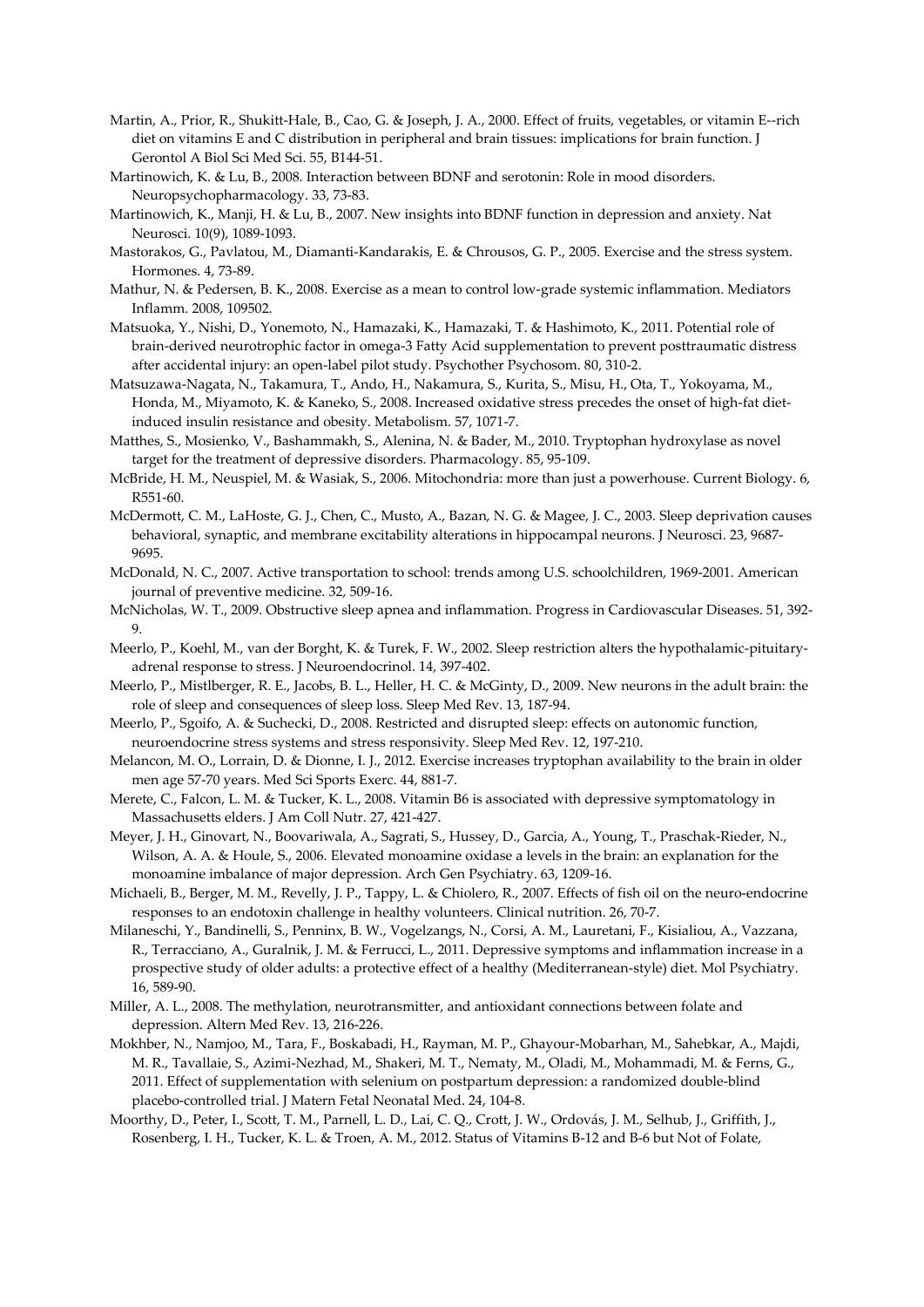Homocysteine, and the Methylenetetrahydrofolate Reductase C677T Polymorphism Are Associated with Impaired Cognition and Depression in Adults. J Nutr. 142, 1554-1560.

- <span id="page-26-18"></span>Morrell, M. J., McRobbie, D. W., Quest, R. A., Cummin, A. R., Ghiassi, R. & Corfield, D. R., 2003. Changes in brain morphology associated with obstructive sleep apnea. Sleep Medicine. 4, 451-4.
- <span id="page-26-7"></span>Morris, D. W., Trivedi, M. H. & Rush, A. J., 2008. Folate and unipolar depression. J Altern Complement Med. 14, 277-85.
- <span id="page-26-15"></span>Motivala, S. J., 2011. Sleep and inflammation: psychoneuroimmunology in the context of cardiovascular disease. Ann Behav Med. 42, 141-52.
- <span id="page-26-12"></span>Motivala, S. J., Levin, M. J., Oxman, M. N. & Irwin, M. R., 2006. Impairments in health functioning and sleep quality in older adults with a history of depression. J Am Geriatr Soc. 54, 1184-91.
- <span id="page-26-14"></span>Motivala, S. J., Sarfatti, A., Olmos, L. & Irwin, M. R., 2005. Inflammatory markers and sleep disturbance in major depression. Psychosom Med. 67, 187-94.
- <span id="page-26-6"></span>Myint, A. M., Kim, Y. K., Verkerk, R., Scharpe, S., Steinbusch, H. & Leonard, B., 2007. Kynurenine pathway in major depression: evidence of impaired neuroprotection. J Affect Disord. 98, 143-51.
- <span id="page-26-5"></span>Myint, A. M., Leonard, B. E., Steinbusch, H. W. & Kim, Y. K., 2005. Th1, Th2, and Th3 cytokine alterations in major depression. J Affect Disord. 88, 167-73.
- <span id="page-26-22"></span>Nabkasorn, C., Miyai, N., Sootmongkol, A., Junprasert, S., Yamamoto, H., Arita, M. & Miyashita, K., 2006. Effects of physical exercise on depression, neuroendocrine stress hormones and physiological fitness in adolescent females with depressive symptoms. Eur J Public Health. 16, 179-84.
- <span id="page-26-4"></span>Nagahara, A. H. & Tuszynski, M. H., 2011. Potential therapeutic uses of BDNF in neurological and psychiatric disorders. Nat Rev Drug Discov. 10, 209-19.
- <span id="page-26-1"></span>Nemeroff, C. B., Krishnan, K. R., Reed, D., Leder, R., Beam, C. & Dunnick, N. R., 1992. Adrenal gland enlargement in major depression. A computed tomographic study. Arch Gen Psychiatry. 49, 384-387.
- <span id="page-26-19"></span>Neylan, T. C., Mueller, S. G., Wang, Z., Metzler, T. J., Lenoci, M., Truran, D., Marmar, C. R., Weiner, M. W. & Schuff, N., 2010. Insomnia severity is associated with a decreased volume of the CA3/dentate gyrus hippocampal subfield. Biol Psychiatry. 68, 494-496.
- <span id="page-26-20"></span>Novati, A., Hulshof, H. J., Granic, I. & Meerlo, P., 2012. Chronic partial sleep deprivation reduces brain sensitivity to glutamate N-methyl-D-aspartate receptor-mediated neurotoxicity. J Sleep Res. 21, 3-9.
- <span id="page-26-17"></span>Novati, A., Hulshof, H. J., Koolhaas, J. M., Lucassen, P. J. & Meerlo, P., 2011. Chronic sleep restriction causes a decrease in hippocampal volume in adolescent rats, which is not explained by changes in glucocorticoid levels or neurogenesis. Neuroscience. 190, 145-55.
- <span id="page-26-16"></span>Novati, A., Roman, V., Cetin, T., Hagewoud, R., den Boer, J. A., Luiten, P. G. & Meerlo, P., 2008. Chronically restricted sleep leads to depression-like changes in neurotransmitter receptor sensitivity and neuroendocrine stress reactivity in rats. Sleep. 31, 1579-85.
- <span id="page-26-11"></span>Ohayon, M. M., 2002. Epidemiology of insomnia: what we know and what we still need to learn. Sleep Med Rev. 6, 97-111.
- <span id="page-26-23"></span>Olson, A. K., Eadie, B. D., Ernst, C. & Christie, B. R., 2006. Environmental enrichment and voluntary exercise massively increase neurogenesis in the adult hippocampus via dissociable pathways. Hippocampus. 16, 250- 60.
- <span id="page-26-13"></span>Opp, M. R., 2005. Cytokines and sleep. Sleep Med Rev. 9, 355-64.
- <span id="page-26-2"></span>Owen, A. J., Batterham, M. J., Probst, Y. C., Grenyer, B. F. & Tapsell, L. C., 2005. Low plasma vitamin E levels in major depression: diet or disease? Eur J Clin Nutr. 59, 304-6.
- <span id="page-26-3"></span>Ozcan, M. E., Gulec, M., Ozerol, E., Polat, R. & Akyol, O., 2004. Antioxidant enzyme activities and oxidative stress in affective disorders. Int Clin Psychopharmacol. 19, 89-95.
- <span id="page-26-10"></span>Page, M. M., Robb, E. L., Salway, K. D. & Stuart, J. A., 2010. Mitochondrial redox metabolism: aging, longevity and dietary effects. Mech Ageing Dev. 131, 242-52.
- <span id="page-26-9"></span>Panchal, S. K., Poudyal, H., Iyer, A., Nazer, R., Alam, M. A., Diwan, V., Kauter, K., Sernia, C., Campbell, F., Ward, L., Gobe, G., Fenning, A. & Brown, L., 2011. High-carbohydrate, high-fat diet-induced metabolic syndrome and cardiovascular remodeling in rats. J Cardiovasc Pharmacol. 57, 611-624.
- <span id="page-26-0"></span>Pariante, C. M. & Lightman, S. L., 2008. The HPA axis in major depression: classical theories and new developments. Trends Neurosci. 31, 464-8.
- <span id="page-26-8"></span>Pasco, J. A., Jacka, F. N., Williams, L. J., Evans-Cleverdon, M., Brennan, S. L., Kotowicz, M. A., Nicholson, G. C., Ball, M. J. & Berk, M., 2012. Dietary selenium and major depression: a nested case-control study. Complement Ther Med. 20, 119-23.
- <span id="page-26-21"></span>Pedersen, B. K. & Fischer, C. P., 2007. Physiological roles of muscle-derived interleukin-6 in response to exercise. Curr Opin Clin Nutr Metab Care. 10, 265-71.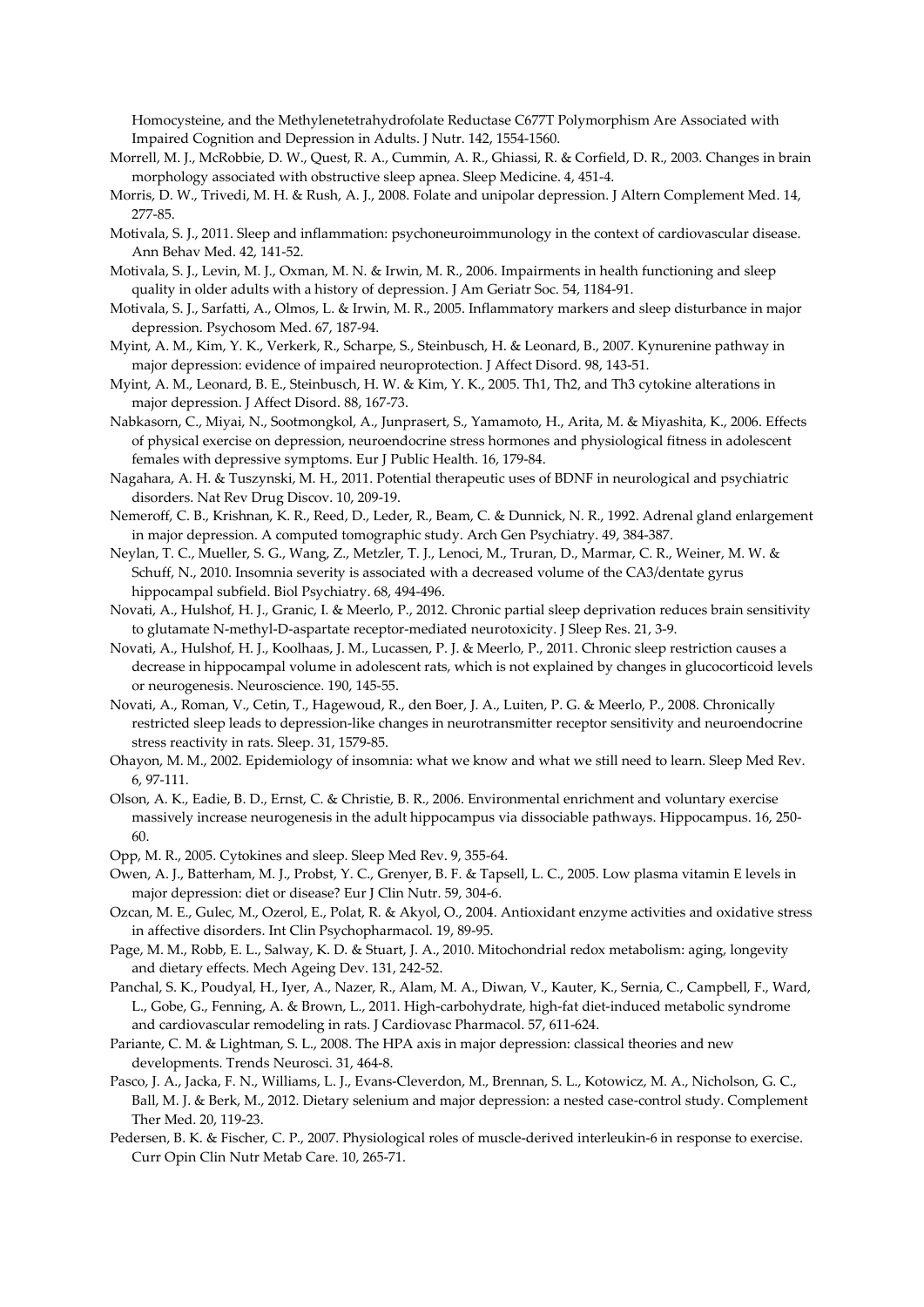- <span id="page-27-19"></span>Pedersen, M., Bruunsgaard, H., Weis, N., Hendel, H. W., Andreassen, B. U., Eldrup, E., Dela, F. & Pedersen, B. K., 2003. Circulating levels of TNF-alpha and IL-6-relation to truncal fat mass and muscle mass in healthy elderly individuals and in patients with type-2 diabetes. Mech Ageing Dev. 124, 495-502.
- <span id="page-27-7"></span>Petersson, H., Risérus, U., McMonagle, J., Gulseth, H. L., Tierney, A. C., Morange, S., Helal, O., Shaw, D. I., Ruano, J. A., López-Miranda, J., Kieć-Wilk, B., Gołąbek, I., Blaak, E. E., Saris, W. H., Drevon, C. A., Lovegrove, J. A., Roche, H. M. & Basu, S., 2010. Effects of dietary fat modification on oxidative stress and inflammatory markers in the LIPGENE study. British Journal of Nutrition. 104, 1357-1362.
- <span id="page-27-2"></span>Pieczenik, S. R. & Neustadt, J., 2007. Mitochondrial dysfunction and molecular pathways of disease. Exp Mol Pathol. 83, 84-92.
- <span id="page-27-22"></span>Pittaluga, M., Parisi, P., Sabatini, S., Ceci, R., Caporossi, D., Valeria Catani, M., Savini, I. & Avigliano, L., 2006. Cellular and biochemical parameters of exercise-induced oxidative stress: relationship with training levels. Free radical research. 40, 607-14.
- <span id="page-27-21"></span>Plaisance, E. P. & Grandjean, P. W., 2006. Physical activity and high-sensitivity C-reactive protein. Sports Med. 36, 443-58.
- <span id="page-27-20"></span>Ploeger, H. E., Takken, T., de Greef, M. H. & Timmons, B. W., 2009. The effects of acute and chronic exercise on inflammatory markers in children and adults with a chronic inflammatory disease: a systematic review. Exerc Immunol Rev. 15, 6-41.
- <span id="page-27-0"></span>Popkin, B. M. & Nielsen, S. J., 2003. The sweetening of the world's diet. Obes Res. 11, 1325-32.
- <span id="page-27-5"></span>Pritchett, C. E. & Hajnal, A., 2011. Obesogenic diets may differentially alter dopamine control of sucrose and fructose intake in rats. Physiol Behav. 104, 111-6.
- <span id="page-27-23"></span>Radak, Z., Chung, H. Y. & Goto, S., 2008. Systemic adaptation to oxidative challenge induced by regular exercise. Free Radic Biol Med. 44, 153-9.
- <span id="page-27-3"></span>Raison, C. L., Dantzer, R., Kelley, K. W., Lawson, M. A., Woolwine, B. J., Vogt, G., Spivey, J. R., Saito, K. & Miller, A. H., 2010a. CSF concentrations of brain tryptophan and kynurenines during immune stimulation with IFNalpha: relationship to CNS immune responses and depression. Mol Psychiatry. 15, 393-403.
- <span id="page-27-1"></span>Raison, C. L. & Miller, A. H., 2011. Is depression an inflammatory disorder? Curr Psychiatry Rep. 13, 467-75.
- <span id="page-27-10"></span>Raison, C. L., Rye, D. B., Woolwine, B. J., Vogt, G. J., Bautista, B. M., Spivey, J. R. & Miller, A. H., 2010b. Chronic interferon-alpha administration disrupts sleep continuity and depth in patients with hepatitis C: association with fatigue, motor slowing, and increased evening cortisol. Biol Psychiatry. 68, 942-9.
- <span id="page-27-13"></span>Ramanathan, L., Gulyani, S., Nienhuis, R. & Siegel, J. M., 2002. Sleep deprivation decreases superoxide dismutase activity in rat hippocampus and brainstem. Neuroreport. 13, 1387-90.
- <span id="page-27-8"></span>Rao, J. S., Ertley, R. N., Lee, H. J., DeMar, J. C., Jr., Arnold, J. T., Rapoport, S. I. & Bazinet, R. P., 2007. n-3 polyunsaturated fatty acid deprivation in rats decreases frontal cortex BDNF via a p38 MAPK-dependent mechanism. Mol Psychiatry. 12, 36-46.
- <span id="page-27-17"></span>Rechtschaffen, A., Gilliland, M. A., Bergmann, B. M. & Winter, J. B., 1983. Physiological correlates of prolonged sleep deprivation in rats. Science. 221, 182-4.
- <span id="page-27-12"></span>Reimund, E., 1994. The free radical flux theory of sleep. Med Hypotheses. 43, 231-3.
- <span id="page-27-6"></span>Ribeiro, M. C., Barbosa, N. B., de Almeida, T. M., Parcianello, L. M., Perottoni, J., de Avila, D. S. & Rocha, J. B., 2009. High-fat diet and hydrochlorothiazide increase oxidative stress in brain of rats. Cell Biochem Funct. 27, 473-478.
- <span id="page-27-4"></span>Richard, C., Couture, P., Desroches, S. & Lamarche, B., 2012. Effect of the Mediterranean diet with and without weight loss on markers of inflammation in men with metabolic syndrome. Obesity (Silver Spring). Epub ahead of print June 15 2012. DOI: 10.1038/oby.2012.148.
- <span id="page-27-9"></span>Riemann, D. & Voderholzer, U., 2003. Primary insomnia: a risk factor to develop depression? J Affect Disord. 76, 255-9.
- <span id="page-27-15"></span>Riemann, D., Voderholzer, U., Spiegelhalder, K., Hornyak, M., Buysse, D. J., Nissen, C., Hennig, J., Perlis, M. L., van Elst, L. T. & Feige, B., 2007. Chronic insomnia and MRI-measured hippocampal volumes: a pilot study. Sleep. 30, 955-8.
- <span id="page-27-18"></span>Rimer, J., Dwan, K., Lawlor, D. A., Greig, C. A., McMurdo, M., Morley, W. & Mead, G. E., 2012. Exercise for depression. Cochrane Database Syst Rev. 7, CD004366.
- <span id="page-27-16"></span>Rodenbeck, A. & Hajak, G., 2001. Neuroendocrine dysregulation in primary insomnia. Rev Neurol (Paris). 157, S57-61.
- <span id="page-27-11"></span>Roman, V., Hagewoud, R., Luiten, P. G. & Meerlo, P., 2006. Differential effects of chronic partial sleep deprivation and stress on serotonin-1A and muscarinic acetylcholine receptor sensitivity. J Sleep Res. 15, 386-94.
- <span id="page-27-14"></span>Roman, V., Van der Borght, K., Leemburg, S. A., Van der Zee, E. A. & Meerlo, P., 2005a. Sleep restriction by forced activity reduces hippocampal cell proliferation. Brain Research. 1065, 53-9.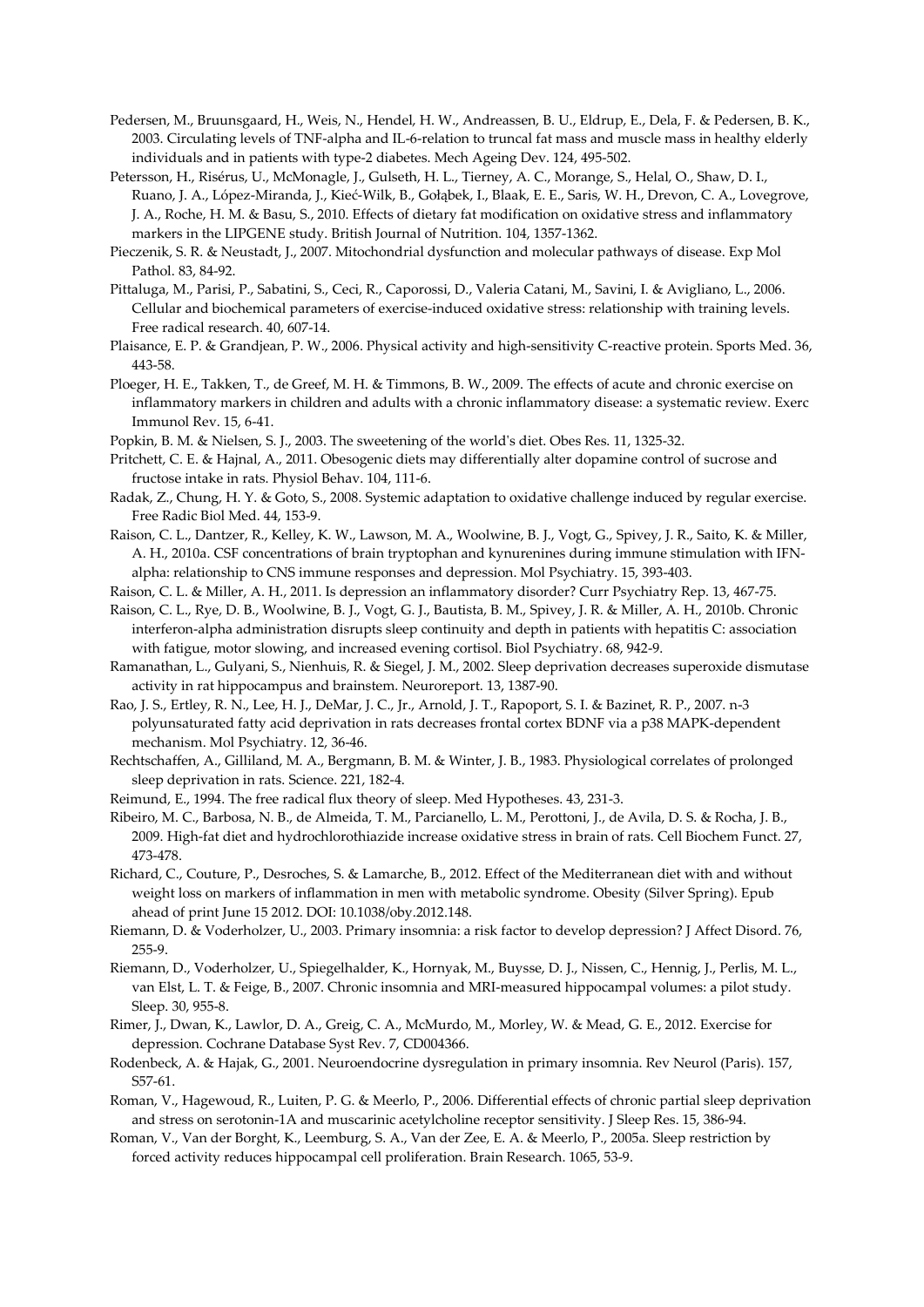- <span id="page-28-17"></span>Roman, V., Walstra, I., Luiten, P. G. & Meerlo, P., 2005b. Too little sleep gradually desensitizes the serotonin 1A receptor system. Sleep. 28, 1505-10.
- <span id="page-28-13"></span>Sable, P. S., Dangat, K. D., Joshi, A. A. & Joshi, S. R., 2012. Maternal omega 3 fatty acid supplementation during pregnancy to a micronutrient-imbalanced diet protects postnatal reduction of brain neurotrophins in the rat offspring. Neuroscience. 217, 46-55.
- <span id="page-28-4"></span>Sanchez-Villegas, A., Delgado-Rodriguez, M., Alonso, A., Schlatter, J., Lahortiga, F., Serra Majem, L. & Martinez-Gonzalez, M. A., 2009. Association of the Mediterranean dietary pattern with the incidence of depression: the Seguimiento Universidad de Navarra/University of Navarra follow-up (SUN) cohort. Arch Gen Psychiatry. 66, 1090-8.
- <span id="page-28-12"></span>Sanchez-Villegas, A., Galbete, C., Martinez-Gonzalez, M. A., Martinez, J. A., Razquin, C., Salas-Salvado, J., Estruch, R., Buil-Cosiales, P. & Marti, A., 2011. The effect of the Mediterranean diet on plasma brain-derived neurotrophic factor (BDNF) levels: the PREDIMED-NAVARRA randomized trial. Nutr Neurosci. 14, 195-201.
- <span id="page-28-5"></span>Sanchez-Villegas, A., Toledo, E., de Irala, J., Ruiz-Canela, M., Pla-Vidal, J. & Martinez-Gonzalez, M. A., 2012. Fastfood and commercial baked goods consumption and the risk of depression. Public Health Nutr. 15, 424-32.
- <span id="page-28-15"></span>Santos, R. V., Tufik, S. & De Mello, M. T., 2007. Exercise, sleep and cytokines: is there a relation? Sleep Med Rev. 11, 231-9.
- <span id="page-28-0"></span>Sarandol, A., Sarandol, E., Eker, S. S., Erdinc, S., Vatansever, E. & Kirli, S., 2007. Major depressive disorder is accompanied with oxidative stress: short-term antidepressant treatment does not alter oxidative-antioxidative systems. Hum Psychopharmacol. 22, 67-73.
- <span id="page-28-14"></span>Savard, J., Simard, S., Ivers, H. & Morin, C. M., 2005. Randomized study on the efficacy of cognitive-behavioral therapy for insomnia secondary to breast cancer, part I: Sleep and psychological effects. Journal of clinical oncology : official journal of the American Society of Clinical Oncology. 23, 6083-96.
- <span id="page-28-22"></span>Schwarz, A. J., Brasel, J. A., Hintz, R. L., Mohan, S. & Cooper, D. M., 1996. Acute effect of brief low- and highintensity exercise on circulating insulin-like growth factor (IGF) I, II, and IGF-binding protein-3 and its proteolysis in young healthy men. J Clin Endocrinol Metab. 81, 3492-7.
- <span id="page-28-8"></span>Schweiger, U., Broocks, A., Tuschl, R. J. & Pirke, K. M., 1989. Serotonin turnover in rat brain during semistarvation with high-protein and high-carbohydrate diets. J Neural Transm. 77, 131-9.
- <span id="page-28-1"></span>Sen, S., Duman, R. & Sanacora, G., 2008. Serum brain-derived neurotrophic factor, depression, and antidepressant medications: meta-analyses and implications. Biol Psychiatry. 64, 527-32.
- <span id="page-28-2"></span>Shao, L., Martin, M. V., Watson, S. J., Schatzberg, A., Akil, H., Myers, R. M., Jones, E. G., Bunney, W. E. & Vawter, M. P., 2008. Mitochondrial involvement in psychiatric disorders. Ann Med. 40, 281-95.
- <span id="page-28-11"></span>Skalicky, J., Muzakova, V., Kandar, R., Meloun, M. & Rousar, T., 2009. Oxidative stress and metabolic syndrome in obese adults with and without controlled diet restriction. Bratislava Medical Journal. 110, 152-157.
- <span id="page-28-7"></span>Skarupski, K. A., Tangney, C., Li, H., Ouyang, B., Evans, D. A. & Morris, M. C., 2010. Longitudinal association of vitamin B-6, folate, and vitamin B-12 with depressive symptoms among older adults over time. Am J Clin Nutr. 92, 330-335.
- <span id="page-28-16"></span>Sockalingam, S., Abbey, S. E., Alosaimi, F. & Novak, M., 2010. A review of sleep disturbance in hepatitis C. J Clin Gastroenterol. 44, 38-45.
- <span id="page-28-20"></span>Song, M. R., Lee, Y. S., Baek, J. D. & Miller, M., 2012. Physical activity status in adults with depression in the National Health and Nutrition Examination Survey, 2005-2006. Public Health Nurs. 29, 208-17.
- <span id="page-28-18"></span>Spiegel, K., Leproult, R. & Van Cauter, E., 1999. Impact of sleep debt on metabolic and endocrine function. Lancet. 354, 1435-9.
- <span id="page-28-9"></span>Stahl, S. M., 2008. L-methylfolate: a vitamin for your monoamines. J Clin Psychiatry. 69, 1352-3.
- <span id="page-28-21"></span>Starkie, R., Ostrowski, S. R., Jauffred, S., Febbraio, M. & Pedersen, B. K., 2003. Exercise and IL-6 infusion inhibit endotoxin-induced TNF-alpha production in humans. Faseb J. 17, 884-6.
- <span id="page-28-3"></span>Steiner, J., Walter, M., Gos, T., Guillemin, G. J., Bernstein, H. G., Sarnyai, Z., Mawrin, C., Brisch, R., Bielau, H., Meyer zu Schwabedissen, L., Bogerts, B. & Myint, A. M., 2011. Severe depression is associated with increased microglial quinolinic acid in subregions of the anterior cingulate gyrus: evidence for an immune-modulated glutamatergic neurotransmission? J Neuroinflammation. 8, 94.
- <span id="page-28-19"></span>Stephens, T., 1988. Physical activity and mental health in the United States and Canada: evidence from four population surveys. Prev Med. 17, 35-47.
- <span id="page-28-6"></span>Stewart, R. & Hirani, V., 2012. Relationship between depressive symptoms, anemia, and iron status in older residents from a national survey population. Psychosom Med. 74, 208-13.
- <span id="page-28-10"></span>Stranahan, A. M., Cutler, R. G., Button, C., Telljohann, R. & Mattson, M. P., 2011. Diet-induced elevations in serum cholesterol are associated with alterations in hippocampal lipid metabolism and increased oxidative stress. J Neurochem. 118, 611-5.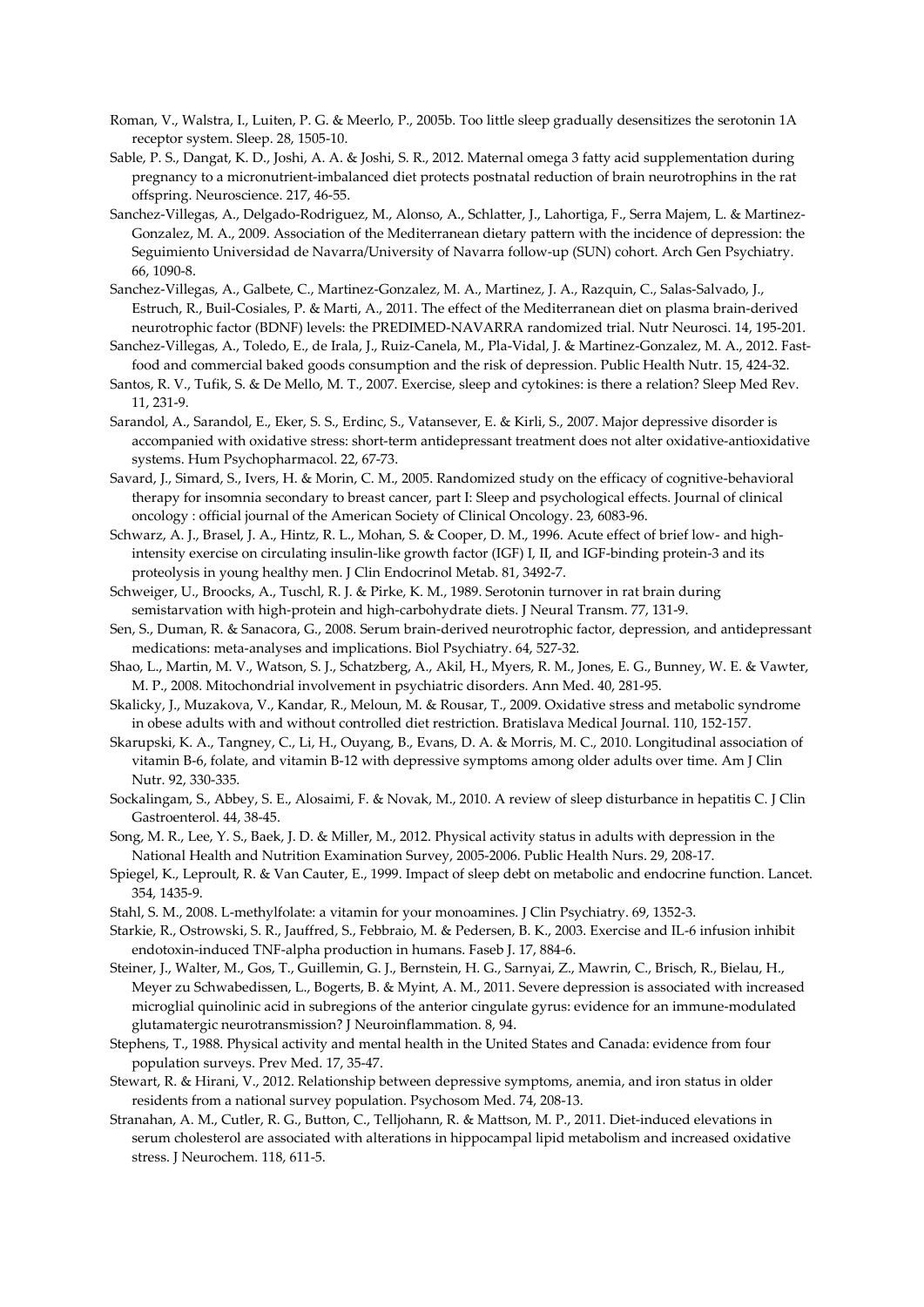<span id="page-29-20"></span>Stranahan, A. M., Lee, K. & Mattson, M. P., 2008. Central mechanisms of HPA axis regulation by voluntary exercise. Neuromolecular Med. 10, 118-27.

<span id="page-29-7"></span>Su, K. P., 2009. Biological mechanism of antidepressant effect of omega-3 fatty acids: how does fish oil act as a 'mind-body interface'? Neuro-Signals. 17, 144-52.

<span id="page-29-9"></span>Suarez, E. C., 2008. Self-reported symptoms of sleep disturbance and inflammation, coagulation, insulin resistance and psychosocial distress: evidence for gender disparity. Brain Behav Immun. 22, 960-8.

<span id="page-29-2"></span>Sublette, M. E., Ellis, S. P., Geant, A. L. & Mann, J. J., 2011. Meta-analysis of the effects of eicosapentaenoic acid (EPA) in clinical trials in depression. J Clin Psychiatry. 72, 1577-84.

<span id="page-29-15"></span>Suchecki, D., Lobo, L. L., Hipolide, D. C. & Tufik, S., 1998. Increased ACTH and corticosterone secretion induced by different methods of paradoxical sleep deprivation. J Sleep Res. 7, 276-81.

- <span id="page-29-12"></span>Suer, C., Dolu, N., Artis, A. S., Sahin, L., Yilmaz, A. & Cetin, A., 2011. The effects of long-term sleep deprivation on the long-term potentiation in the dentate gyrus and brain oxidation status in rats. Neurosci Res. 70, 71-7.
- <span id="page-29-1"></span>Szewczyk, B., Kubera, M. & Nowak, G., 2011. The role of zinc in neurodegenerative inflammatory pathways in depression. Prog Neuropsychopharmacol Biol Psychiatry. 35, 693-701.
- <span id="page-29-6"></span>Szewczyk, B., Poleszak, E., Wlaz, P., Wrobel, A., Blicharska, E., Cichy, A., Dybala, M., Siwek, A., Pomierny-Chamiolo, L., Piotrowska, A., Branski, P., Pilc, A. & Nowak, G., 2009. The involvement of serotonergic system in the antidepressant effect of zinc in the forced swim test. Prog Neuropsychopharmacol Biol Psychiatry. 33, 323-9.
- <span id="page-29-19"></span>Taaffe, D. R., Harris, T. B., Ferrucci, L., Rowe, J. & Seeman, T. E., 2000. Cross-sectional and prospective relationships of interleukin-6 and C-reactive protein with physical performance in elderly persons: MacArthur studies of successful aging. J Gerontol A Biol Sci Med Sci. 55, M709-15.
- <span id="page-29-8"></span>Taylor, D. J., Lichstein, K. L., Durrence, H. H., Reidel, B. W. & Bush, A. J., 2005. Epidemiology of insomnia, depression, and anxiety. Sleep. 28, 1457-64.
- <span id="page-29-5"></span>Teegarden, S. L., Scott, A. N. & Bale, T. L., 2009. Early life exposure to a high fat diet promotes long-term changes in dietary preferences and central reward signaling. Neuroscience. 162, 924-32.
- <span id="page-29-17"></span>Teychenne, M., Ball, K. & Salmon, J., 2010. Sedentary behavior and depression among adults: a review. Int J Behav Med. 17, 246-54.
- <span id="page-29-13"></span>Thamaraiselvi, K., Mathangi, D. C. & Subhashini, A. S., 2012. Effect of increase in duration of REM sleep deprivation on lipid peroxidation. Int J Biol Med Res. 3, 1754-1759.
- <span id="page-29-18"></span>Thomas, N. E. & Williams, D. R., 2008. Inflammatory factors, physical activity, and physical fitness in young people. Scand J Med Sci Sports. 18, 543-56.
- <span id="page-29-0"></span>Toker, L., Amar, S., Bersudsky, Y., Benjamin, J., Klein, E. & Agam, G., 2010. The biology of tryptophan depletion and mood disorders. Isr J Psychiatry Relat Sci. 47, 46-55.
- <span id="page-29-21"></span>Traustadottir, T., Bosch, P. R., Cantu, T. & Matt, K. S., 2004. Hypothalamic-pituitary-adrenal axis response and recovery from high-intensity exercise in women: effects of aging and fitness. J Clin Endocrinol Metab. 89, 3248-54.
- <span id="page-29-4"></span>Urpi-Sarda, M., Casas, R., Chiva-Blanch, G., Romero-Mamani, E. S., Valderas-Martínez, P., Salas-Salvadó, J., Covas, M. I., Toledo, E., Andres-Lacueva, C., Llorach, R., García-Arellano, A., Bulló, M., Ruiz-Gutierrez, V., Lamuela-Raventos, R. M. & Estruch, R., 2012. The Mediterranean diet pattern and its main components are associated with lower plasma concentrations of tumor necrosis factor receptor 60 in patients at high risk for cardiovascular disease. J Nutr. 142, 1019-1025.
- <span id="page-29-3"></span>Vahdat Shariatpanaahi, M., Vahdat Shariatpanaahi, Z., Moshtaaghi, M., Shahbaazi, S. H. & Abadi, A., 2007. The relationship between depression and serum ferritin level. Eur J Clin Nutr. 61, 532-5.
- <span id="page-29-16"></span>Vallance, J. K., Winkler, E. A., Gardiner, P. A., Healy, G. N., Lynch, B. M. & Owen, N., 2011. Associations of objectively-assessed physical activity and sedentary time with depression: NHANES (2005-2006). Prev Med. 53, 284-8.
- <span id="page-29-10"></span>van Leeuwen, W. M., Lehto, M., Karisola, P., Lindholm, H., Luukkonen, R., Sallinen, M., Harma, M., Porkka-Heiskanen, T. & Alenius, H., 2009. Sleep restriction increases the risk of developing cardiovascular diseases by augmenting proinflammatory responses through IL-17 and CRP. PLoS One. 4, e4589.
- <span id="page-29-14"></span>Vgontzas, A. N., Bixler, E. O., Lin, H. M., Prolo, P., Mastorakos, G., Vela-Bueno, A., Kales, A. & Chrousos, G. P., 2001. Chronic insomnia is associated with nyctohemeral activation of the hypothalamic-pituitary-adrenal axis: clinical implications. J Clin Endocrinol Metab. 86, 3787-94.
- <span id="page-29-11"></span>Vgontzas, A. N., Papanicolaou, D. A., Bixler, E. O., Lotsikas, A., Zachman, K., Kales, A., Prolo, P., Wong, M. L., Licinio, J., Gold, P. W., Hermida, R. C., Mastorakos, G. & Chrousos, G. P., 1999. Circadian interleukin-6 secretion and quantity and depth of sleep. J Clin Endocrinol Metab. 84, 2603-7.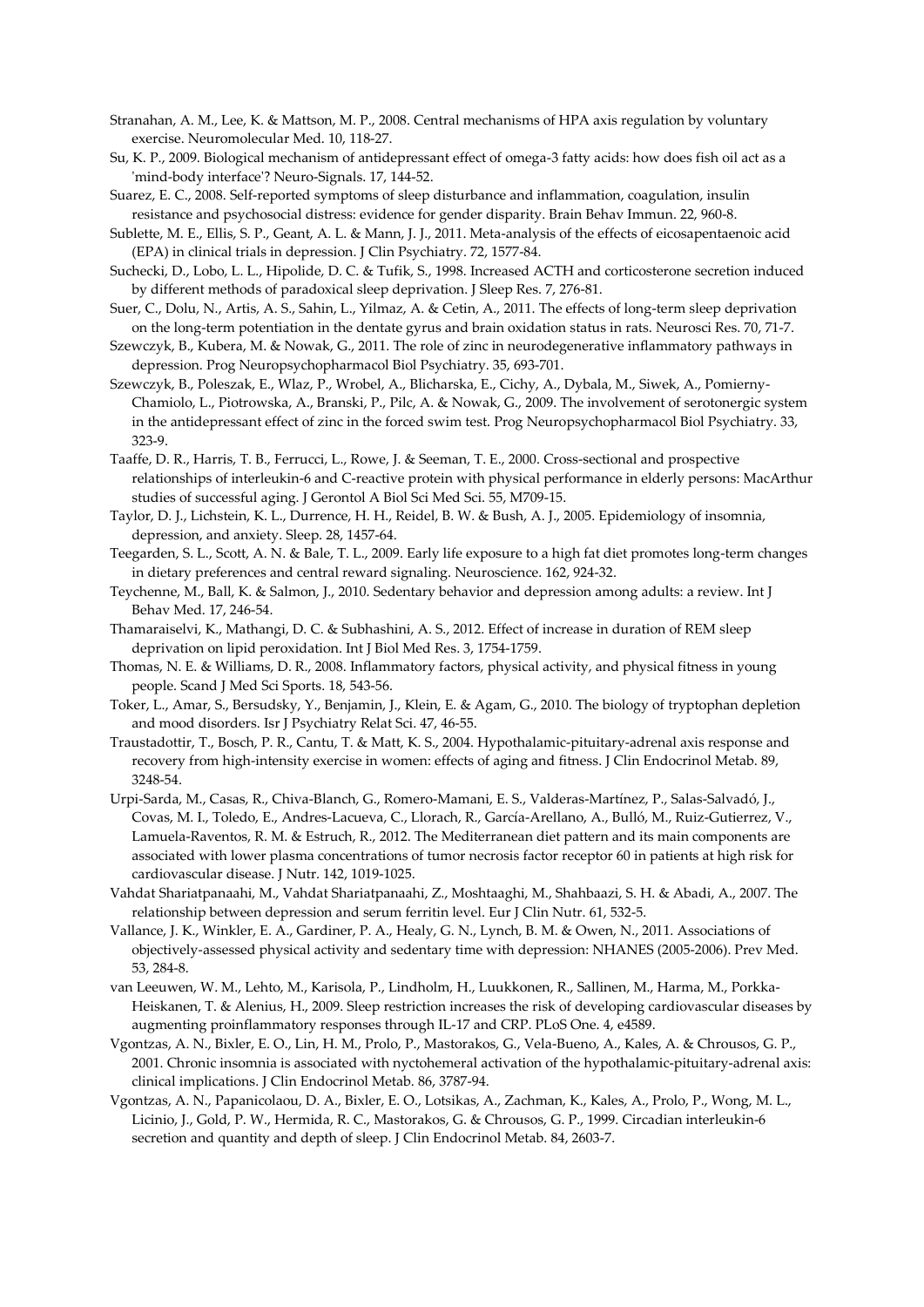- <span id="page-30-14"></span>Vgontzas, A. N., Tsigos, C., Bixler, E. O., Stratakis, C. A., Zachman, K., Kales, A., Vela-Bueno, A. & Chrousos, G. P., 1998. Chronic insomnia and activity of the stress system: a preliminary study. J Psychosom Res. 45, 21-31.
- <span id="page-30-13"></span>Vgontzas, A. N., Zoumakis, E., Bixler, E. O., Lin, H. M., Follett, H., Kales, A. & Chrousos, G. P., 2004. Adverse effects of modest sleep restriction on sleepiness, performance, and inflammatory cytokines. J Clin Endocrinol Metab. 89, 2119-26.
- <span id="page-30-12"></span>Vgontzas, A. N., Zoumakis, M., Papanicolaou, D. A., Bixler, E. O., Prolo, P., Lin, H. M., Vela-Bueno, A., Kales, A. & Chrousos, G. P., 2002. Chronic insomnia is associated with a shift of interleukin-6 and tumor necrosis factor secretion from nighttime to daytime. Metabolism. 51, 887-892.
- <span id="page-30-22"></span>Vina, J., Gomez-Cabrera, M. C., Borras, C., Froio, T., Sanchis-Gomar, F., Martinez-Bello, V. E. & Pallardo, F. V., 2009. Mitochondrial biogenesis in exercise and in ageing. Adv Drug Deliv Rev. 61, 1369-74.
- <span id="page-30-10"></span>Vitetta, L. & Anton, B., 2007. Lifestyle and nutrition, caloric restriction, mitochondrial health and hormones: scientific interventions for anti-aging. Clin Interv Aging. 2, 537-43.
- <span id="page-30-20"></span>Vivar, C., Potter, M. C. & van Praag, H., 2012. All about running: synaptic plasticity, growth factors and adult hippocampal neurogenesis. Curr Top Behav Neurosci. Epub ahead of print Jul 31 2012. DOI: 10.1007/7854\_2012\_220.
- <span id="page-30-19"></span>Vollaard, N. B., Shearman, J. P. & Cooper, C. E., 2005. Exercise-induced oxidative stress:myths, realities and physiological relevance. Sports Med. 35, 1045-62.
- <span id="page-30-6"></span>Vucetic, Z., Carlin, J. L., Totoki, K. & Reyes, T. M., 2012. Epigenetic dysregulation of the dopamine system in dietinduced obesity. J Neurochem. 120, 891-8.
- <span id="page-30-17"></span>Vuckovic, M. G., Li, Q., Fisher, B., Nacca, A., Leahy, R. M., Walsh, J. P., Mukherjee, J., Williams, C., Jakowec, M. W. & Petzinger, G. M., 2010. Exercise elevates dopamine D2 receptor in a mouse model of Parkinson's disease: in vivo imaging with [(1)(8)F]fallypride. Mov Disord. 25, 2777-84.
- <span id="page-30-18"></span>Wang, G. J., Volkow, N. D., Fowler, J. S., Franceschi, D., Logan, J., Pappas, N. R., Wong, C. T. & Netusil, N., 2000. PET studies of the effects of aerobic exercise on human striatal dopamine release. J Nucl Med. 41, 1352-6.
- <span id="page-30-0"></span>Wang, Y. C., Bleich, S. N. & Gortmaker, S. L., 2008. Increasing caloric contribution from sugar-sweetened beverages and 100% fruit juices among US children and adolescents, 1988-2004. Pediatrics. 121, e1604-14.
- <span id="page-30-1"></span>Wei, Y. C., Zhou, F. L., He, D. L., Bai, J. R., Hui, L. Y., Wang, X. Y. & Nan, K. J., 2009. The level of oxidative stress and the expression of genes involved in DNA-damage signaling pathways in depressive patients with colorectal carcinoma. J Psychosom Res. 66, 259-66.
- <span id="page-30-16"></span>Weicker, H. & Struder, H. K., 2001. Influence of exercise on serotonergic neuromodulation in the brain. Amino Acids. 20, 35-47.
- <span id="page-30-2"></span>Wichers, M. C., Koek, G. H., Robaeys, G., Verkerk, R., Scharpe, S. & Maes, M., 2005. IDO and interferon-alphainduced depressive symptoms: a shift in hypothesis from tryptophan depletion to neurotoxicity. Mol Psychiatry. 10, 538-44.
- <span id="page-30-4"></span>Williams, A. L., Cotter, A., Sabina, A., Girard, C., Goodman, J. & Katz, D. L., 2005. The role for vitamin B-6 as treatment for depression: a systematic review. Family Practice. 22, 532-537.
- <span id="page-30-15"></span>Wipfli, B., Landers, D., Nagoshi, C. & S., R., 2011. An examination of serotonin and psychological variables in the relationship between exercise and mental health. Scand J Med Sci Sports. 21, 474-81.
- <span id="page-30-9"></span>Wu, A., Ying, Z. & Gomez-Pinilla, F., 2004. Dietary omega-3 fatty acids normalize BDNF levels, reduce oxidative damage, and counteract learning disability after traumatic brain injury in rats. J Neurotrauma. 21, 1457-67.
- <span id="page-30-21"></span>Wu, C. W., Chang, Y. T., Yu, L., Chen, H. I., Jen, C. J., Wu, S. Y., Lo, C. P. & Kuo, Y. M., 2008. Exercise enhances the proliferation of neural stem cells and neurite growth and survival of neuronal progenitor cells in dentate gyrus of middle-aged mice. J Appl Physiol. 105, 1585-94.
- <span id="page-30-5"></span>Wurtman, R. J. & Wurtman, J. J., 1995. Brain serotonin, carbohydrate-craving, obesity and depression. Obes Res. 3 Suppl 4, 477S-480S.
- <span id="page-30-8"></span>Yamada-Goto, N., Katsuura, G., Ochi, Y., Ebihara, K., Kusakabe, T., Hosoda, K. & Nakao, K., 2012. Impairment of fear-conditioning responses and changes of brain neurotrophic factors in diet-induced obese mice. J Neuroendocrinol. 24, 1120-5.
- <span id="page-30-3"></span>Yi, S., A., N., Poudel-Tandukar, K., Nonaka, D., Matsushita, Y., Hori, A. & Mizoue, T., 2011. Association between serum ferritin concentrations and depressive symptoms in Japanese municipal employees. Psychiatry Res. 189, 368-372.
- <span id="page-30-11"></span>Yook, K., Lee, S. H., Ryu, M., Kim, K. H., Choi, T. K., Suh, S. Y., Kim, Y. W., Kim, B., Kim, M. Y. & Kim, M. J., 2008. Usefulness of mindfulness-based cognitive therapy for treating insomnia in patients with anxiety disorders: a pilot study. The Journal of nervous and mental disease. 196, 501-3.
- <span id="page-30-7"></span>Yubero-Serrano, E. M., Gonzalez-Guardia, L., Rangel-Zuñiga, O., Delgado-Casado, N., Delgado-Lista, J., Perez-Martinez, P., Garcia-Rios, A., Caballero, J., Marin, C., Gutierrez-Mariscal, F. M., Tinahones, F. J., Villalba, J. M.,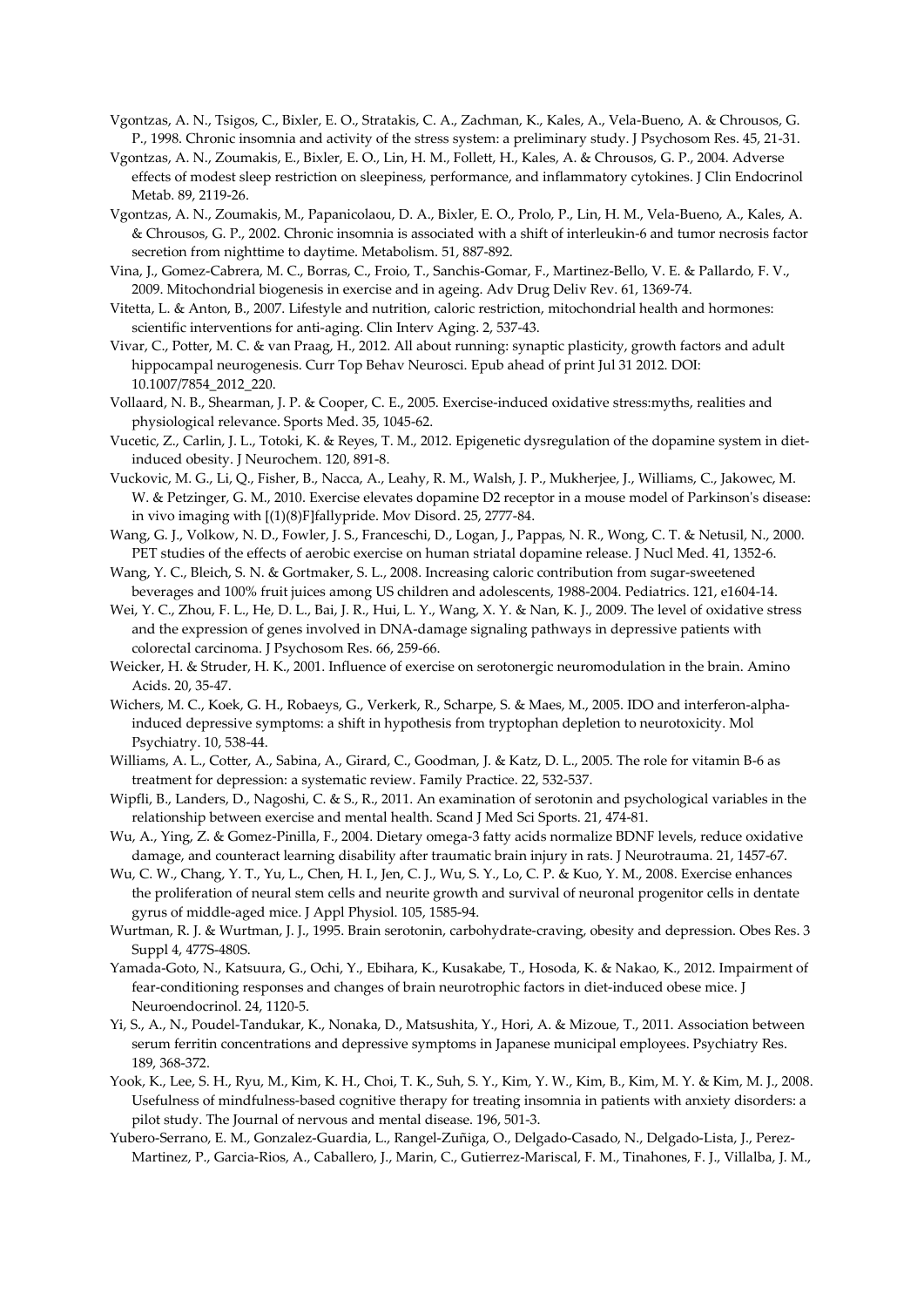Tunez, I., Perez-Jimenez, F. & Lopez-Miranda, J., 2011. Postprandial antioxidant gene expression is modified by Mediterranean diet supplemented with coenzyme Q(10) in elderly men and women. Age (Dordr). Epub ahead of print Nov 6 2011. DOI: 10.1007/s11357-011-9331-4.

<span id="page-31-0"></span>Yubero-Serrano, E. M., Gonzalez-Guardia, L., Rangel-Zuniga, O., Delgado-Lista, J., Gutierrez-Mariscal, F. M., Perez-Martinez, P., Delgado-Casado, N., Cruz-Teno, C., Tinahones, F. J., Villalba, J. M., Perez-Jimenez, F. & Lopez-Miranda, J., 2012. Mediterranean diet supplemented with coenzyme Q10 modifies the expression of proinflammatory and endoplasmic reticulum stress-related genes in elderly men and women. J Gerontol A Biol Sci Med Sci. 67, 3-10.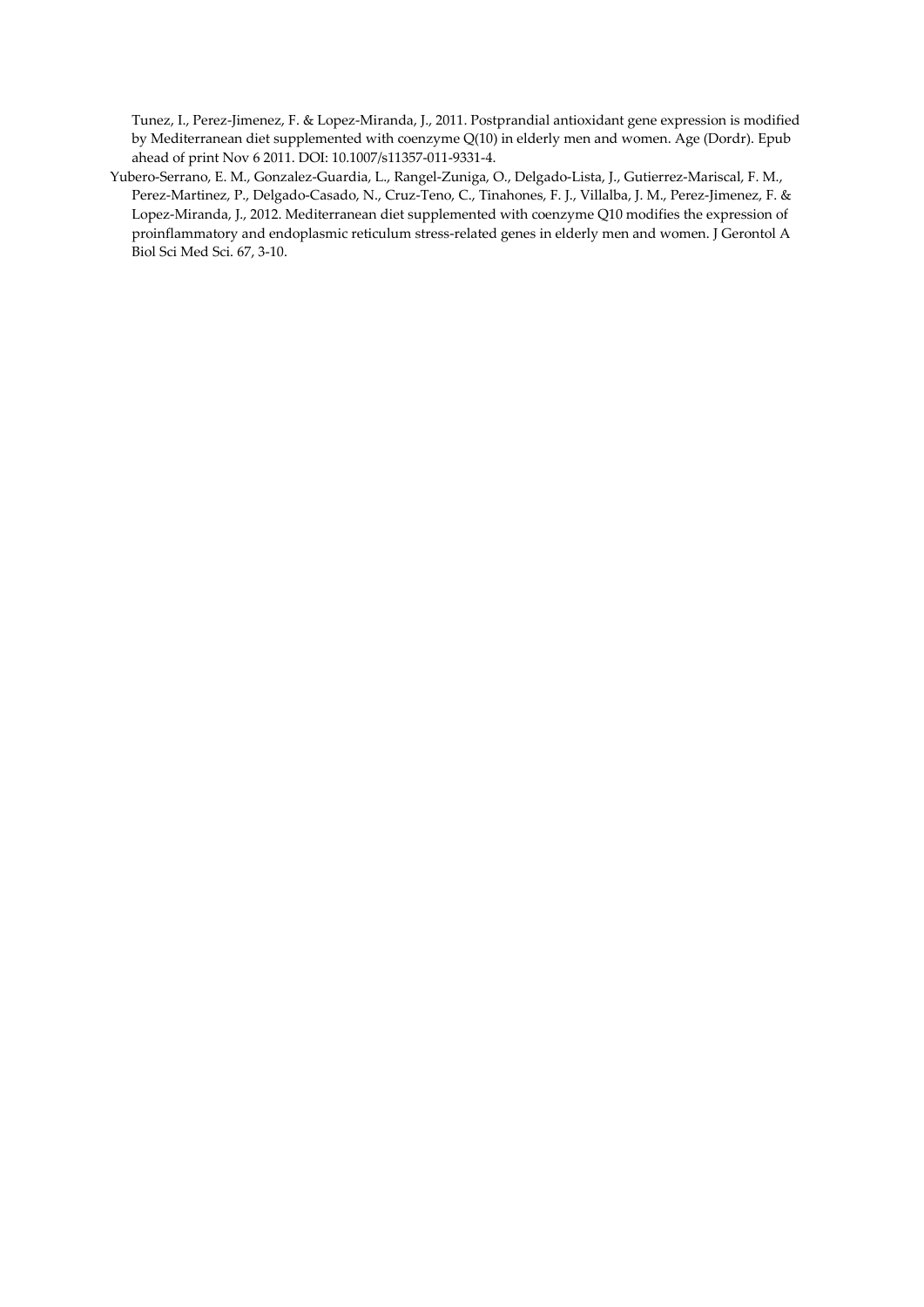

**Figure 1. Multiple pathways associated with major depression**



#### **Figure 2. Kynurenine pathway and its metabolites.**

The kynurenine pathway starts with the degradation of tryptophan by the enzyme, indoleamine 2,3-dioxygenase (IDO) which is upregulated by pro-inflammatory cytokines (e.g. IFN-γ, TNF- $\alpha$ , IL-, IL-6). These TRYCATS (tryptophan catabolites along the IDO pathway) have neuroprotective and neurotoxic effects on the CNS and influence monoaminergic transmission.